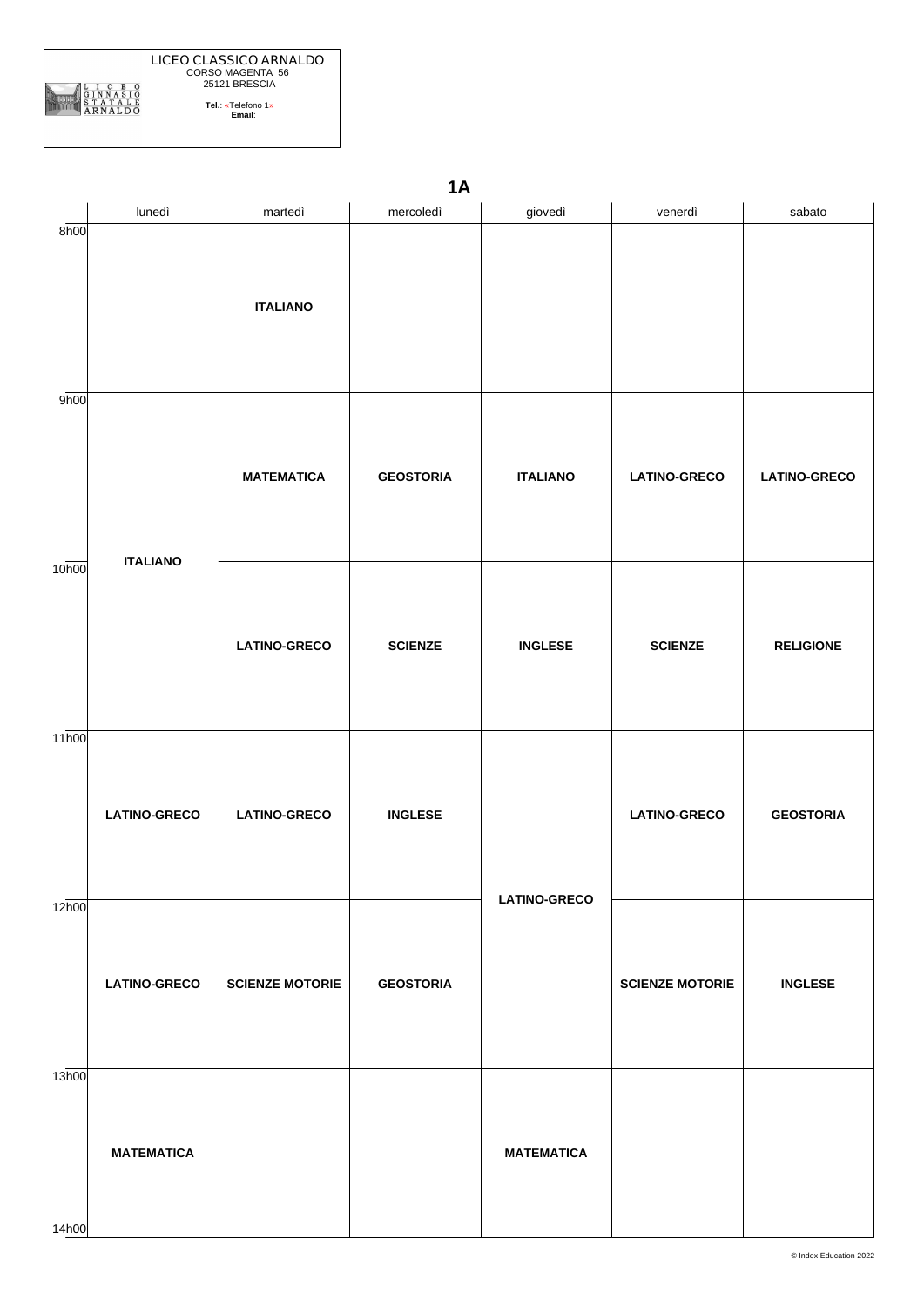

lunedì | martedì | mercoledì | giovedì | venerdì | sabato 8h00 9h00 10h00 11h00 12h00 13h00 **SCIENZE ITALIANO-LATINO ITALIANO-LATINO INGLESE MATEMATICA ITALIANO-LATINO SCIENZE MOTORIE ITALIANO-LATINO GRECO INGLESE GEOSTORIA ITALIANO-LATINO GRECO ITALIANO-LATINO RELIGIONE SCIENZE MOTORIE MATEMATICA STORIA DELL'ARTE GRECO SCIENZE ITALIANO-LATINO ITALIANO-LATINO GEOSTORIA INGLESE GEOSTORIA MATEMATICA**

**1B**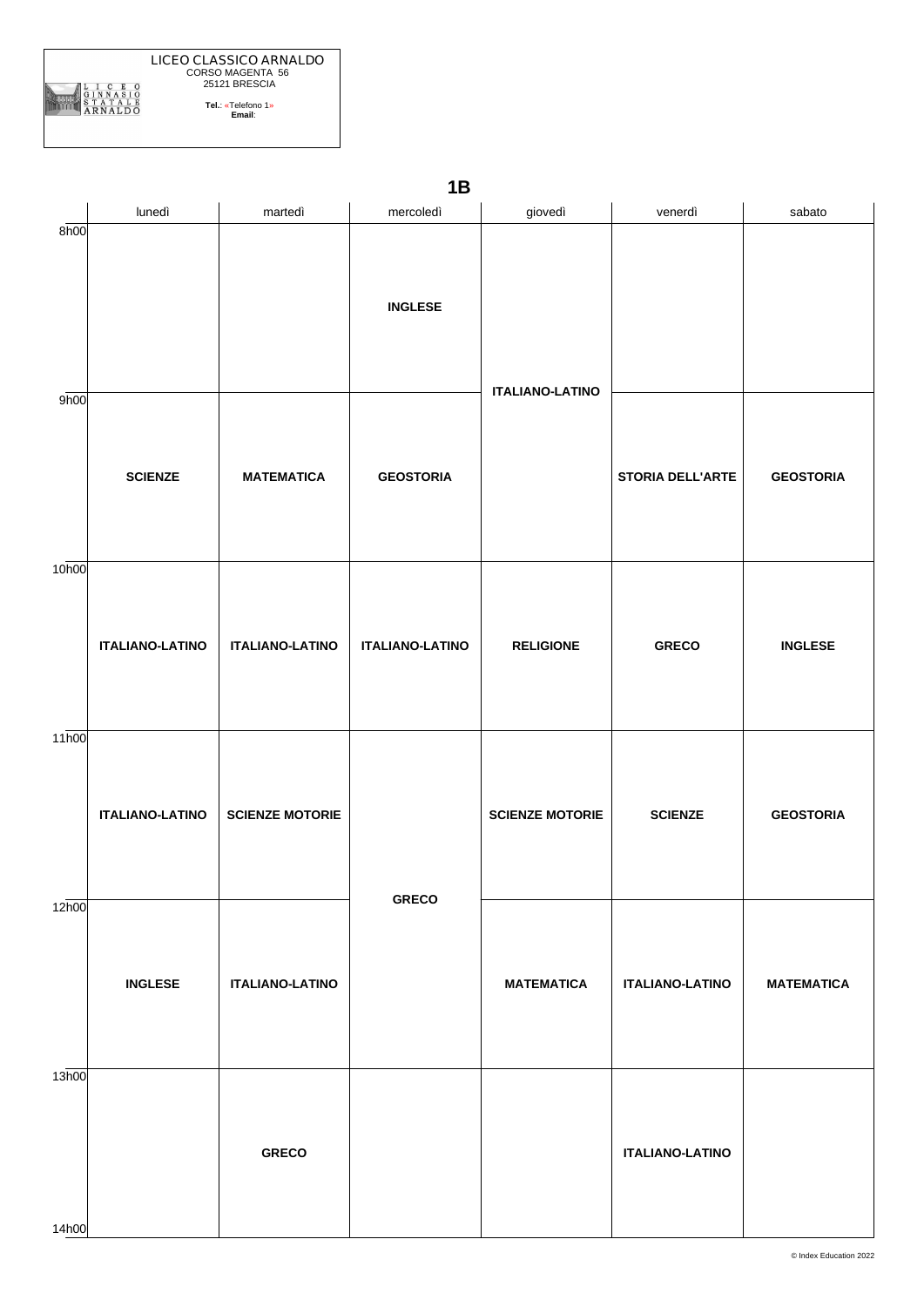

| 1 <sup>C</sup> |  |
|----------------|--|
|                |  |

|                   | lunedì                 | martedì             | mercoledì                                                | giovedì                | venerdì             | sabato                    |
|-------------------|------------------------|---------------------|----------------------------------------------------------|------------------------|---------------------|---------------------------|
| 8h00              |                        |                     |                                                          |                        |                     |                           |
|                   | 9h00 TALIANO-GEOSTORIA | <b>MATEMATICA</b>   | <b>RELIGIONE</b>                                         | <b>LATINO-GRECO</b>    | <b>INGLESE</b>      | <b>ITALIANO-GEOSTORIA</b> |
| 10 <sub>h00</sub> | <b>SCIENZE</b>         | <b>INGLESE</b>      | ITALIANO-GEOSTORIA ITALIANO-GEOSTORIA ITALIANO-GEOSTORIA |                        |                     | <b>MATEMATICA</b>         |
| 11h00             | <b>LATINO-GRECO</b>    |                     | <b>INGLESE</b>                                           | <b>SCIENZE</b>         | <b>LATINO-GRECO</b> | <b>SCIENZE MOTORIE</b>    |
| 12h00             | <b>LATINO-GRECO</b>    | <b>LATINO-GRECO</b> | <b>LATINO-GRECO</b>                                      | <b>SCIENZE MOTORIE</b> | <b>MATEMATICA</b>   | <b>ITALIANO-GEOSTORIA</b> |
| 13h00<br>14h00    |                        |                     | <b>LATINO-GRECO</b>                                      | <b>LATINO-GRECO</b>    |                     |                           |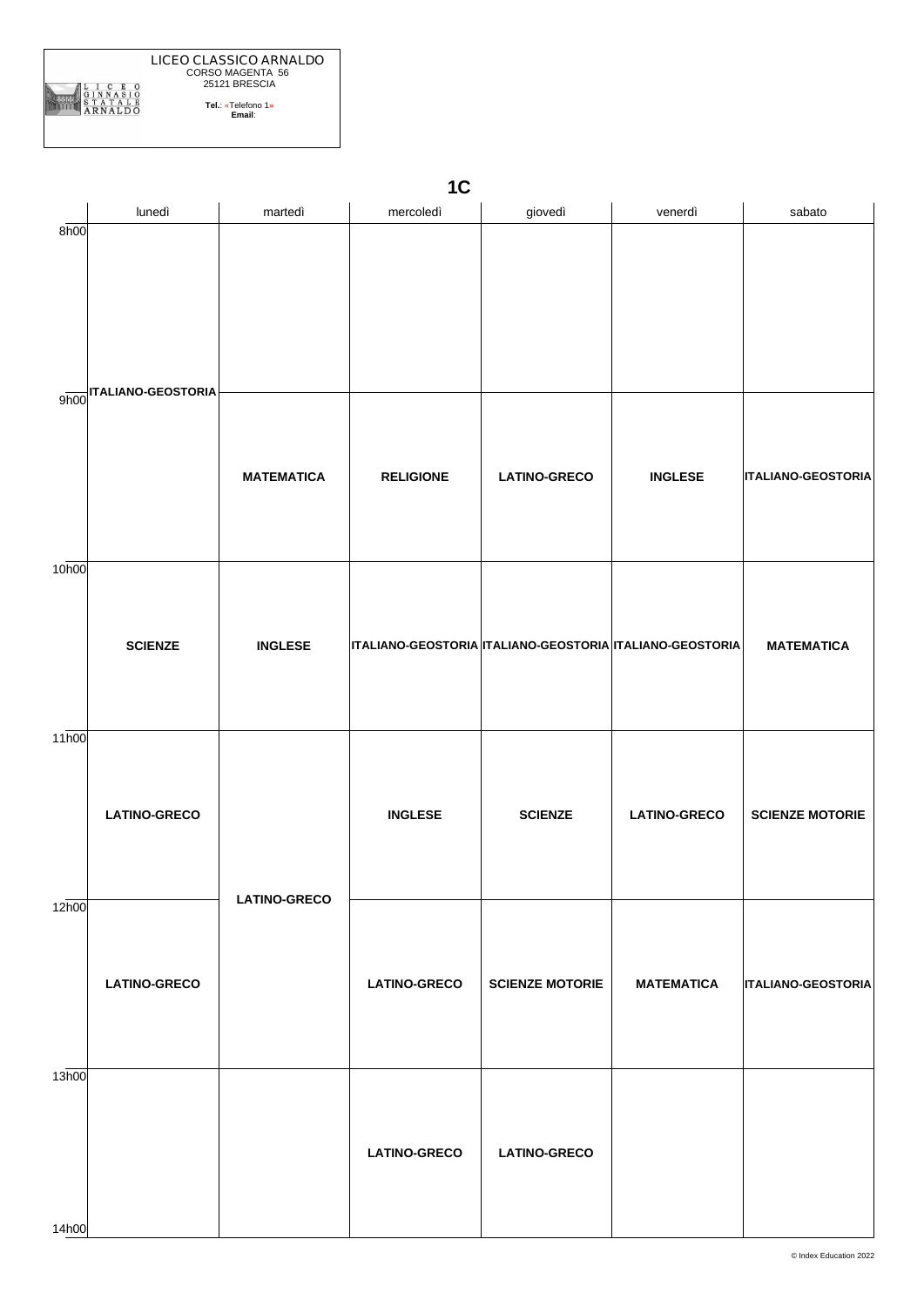|                | <b>LICEO CLASSICO ARNALDO</b> |  |
|----------------|-------------------------------|--|
|                | CORSO MAGENTA 56              |  |
|                | 25121 BRESCIA                 |  |
| <b>ARNALDO</b> | Tel.: «Telefono 1»<br>Email:  |  |
|                |                               |  |

|                   | lunedì                 | martedì                | mercoledì              | giovedì                | venerdì                | sabato            |
|-------------------|------------------------|------------------------|------------------------|------------------------|------------------------|-------------------|
| 8h00              |                        | <b>SCIENZE MOTORIE</b> |                        |                        | <b>INGLESE</b>         |                   |
| 9h00              | <b>ITALIANO-LATINO</b> | <b>GRECO</b>           | <b>ITALIANO-LATINO</b> | <b>INGLESE</b>         | <b>SCIENZE MOTORIE</b> | <b>GRECO</b>      |
| 10h00             | <b>GEOSTORIA</b>       |                        | <b>ITALIANO-LATINO</b> | <b>MATEMATICA</b>      | <b>GEOSTORIA</b>       | <b>MATEMATICA</b> |
| 11 <sub>h00</sub> | <b>INGLESE</b>         | <b>ITALIANO-LATINO</b> | <b>INGLESE</b>         | <b>SCIENZE</b>         | <b>ITALIANO-LATINO</b> | <b>SCIENZE</b>    |
| 12h00             | <b>MATEMATICA</b>      | <b>ITALIANO-LATINO</b> | <b>GEOSTORIA</b>       |                        | <b>ITALIANO-LATINO</b> | <b>RELIGIONE</b>  |
| 13h00<br>14h00    | <b>GRECO</b>           |                        |                        | <b>ITALIANO-LATINO</b> |                        |                   |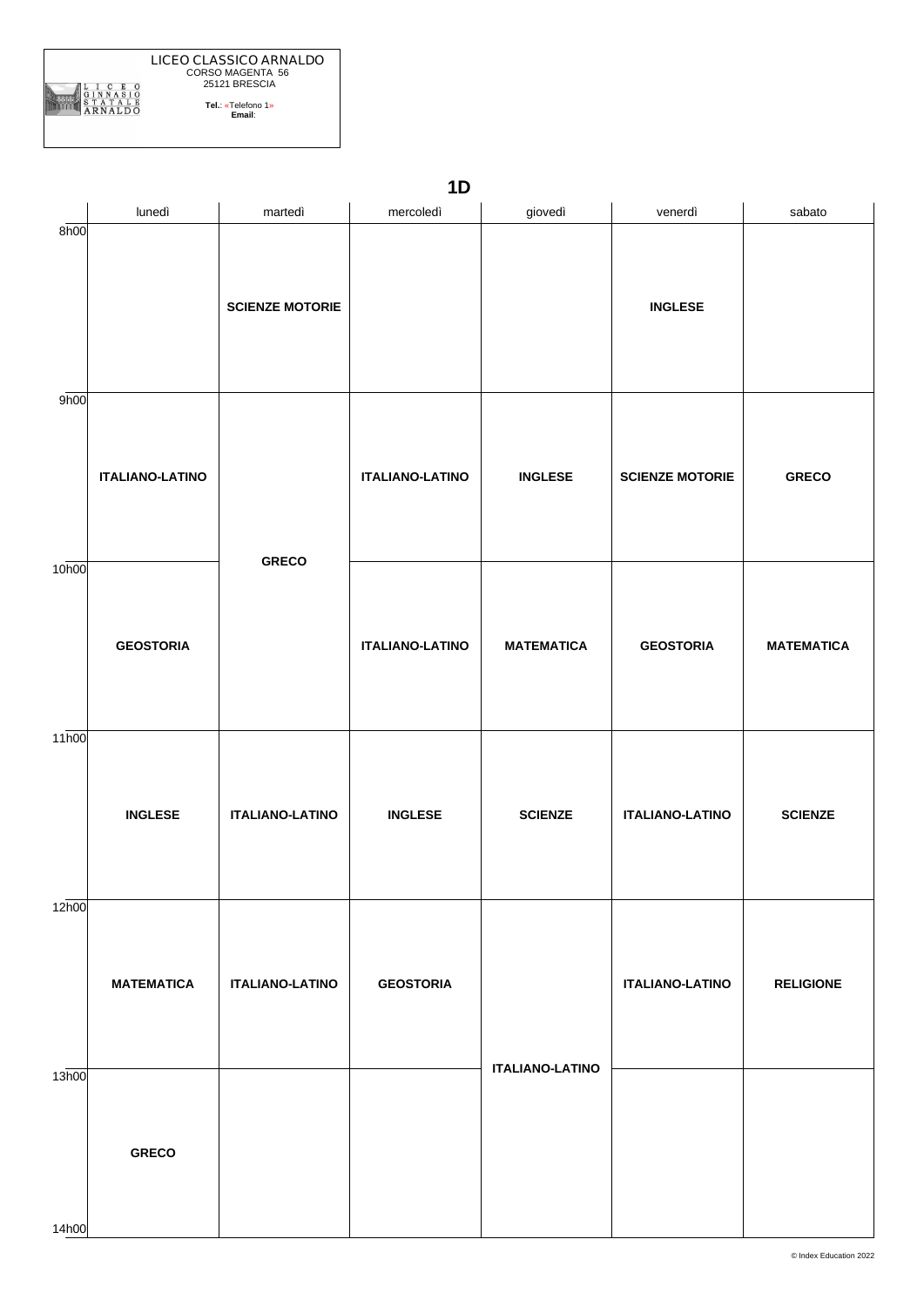

|                   | 1E                     |                        |                        |                        |                        |                        |  |  |  |
|-------------------|------------------------|------------------------|------------------------|------------------------|------------------------|------------------------|--|--|--|
|                   | lunedì                 | martedì                | mercoledì              | giovedì                | venerdì                | sabato                 |  |  |  |
| 8h00              | <b>INGLESE</b>         |                        |                        |                        | <b>ITALIANO-LATINO</b> |                        |  |  |  |
| 9h00              | <b>ITALIANO-LATINO</b> | <b>INGLESE</b>         | <b>SCIENZE MOTORIE</b> | <b>GRECO</b>           |                        | <b>GRECO</b>           |  |  |  |
| 10 <sub>h00</sub> | <b>SCIENZE MOTORIE</b> | <b>GRECO</b>           | <b>SCIENZE</b>         |                        | <b>RELIGIONE</b>       | <b>MATEMATICA</b>      |  |  |  |
| 11 <sub>h00</sub> | <b>SCIENZE</b>         | <b>ITALIANO-LATINO</b> | <b>GEOSTORIA</b>       | <b>ITALIANO-LATINO</b> | <b>MATEMATICA</b>      | <b>ITALIANO-LATINO</b> |  |  |  |
| 12h00             | <b>GEOSTORIA</b>       | <b>MATEMATICA</b>      | <b>GEOSTORIA</b>       | <b>ITALIANO-LATINO</b> | <b>INGLESE</b>         | <b>ITALIANO-LATINO</b> |  |  |  |
| 13h00             |                        | <b>ITALIANO-LATINO</b> |                        | <b>INGLESE</b>         |                        |                        |  |  |  |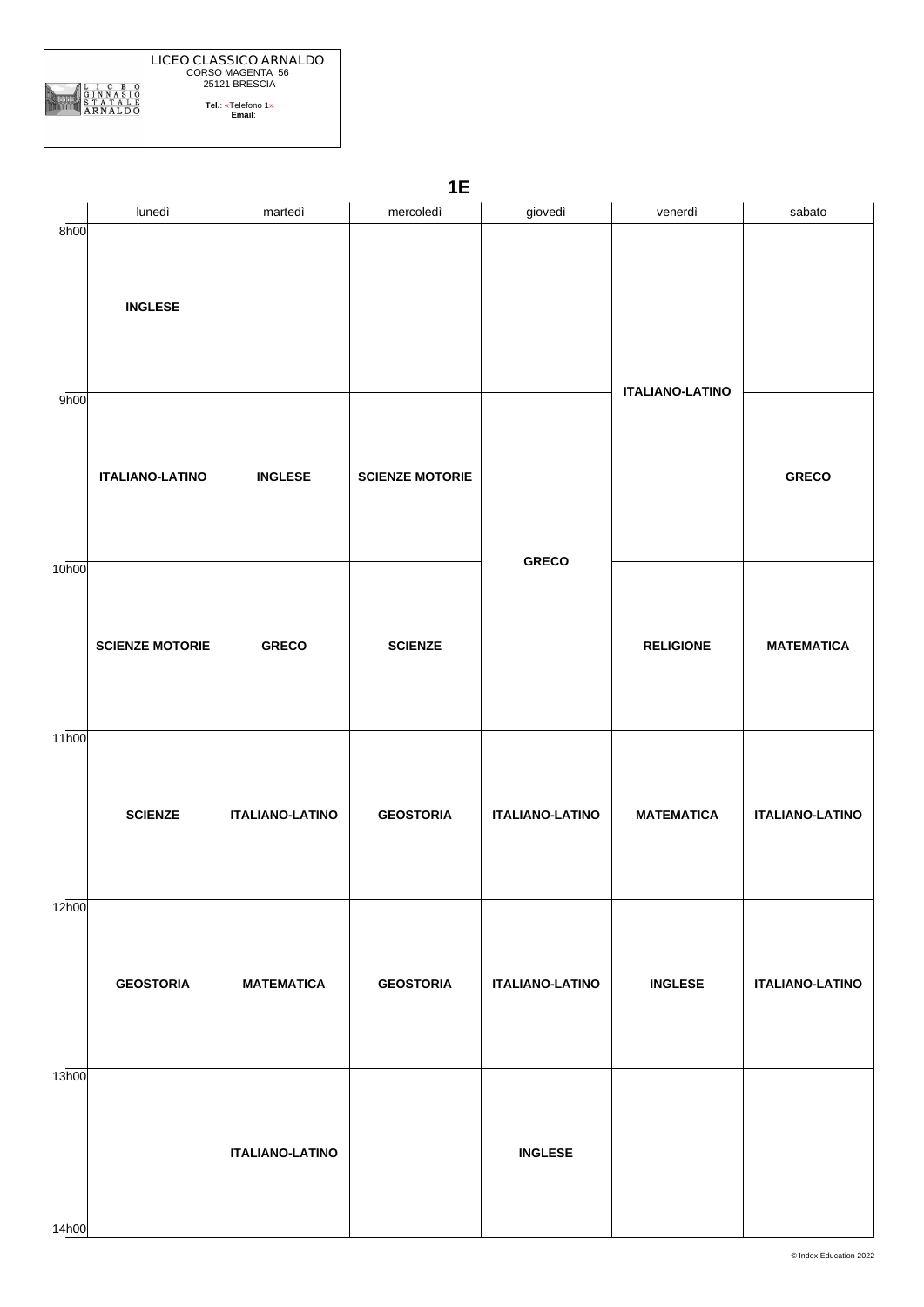**ITALIANO-LATINO**

**ITALIANO-LATINO**

**GEOSTORIA**

**ITALIANO-LATINO**

14h00

|                   |                        |                        | LЕ                     |                        |                   |                        |
|-------------------|------------------------|------------------------|------------------------|------------------------|-------------------|------------------------|
|                   | lunedì                 | martedì                | mercoledì              | giovedì                | venerdì           | sabato                 |
| 8h00              |                        |                        | <b>INGLESE</b>         | <b>GRECO</b>           |                   |                        |
| 9h00              | <b>MATEMATICA</b>      | <b>SCIENZE</b>         | <b>ITALIANO-LATINO</b> | <b>MATEMATICA</b>      | <b>RELIGIONE</b>  | <b>INGLESE</b>         |
| 10 <sub>h00</sub> | <b>ITALIANO-LATINO</b> | <b>GRECO</b>           | <b>ITALIANO-LATINO</b> | <b>SCIENZE</b>         | <b>MATEMATICA</b> | POTENZ. SCIENTIFICO    |
| 11 <sub>h00</sub> |                        | <b>SCIENZE MOTORIE</b> | <b>GEOSTORIA</b>       |                        | <b>GEOSTORIA</b>  | <b>ITALIANO-LATINO</b> |
| 12h00             | <b>GRECO</b>           |                        |                        | <b>ITALIANO-LATINO</b> |                   |                        |

**SCIENZE MOTORIE**

**INGLESE**

**1F**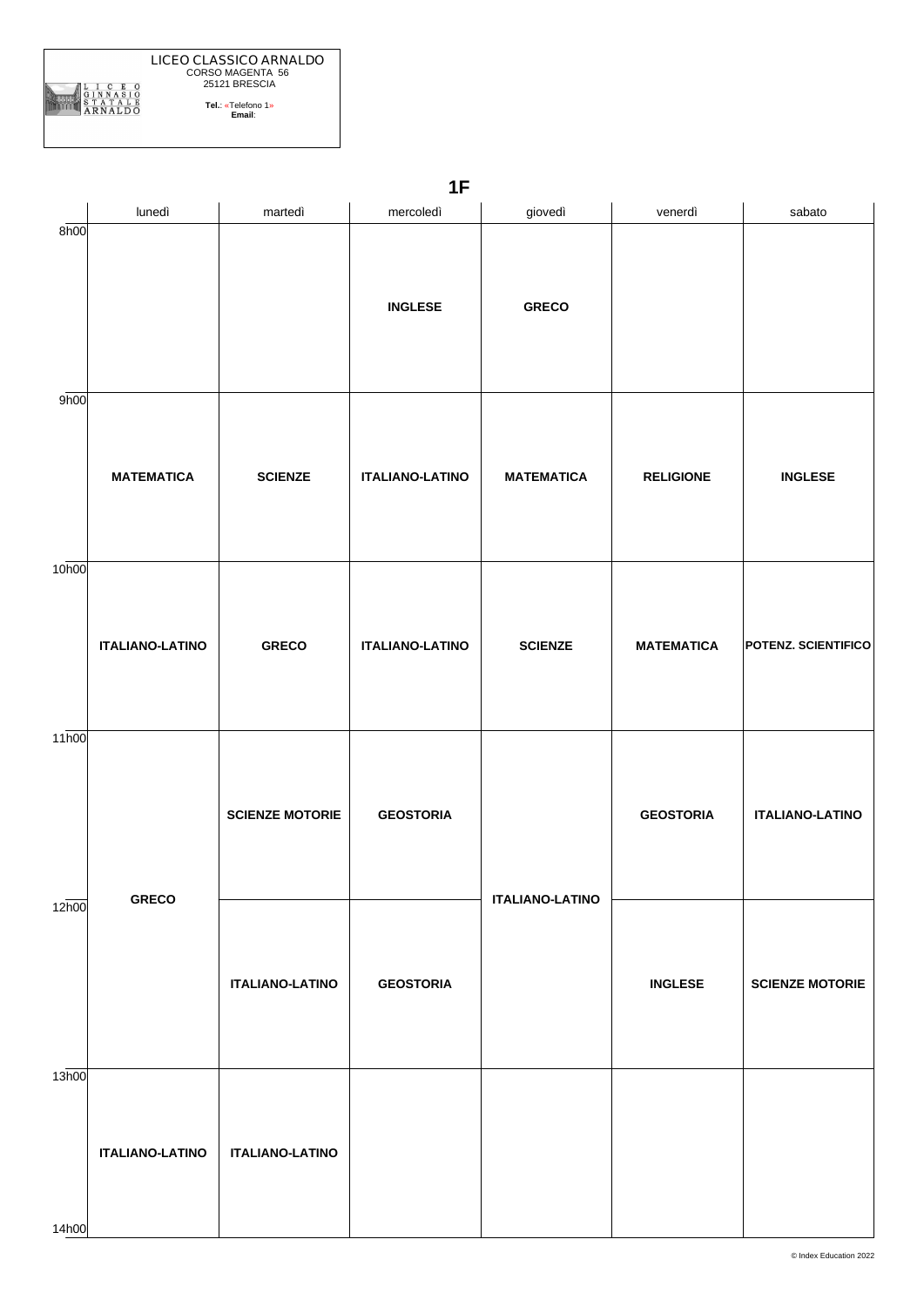|                   | 2A                        |                           |                   |                                           |                                              |                     |  |  |  |
|-------------------|---------------------------|---------------------------|-------------------|-------------------------------------------|----------------------------------------------|---------------------|--|--|--|
|                   | lunedì                    | martedì                   | mercoledì         | giovedì                                   | venerdì                                      | sabato              |  |  |  |
| 8h00              | <b>LATINO-GRECO</b>       |                           |                   |                                           |                                              |                     |  |  |  |
| 9h00              | <b>SCIENZE MOTORIE</b>    | <b>ITALIANO-GEOSTORIA</b> | <b>SCIENZE</b>    | <b>LATINO-GRECO</b>                       | <b>ITALIANO-GEOSTORIA ITALIANO-GEOSTORIA</b> |                     |  |  |  |
| 10 <sub>h00</sub> | <b>LATINO-GRECO</b>       |                           | <b>INGLESE</b>    |                                           | <b>LATINO-GRECO</b>                          | <b>LATINO-GRECO</b> |  |  |  |
| 11 <sub>h00</sub> | <b>ITALIANO-GEOSTORIA</b> | <b>INGLESE</b>            | <b>RELIGIONE</b>  | <b>ITALIANO-GEOSTORIA SCIENZE MOTORIE</b> |                                              | <b>LATINO-GRECO</b> |  |  |  |
| 12h00             | <b>SCIENZE</b>            | <b>LATINO-GRECO</b>       | <b>MATEMATICA</b> | <b>ITALIANO-GEOSTORIA</b>                 | <b>LATINO-GRECO</b>                          | <b>MATEMATICA</b>   |  |  |  |
| 13h00             |                           | <b>MATEMATICA</b>         |                   |                                           | <b>INGLESE</b>                               |                     |  |  |  |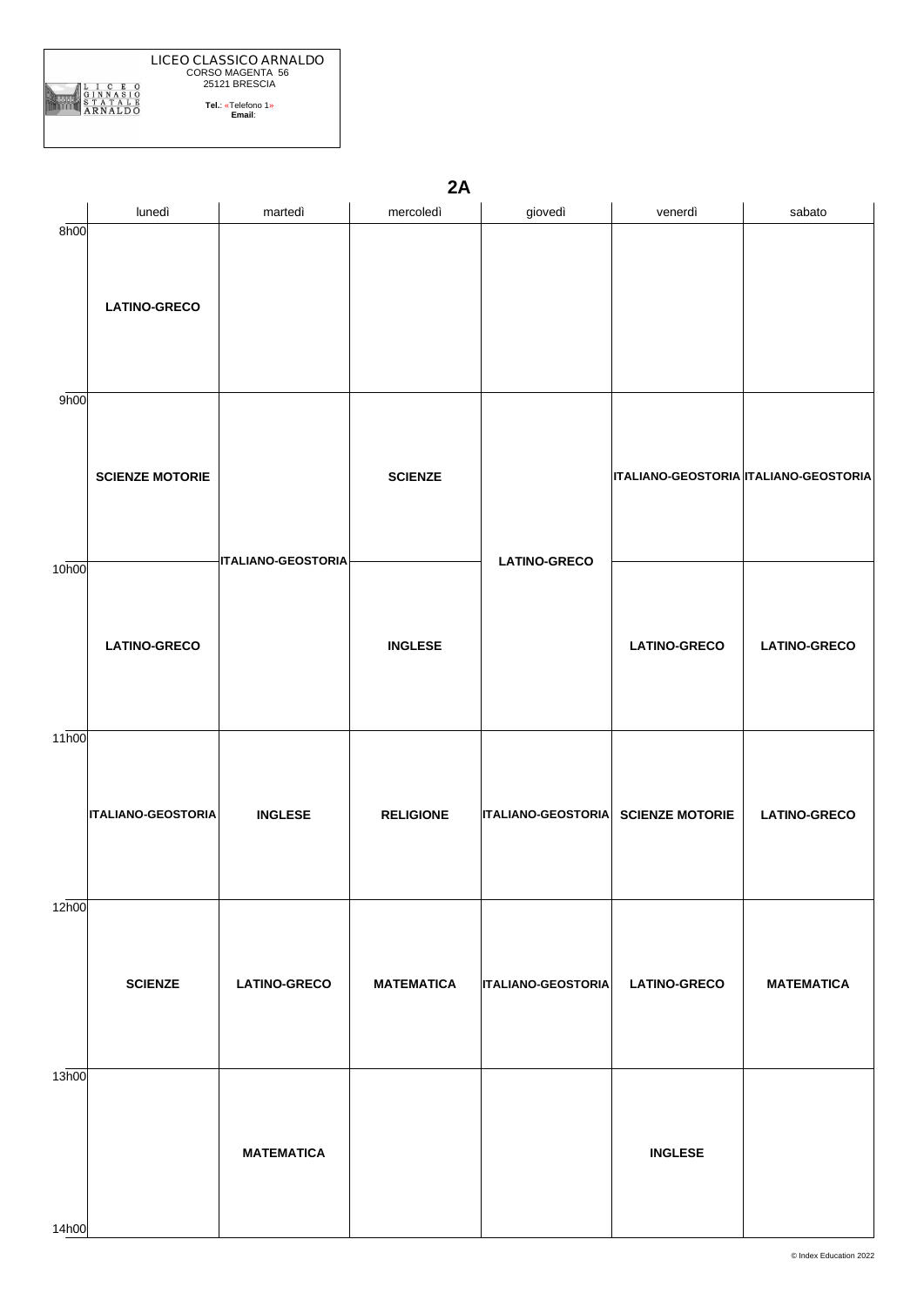|                   | 2B               |                   |                        |                  |                   |                        |  |  |  |
|-------------------|------------------|-------------------|------------------------|------------------|-------------------|------------------------|--|--|--|
|                   | lunedì           | martedì           | mercoledì              | giovedì          | venerdì           | sabato                 |  |  |  |
| 8h00              |                  |                   |                        | <b>GRECO</b>     |                   |                        |  |  |  |
| 9h00              | <b>ITALIANO</b>  | <b>GEOSTORIA</b>  | <b>GRECO</b>           | <b>LATINO</b>    | <b>GEOSTORIA</b>  | <b>MATEMATICA</b>      |  |  |  |
| 10 <sub>h00</sub> | <b>GEOSTORIA</b> | <b>INGLESE</b>    | <b>LATINO</b>          | <b>ITALIANO</b>  | <b>ITALIANO</b>   | <b>SCIENZE MOTORIE</b> |  |  |  |
| 11 <sub>h00</sub> | <b>GRECO</b>     | <b>MATEMATICA</b> |                        |                  | <b>MATEMATICA</b> | <b>INGLESE</b>         |  |  |  |
| 12h00             | <b>LATINO</b>    | <b>GRECO</b>      | <b>SCIENZE</b>         | <b>RELIGIONE</b> | <b>INGLESE</b>    | <b>SCIENZE</b>         |  |  |  |
| 13h00             |                  | <b>LATINO</b>     | <b>SCIENZE MOTORIE</b> |                  |                   |                        |  |  |  |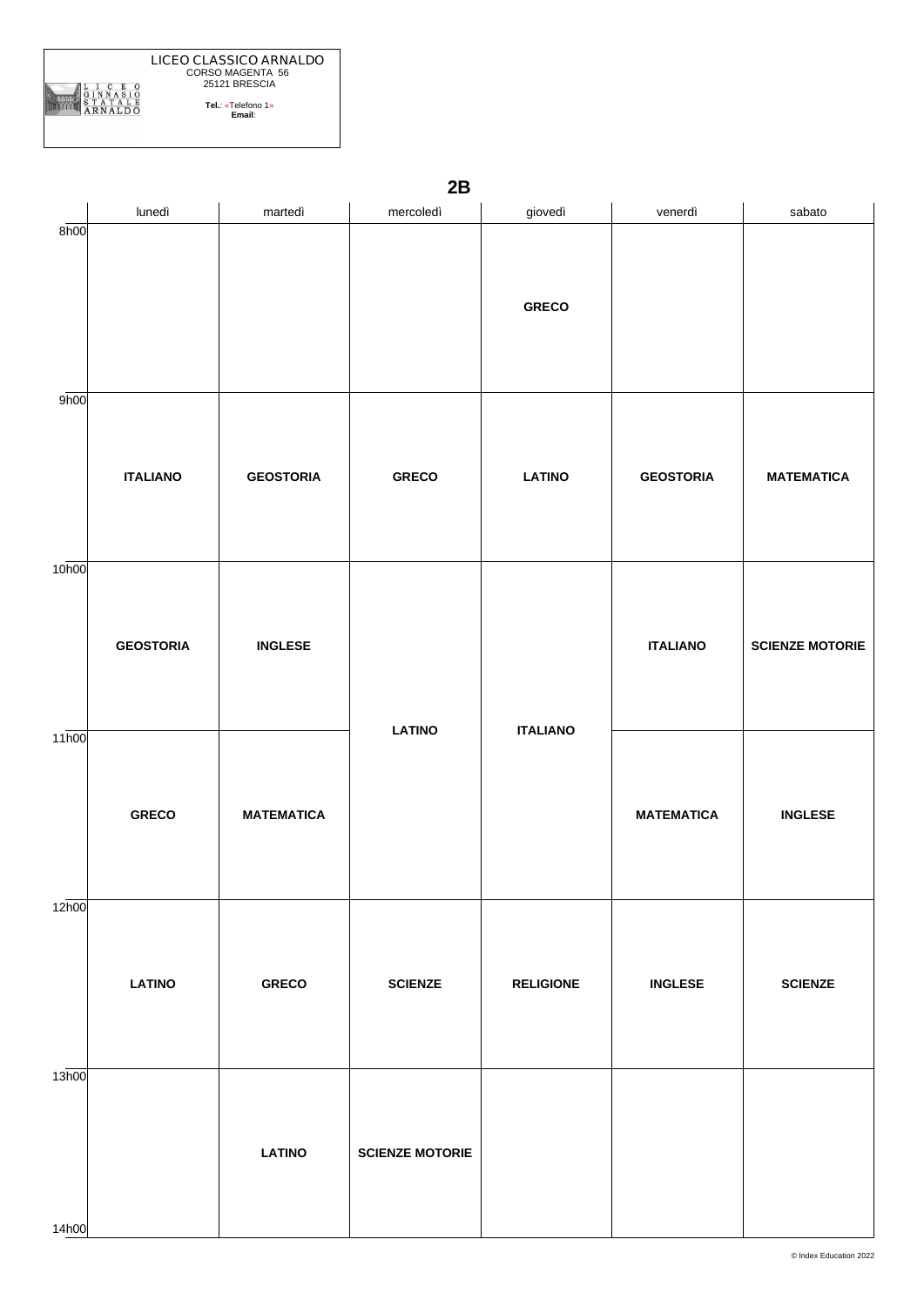|                   |                         |                         | 2C                                      |                   |                         |                        |
|-------------------|-------------------------|-------------------------|-----------------------------------------|-------------------|-------------------------|------------------------|
|                   | lunedì                  | martedì                 | mercoledì                               | giovedì           | venerdì                 | sabato                 |
| 8h00              |                         | <b>LATINO-GEOSTORIA</b> |                                         |                   |                         |                        |
| 9h00              |                         |                         |                                         |                   |                         |                        |
|                   | <b>GRECO</b>            |                         | <b>SCIENZE MOTORIE LATINO-GEOSTORIA</b> | <b>MATEMATICA</b> | <b>MATEMATICA</b>       | <b>SCIENZE MOTORIE</b> |
| 10 <sub>h00</sub> |                         |                         |                                         |                   |                         |                        |
|                   | <b>LATINO-GEOSTORIA</b> | <b>MATEMATICA</b>       | <b>INGLESE</b>                          | <b>SCIENZE</b>    | <b>GRECO</b>            |                        |
| 11h00             | <b>LATINO-GEOSTORIA</b> | <b>INGLESE</b>          |                                         | <b>ITALIANO</b>   | <b>LATINO-GEOSTORIA</b> | <b>ITALIANO</b>        |
| 12h00             | <b>SCIENZE</b>          | <b>ITALIANO</b>         | <b>LATINO-GEOSTORIA</b>                 |                   | <b>INGLESE</b>          | <b>RELIGIONE</b>       |
| 13h00             |                         |                         |                                         | <b>GRECO</b>      | <b>LATINO-GEOSTORIA</b> |                        |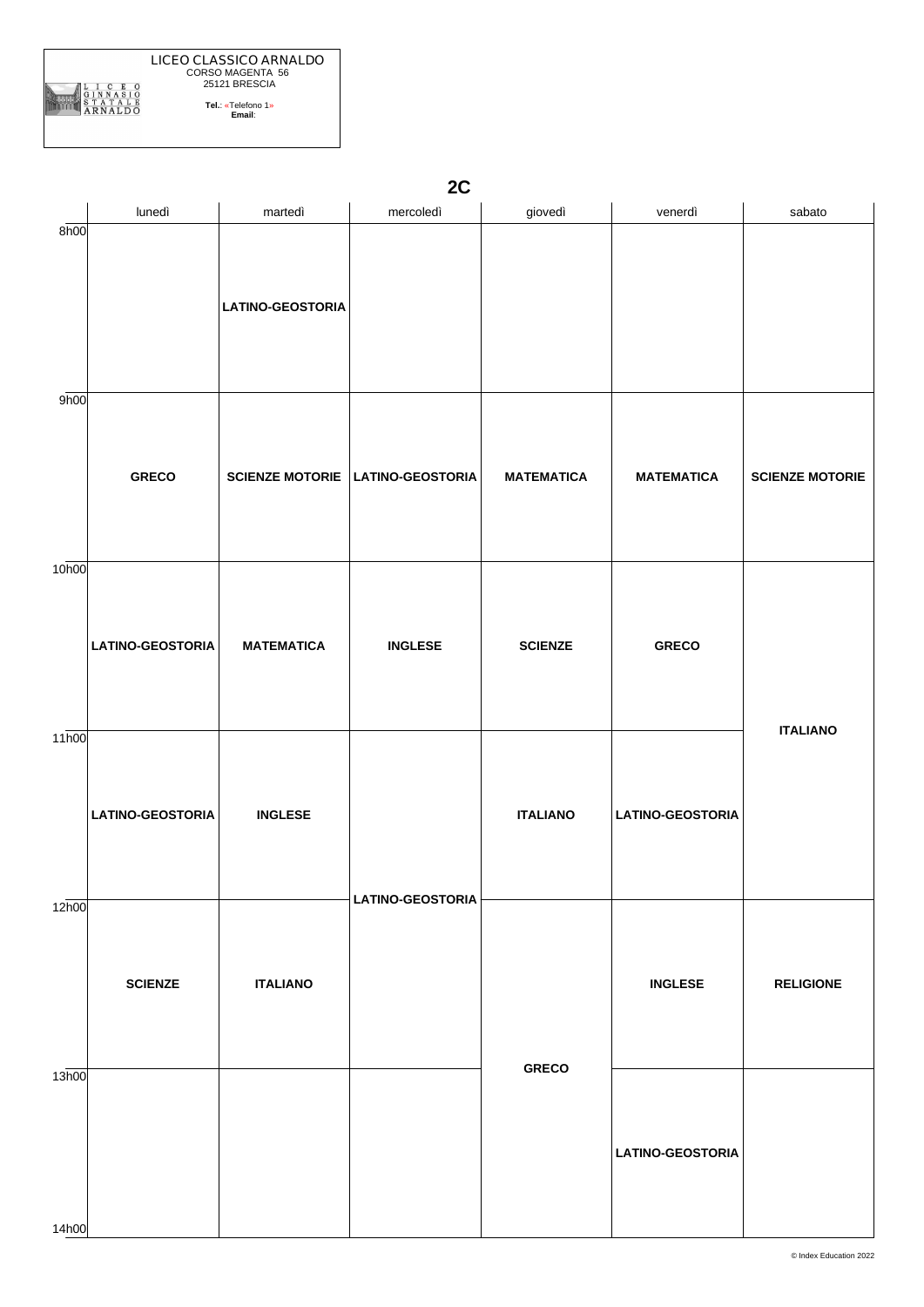|                    | 2D                     |                        |                        |                        |                        |                        |  |  |  |
|--------------------|------------------------|------------------------|------------------------|------------------------|------------------------|------------------------|--|--|--|
|                    | lunedì                 | martedì                | mercoledì              | giovedì                | venerdì                | sabato                 |  |  |  |
| 8h00               |                        |                        | <b>SCIENZE MOTORIE</b> |                        | <b>SCIENZE MOTORIE</b> |                        |  |  |  |
| 9h00               | <b>INGLESE</b>         | <b>MATEMATICA</b>      | <b>GRECO-GEOSTORIA</b> | <b>MATEMATICA</b>      | <b>ITALIANO</b>        | <b>RELIGIONE</b>       |  |  |  |
| 10 <sub>h00</sub>  |                        | <b>INGLESE</b>         | <b>ITALIANO</b>        | <b>SCIENZE</b>         | <b>INGLESE</b>         | <b>SCIENZE</b>         |  |  |  |
| $11\overline{h00}$ | <b>GRECO-GEOSTORIA</b> | <b>GRECO-GEOSTORIA</b> | <b>LATINO</b>          | <b>GRECO-GEOSTORIA</b> |                        | <b>GRECO-GEOSTORIA</b> |  |  |  |
| 12h00              | <b>LATINO</b>          | <b>GRECO-GEOSTORIA</b> | <b>INGLESE</b>         | <b>LATINO</b>          | <b>LATINO</b>          | <b>MATEMATICA</b>      |  |  |  |
| 13h00              | <b>ITALIANO</b>        |                        |                        | <b>ITALIANO</b>        |                        |                        |  |  |  |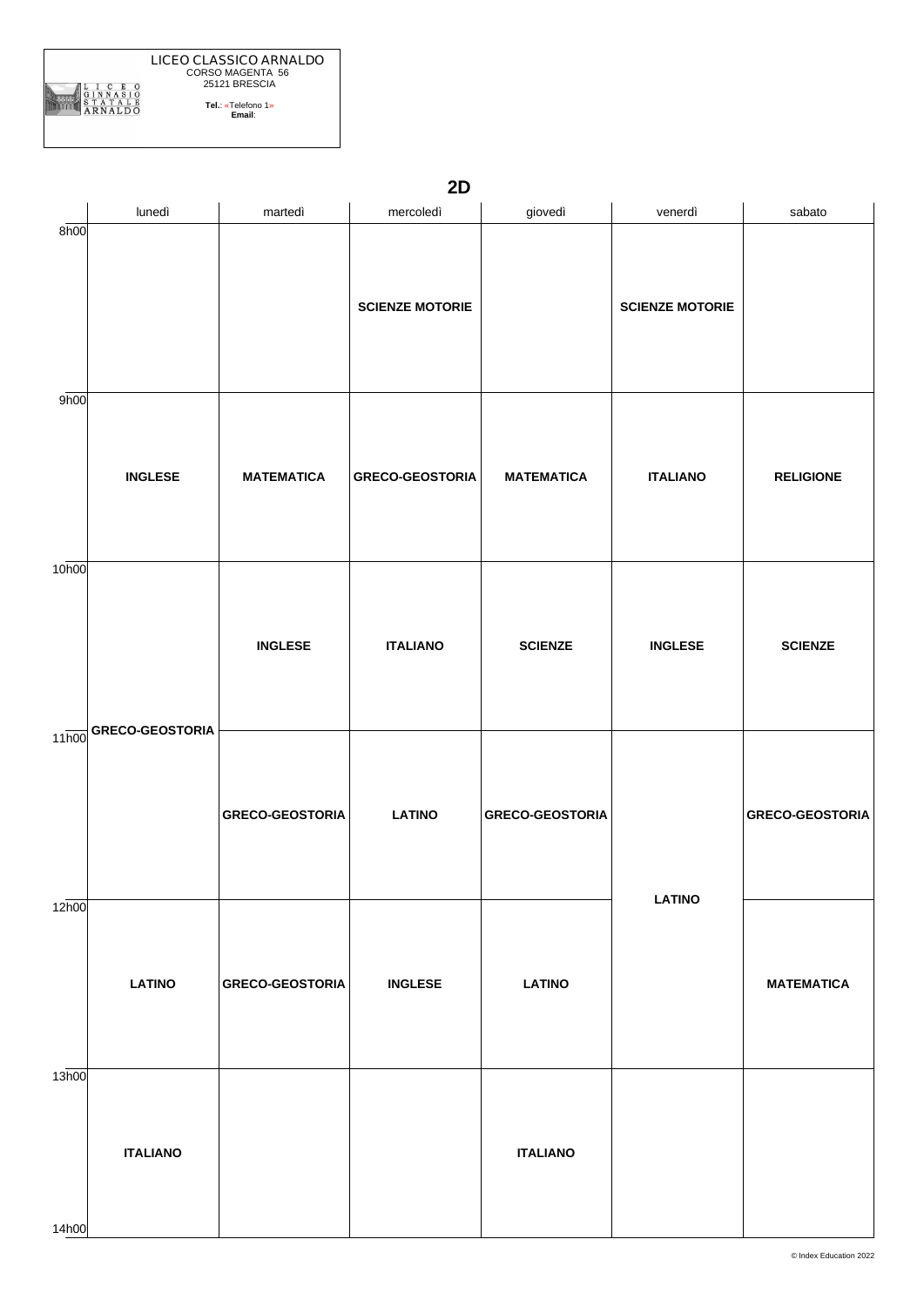|                   | 2E                      |                         |                         |                         |                         |                   |  |  |
|-------------------|-------------------------|-------------------------|-------------------------|-------------------------|-------------------------|-------------------|--|--|
|                   | lunedì                  | martedì                 | mercoledì               | giovedì                 | venerdì                 | sabato            |  |  |
| 8h00              |                         |                         | <b>LATINO-GEOSTORIA</b> |                         | <b>SCIENZE</b>          |                   |  |  |
| 9h00              | <b>INGLESE</b>          | <b>SCIENZE</b>          | LATINO-GEOSTORIA        | <b>SCIENZE MOTORIE</b>  | <b>LATINO-GEOSTORIA</b> | <b>RELIGIONE</b>  |  |  |
| 10h00             | <b>LATINO-GEOSTORIA</b> | <b>ITALIANO</b>         | <b>MATEMATICA</b>       | <b>LATINO-GEOSTORIA</b> |                         | <b>GRECO</b>      |  |  |
| 11 <sub>h00</sub> | <b>ITALIANO</b>         | <b>LATINO-GEOSTORIA</b> | <b>GRECO</b>            | <b>MATEMATICA</b>       | <b>ITALIANO</b>         | <b>MATEMATICA</b> |  |  |
| 12h00             |                         | <b>LATINO-GEOSTORIA</b> |                         | <b>INGLESE</b>          | <b>GRECO</b>            | <b>INGLESE</b>    |  |  |
| 13h00             | <b>SCIENZE MOTORIE</b>  | <b>INGLESE</b>          |                         |                         |                         |                   |  |  |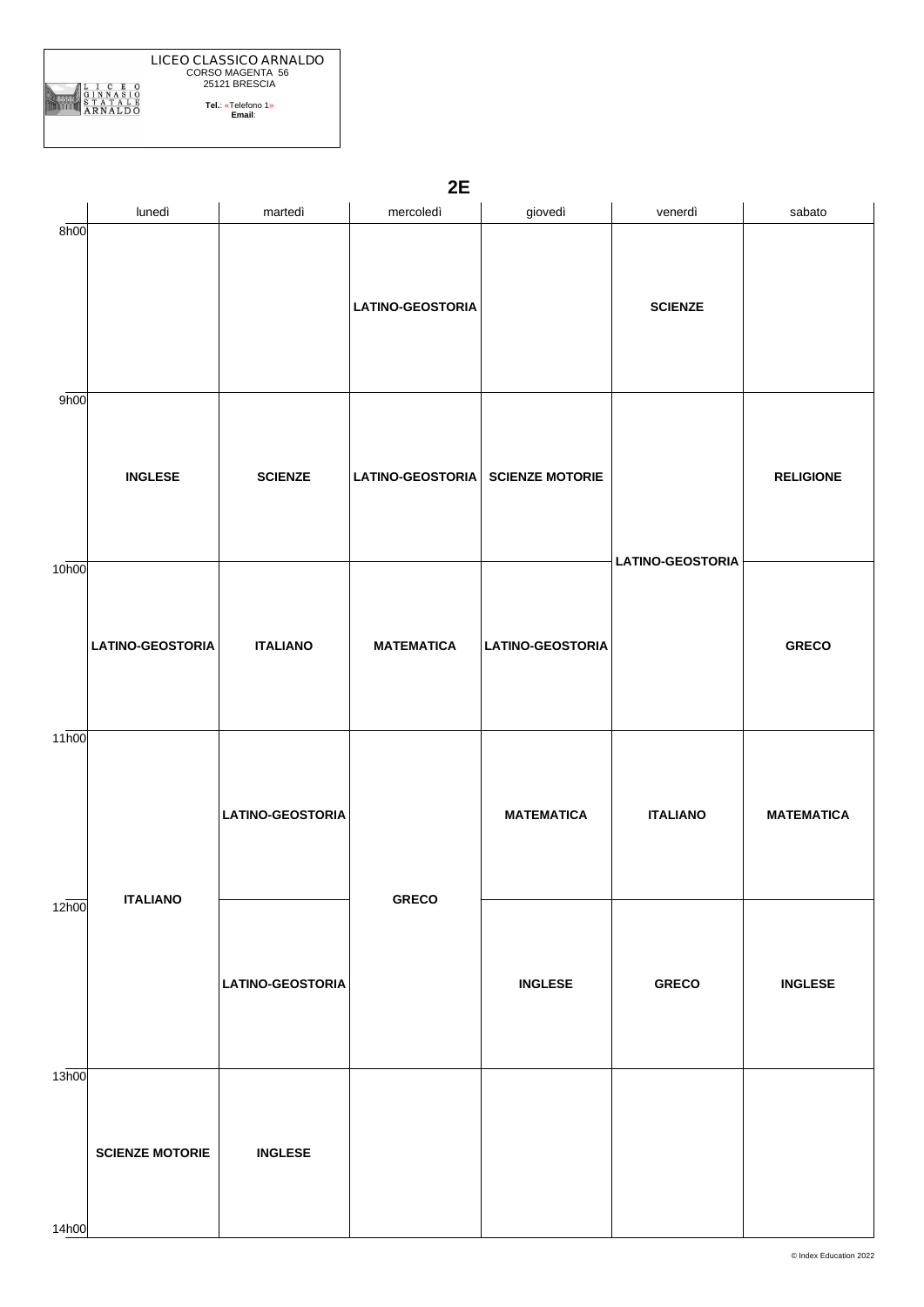|                   | lunedì                 | martedì                | mercoledì              | giovedì                    | venerdì                | sabato                 |
|-------------------|------------------------|------------------------|------------------------|----------------------------|------------------------|------------------------|
| 8h00              | <b>MATEMATICA</b>      |                        |                        |                            | <b>MATEMATICA</b>      |                        |
| 9h00              |                        | <b>ITALIANO-LATINO</b> | <b>MATEMATICA</b>      | <b>POTENZ. SCIENTIFICO</b> | <b>GRECO</b>           | <b>SCIENZE</b>         |
| 10 <sub>h00</sub> | <b>GRECO</b>           | <b>SCIENZE</b>         | <b>GEOSTORIA</b>       | <b>ITALIANO-LATINO</b>     | <b>ITALIANO-LATINO</b> | <b>RELIGIONE</b>       |
| 11 <sub>h00</sub> | <b>ITALIANO-LATINO</b> | <b>INGLESE</b>         | <b>ITALIANO-LATINO</b> | <b>GRECO</b>               | <b>ITALIANO-LATINO</b> | <b>SCIENZE MOTORIE</b> |
| 12h00             |                        | <b>ITALIANO-LATINO</b> | <b>GEOSTORIA</b>       | <b>ITALIANO-LATINO</b>     | <b>GEOSTORIA</b>       | <b>INGLESE</b>         |
| 13h00             |                        | <b>SCIENZE MOTORIE</b> |                        | <b>INGLESE</b>             |                        |                        |

**2F**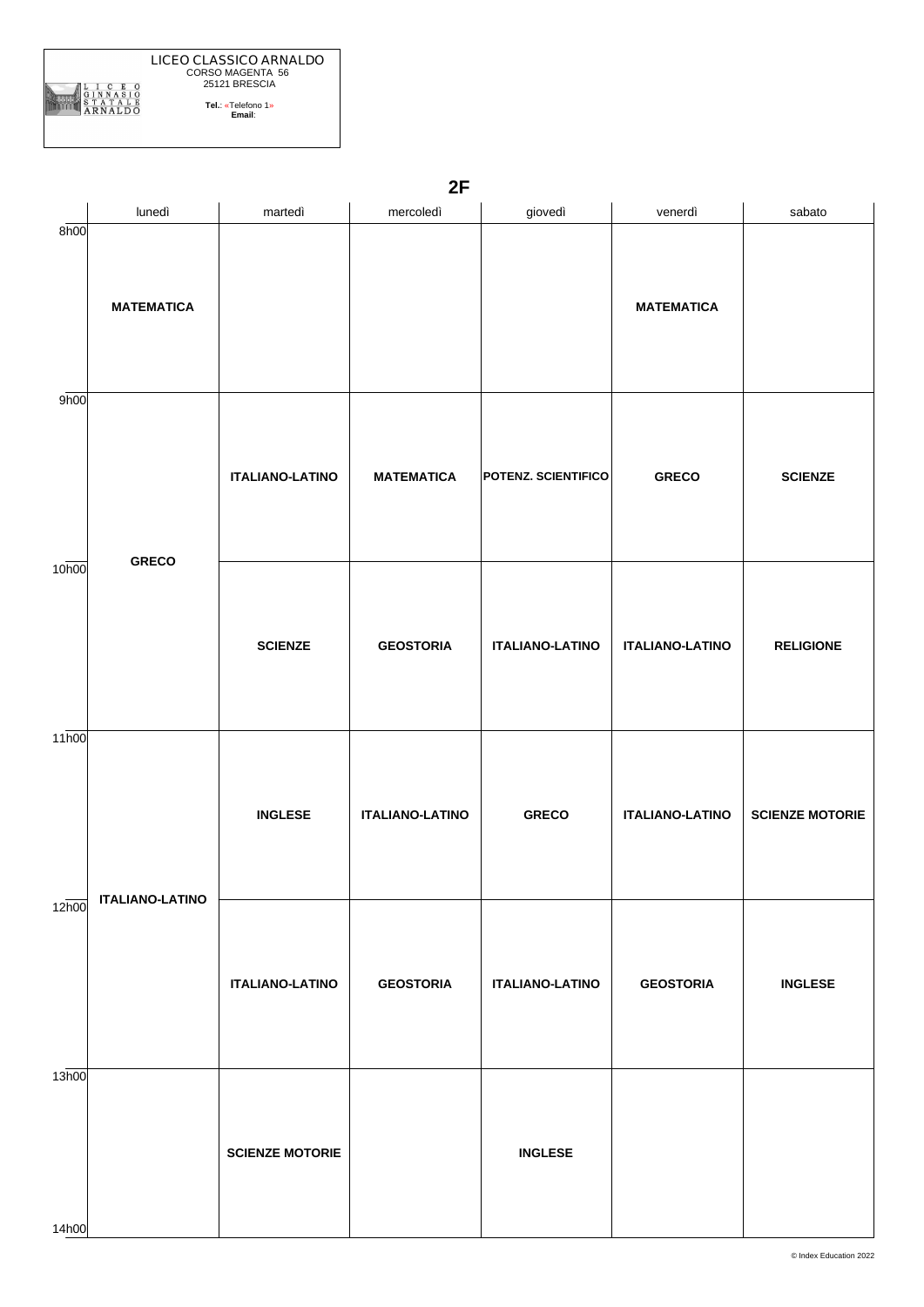|                   | lunedì            | martedì                | mercoledì                       | giovedì           | venerdì          | sabato                 |
|-------------------|-------------------|------------------------|---------------------------------|-------------------|------------------|------------------------|
| 8h00              |                   | <b>ITALIANO</b>        |                                 | <b>GEOSTORIA</b>  |                  |                        |
| 9h00              | <b>RELIGIONE</b>  | <b>LATINO</b>          | <b>SCIENZE</b><br><b>LATINO</b> | <b>GRECO</b>      | <b>SCIENZE</b>   | <b>GRECO</b>           |
| 10 <sub>h00</sub> | STORIA DELL'ARTE  | <b>SCIENZE MOTORIE</b> |                                 |                   | <b>INGLESE</b>   | <b>SCIENZE MOTORIE</b> |
| 11 <sub>h00</sub> | <b>GEOSTORIA</b>  | <b>GRECO</b>           |                                 | <b>MATEMATICA</b> | <b>GEOSTORIA</b> | <b>LATINO</b>          |
| 12 <sub>h00</sub> | <b>MATEMATICA</b> | <b>INGLESE</b>         | <b>MATEMATICA</b>               | <b>INGLESE</b>    | <b>LATINO</b>    | <b>ITALIANO</b>        |
| 13h00<br>14h00    |                   |                        | <b>ITALIANO</b>                 |                   | <b>ITALIANO</b>  |                        |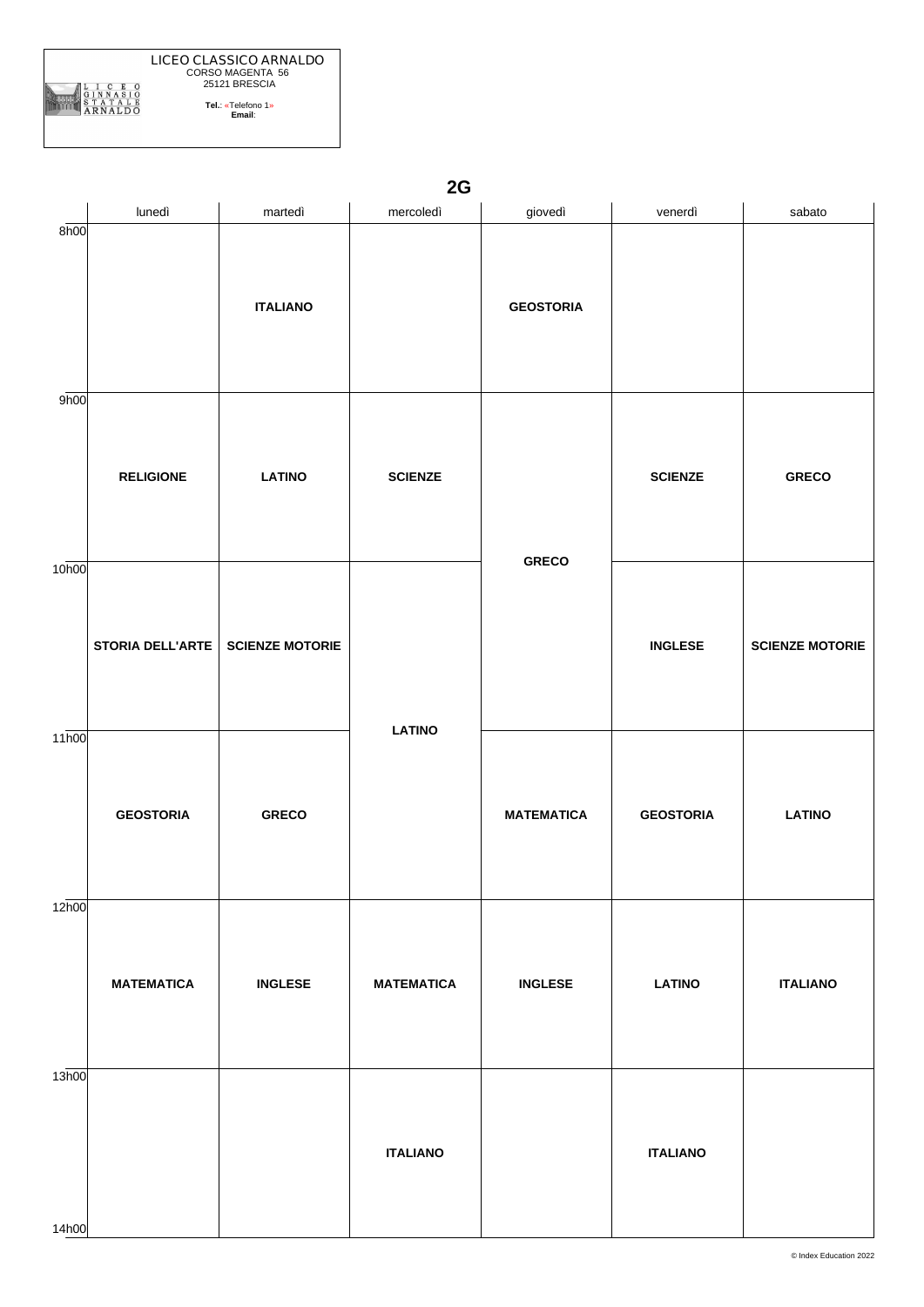|                    | lunedì                 | martedì                 | mercoledì           | giovedì                 | venerdì                | sabato             |
|--------------------|------------------------|-------------------------|---------------------|-------------------------|------------------------|--------------------|
| 8h00               | STORIA-FILOSOFIA       | <b>STORIA DELL'ARTE</b> | <b>ITALIANO</b>     | STORIA-FILOSOFIA        | <b>LATINO-GRECO</b>    | <b>INGLESE</b>     |
| 9h00               | <b>LATINO-GRECO</b>    | <b>LATINO-GRECO</b>     | <b>INGLESE</b>      | <b>INGLESE</b>          | <b>MATE-FISICA</b>     | <b>SCIENZE</b>     |
| 10h00              |                        | <b>MATE-FISICA</b>      | <b>LATINO-GRECO</b> | <b>STORIA DELL'ARTE</b> | STORIA-FILOSOFIA       | <b>MATE-FISICA</b> |
| $11\overline{h00}$ | <b>ITALIANO</b>        | STORIA-FILOSOFIA        | <b>SCIENZE</b>      | <b>ITALIANO</b>         | <b>LATINO-GRECO</b>    | <b>RELIGIONE</b>   |
| 12h00              |                        | <b>LATINO-GRECO</b>     | STORIA-FILOSOFIA    | <b>MATE-FISICA</b>      | <b>SCIENZE MOTORIE</b> |                    |
| 13h00<br>14h00     | <b>SCIENZE MOTORIE</b> | STORIA-FILOSOFIA        |                     |                         |                        |                    |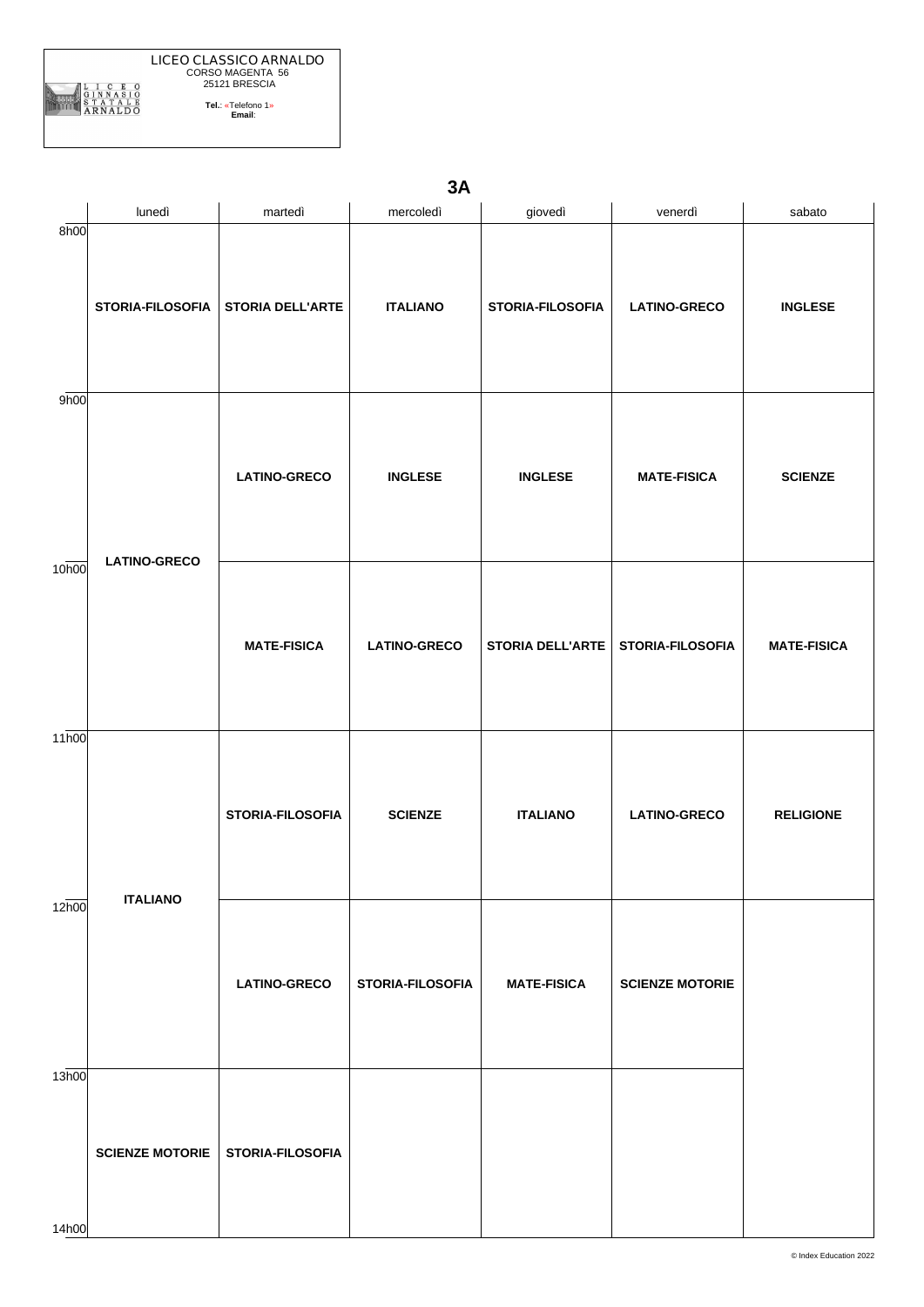

**3C** lunedì | martedì | mercoledì | giovedì | venerdì | sabato 8h00 9h00 10h00 11h00 12h00 13h00 **ITALIANO STORIA DELL'ARTE GRECO SCIENZE LATINO LATINO STORIA MATE-FISICA FILOSOFIA INGLESE STORIA DELL'ARTE MATE-FISICA SCIENZE MOTORIE ITALIANO SCIENZE INGLESE MATE-FISICA LATINO STORIA FILOSOFIA ITALIANO SCIENZE MOTORIE RELIGIONE GRECO MATE-FISICA INGLESE STORIA FILOSOFIA**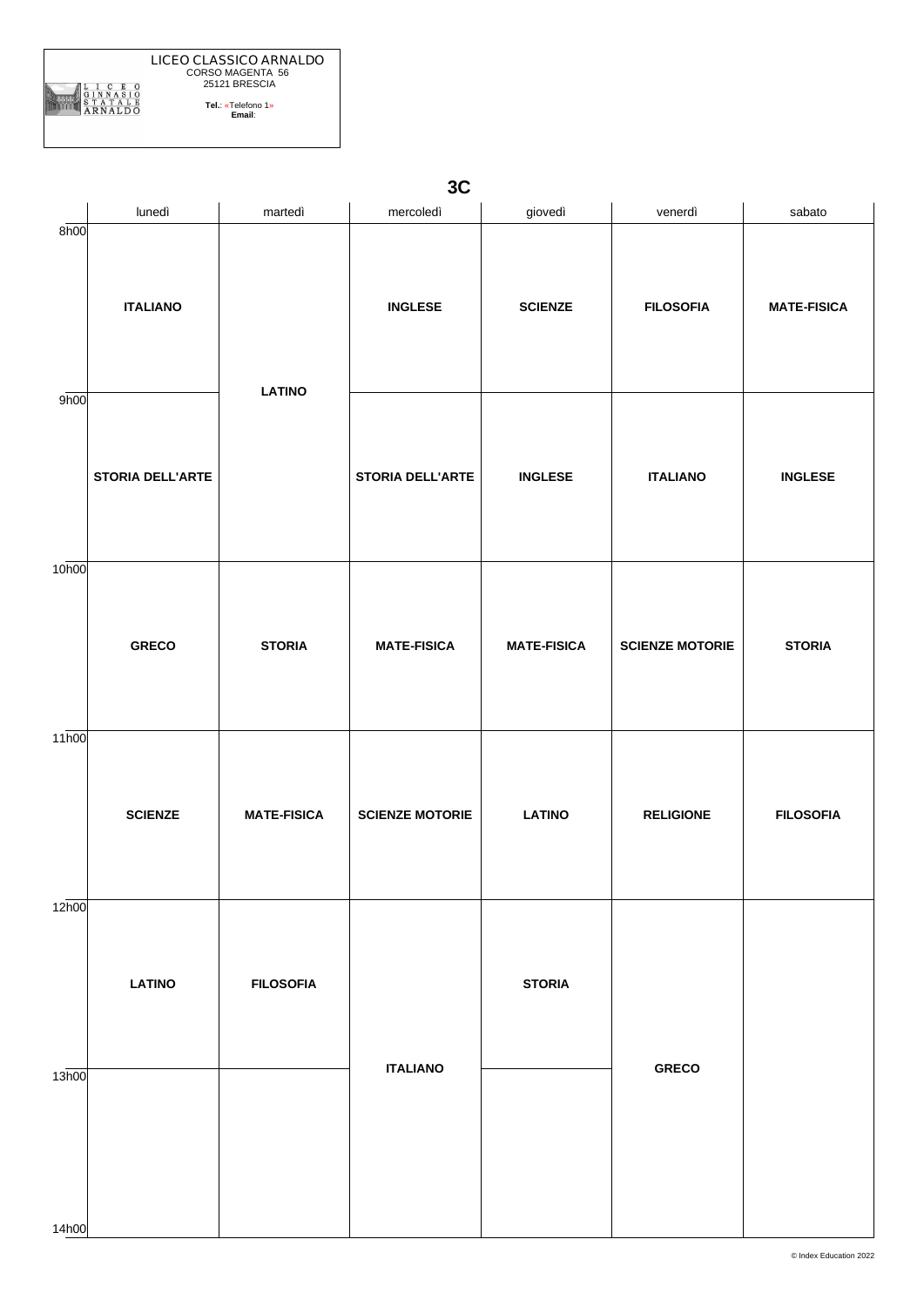| ۰. |
|----|

|                   | lunedì                  | martedì                 | mercoledì              | giovedì                 | venerdì                 | sabato             |
|-------------------|-------------------------|-------------------------|------------------------|-------------------------|-------------------------|--------------------|
| 8h00              | <b>INGLESE</b>          | <b>ITALIANO-LATINO</b>  | <b>INGLESE</b>         | <b>INGLESE</b>          | <b>MATE-FISICA</b>      | STORIA-FILOSOFIA   |
| 9h00              | <b>ITALIANO-LATINO</b>  | <b>SCIENZE MOTORIE</b>  | <b>RELIGIONE</b>       | <b>SCIENZE</b>          | <b>STORIA DELL'ARTE</b> | <b>SCIENZE</b>     |
| 10 <sub>h00</sub> | <b>ITALIANO-LATINO</b>  | <b>ITALIANO-LATINO</b>  | <b>ITALIANO-LATINO</b> | STORIA-FILOSOFIA        | STORIA-FILOSOFIA        | <b>GRECO</b>       |
| 11h00             | <b>STORIA DELL'ARTE</b> | <b>STORIA-FILOSOFIA</b> |                        | <b>ITALIANO-LATINO</b>  | <b>SCIENZE MOTORIE</b>  | <b>MATE-FISICA</b> |
| 12h00             | STORIA-FILOSOFIA        | <b>MATE-FISICA</b>      | <b>GRECO</b>           | <b>STORIA-FILOSOFIA</b> |                         |                    |
| 13h00<br>14h00    | <b>MATE-FISICA</b>      |                         |                        |                         | <b>ITALIANO-LATINO</b>  |                    |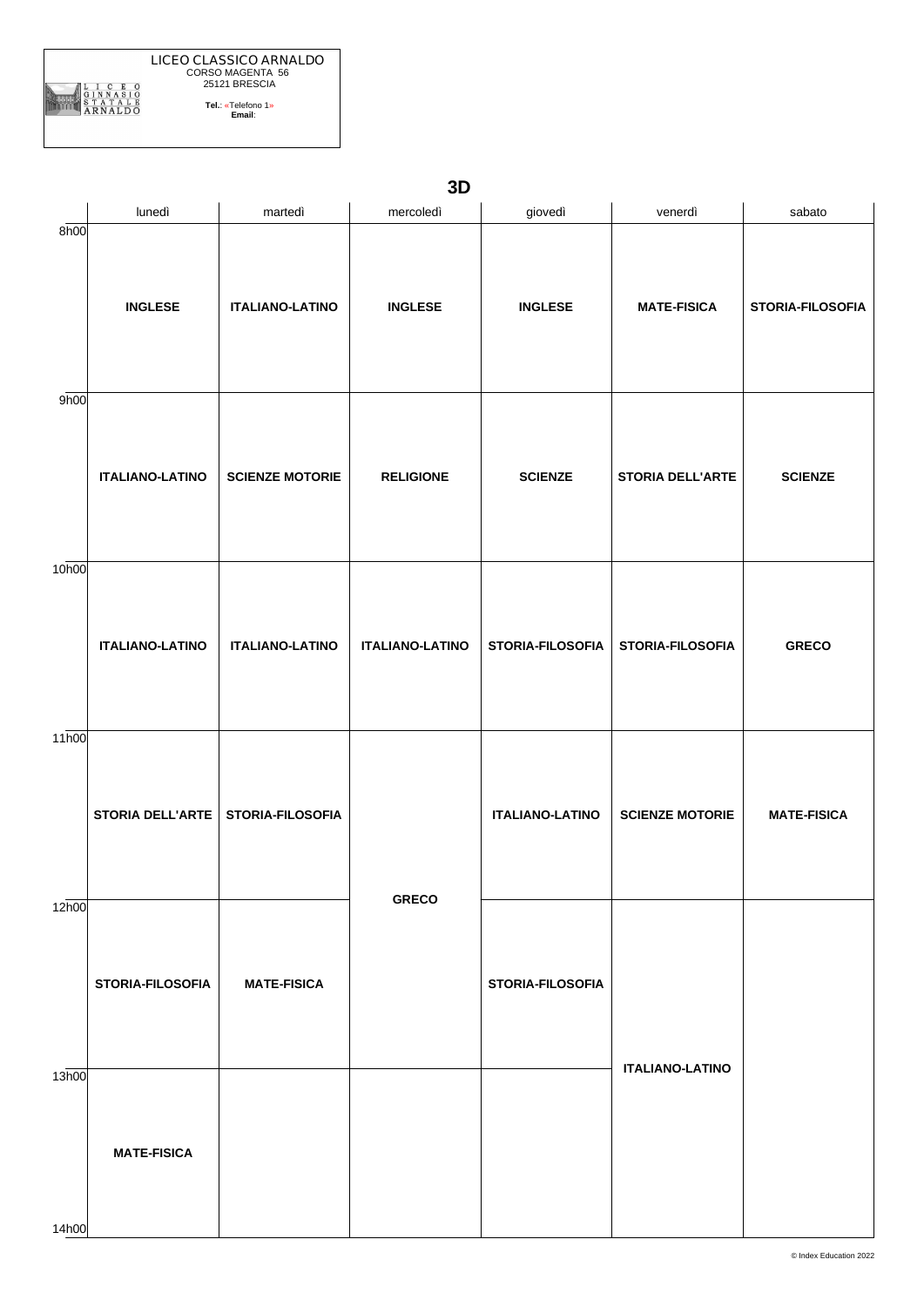| $\overline{\phantom{0}}$ |  |
|--------------------------|--|

|                   | lunedì                 | martedì                 | mercoledì          | giovedì                 | venerdì        | sabato             |
|-------------------|------------------------|-------------------------|--------------------|-------------------------|----------------|--------------------|
| 8h00              | STORIA-FILOSOFIA       | STORIA-FILOSOFIA        | <b>ITALIANO</b>    | <b>STORIA-FILOSOFIA</b> | <b>GRECO</b>   | <b>INGLESE</b>     |
| 9h00              | STORIA-FILOSOFIA       | <b>STORIA DELL'ARTE</b> | <b>MATE-FISICA</b> | <b>MATE-FISICA</b>      |                | <b>MATE-FISICA</b> |
| 10 <sub>h00</sub> |                        | <b>LATINO</b>           | <b>GRECO</b>       | <b>SCIENZE MOTORIE</b>  | <b>LATINO</b>  | <b>ITALIANO</b>    |
| 11h00             | <b>LATINO</b>          | <b>MATE-FISICA</b>      | STORIA-FILOSOFIA   | <b>STORIA DELL'ARTE</b> | <b>INGLESE</b> | <b>RELIGIONE</b>   |
| 12h00             | <b>SCIENZE MOTORIE</b> | <b>INGLESE</b>          | <b>SCIENZE</b>     |                         | <b>SCIENZE</b> |                    |
| 13h00<br>14h00    |                        |                         | STORIA-FILOSOFIA   | <b>ITALIANO</b>         |                |                    |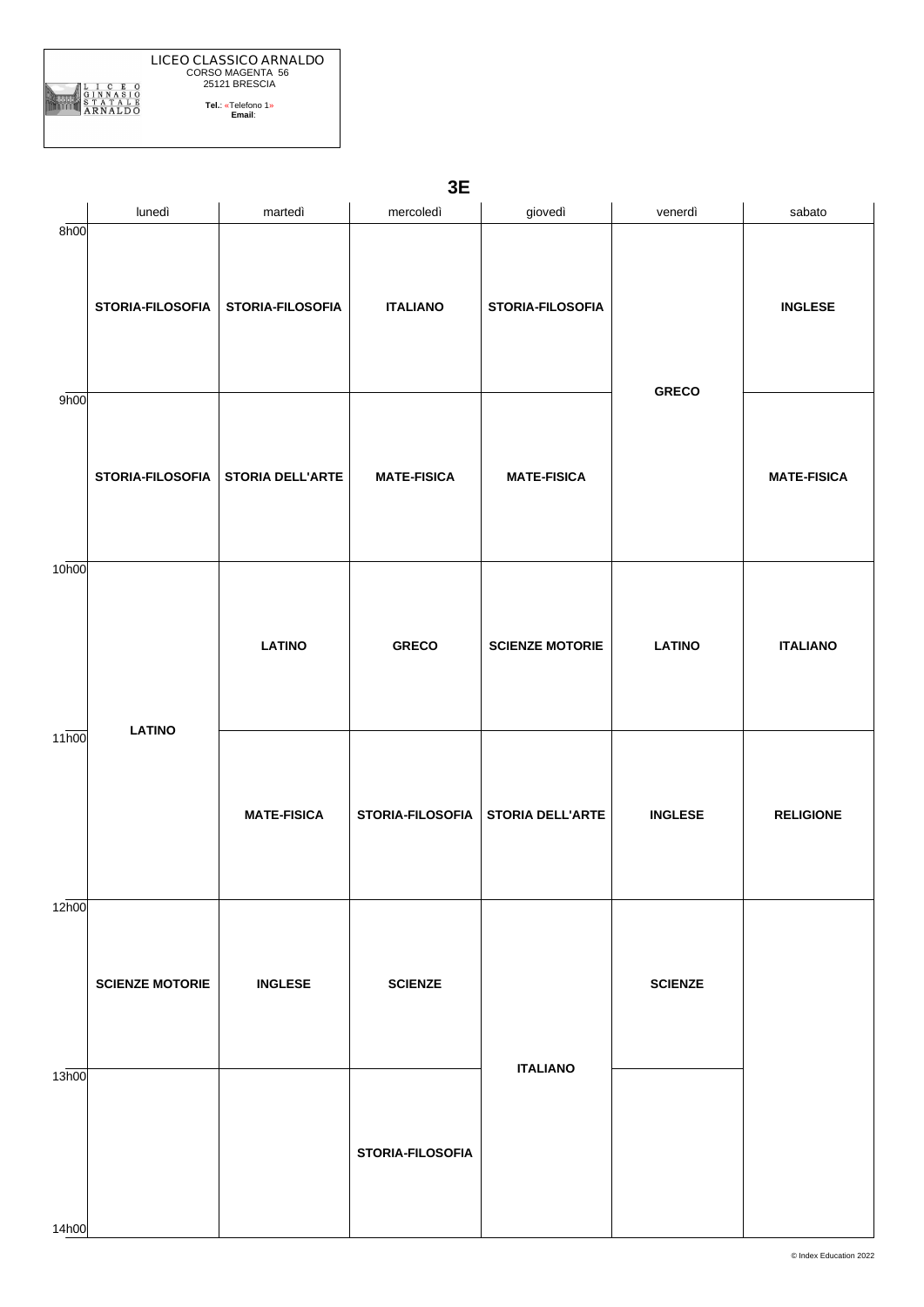|                   | lunedì                  | martedì                | mercoledì              | giovedì           | venerdì                | sabato           |
|-------------------|-------------------------|------------------------|------------------------|-------------------|------------------------|------------------|
| 8h00              | <b>SCIENZE MOTORIE</b>  | <b>SCIENZE</b>         | STORIA-FILOSOFIA       | STORIA DELL'ARTE  | <b>ITALIANO-LATINO</b> | STORIA-FILOSOFIA |
| 9h00              | <b>ITALIANO-LATINO</b>  | STORIA-FILOSOFIA       | <b>INGLESE</b>         | STORIA-FILOSOFIA  |                        |                  |
| 10 <sub>h00</sub> | <b>ITALIANO-LATINO</b>  | <b>MATEMATICA</b>      | <b>ITALIANO-LATINO</b> | <b>MATEMATICA</b> | STORIA-FILOSOFIA       | <b>GRECO</b>     |
| 11h00             | <b>FISICA</b>           | <b>ITALIANO-LATINO</b> | STORIA-FILOSOFIA       | <b>FISICA</b>     | <b>INGLESE</b>         | <b>INGLESE</b>   |
| 12h00             | <b>STORIA DELL'ARTE</b> | <b>ITALIANO-LATINO</b> | <b>GRECO</b>           | <b>SCIENZE</b>    | <b>RELIGIONE</b>       |                  |
| 13h00<br>14h00    |                         |                        | <b>ITALIANO-LATINO</b> |                   | <b>SCIENZE MOTORIE</b> |                  |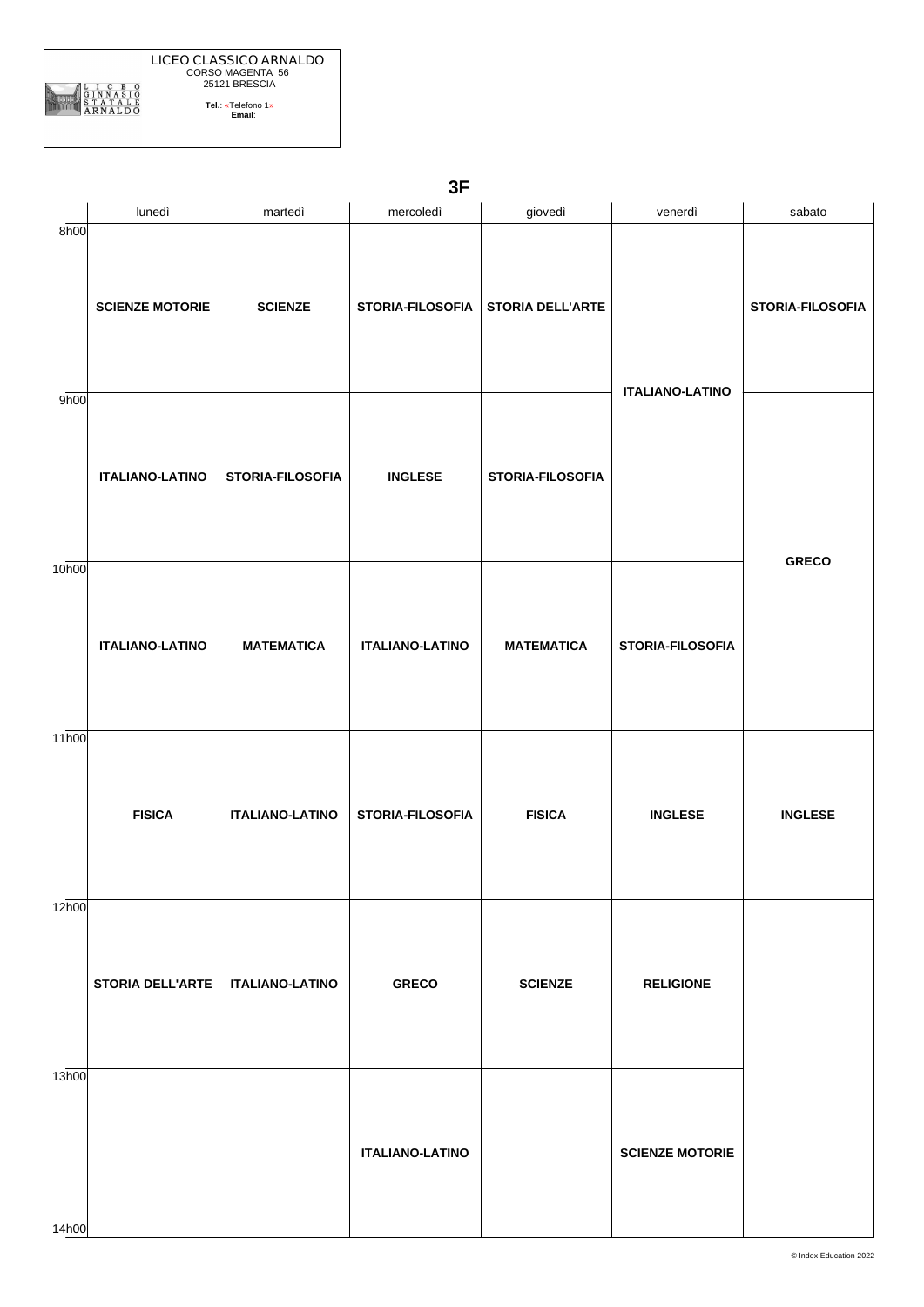|                | lunedì                 | martedì                 | mercoledì              | giovedì                 | venerdì                | sabato                 |
|----------------|------------------------|-------------------------|------------------------|-------------------------|------------------------|------------------------|
| 8h00           | <b>ITALIANO-LATINO</b> | <b>MATE-FISICA</b>      | <b>ITALIANO-LATINO</b> | <b>ITALIANO-LATINO</b>  | <b>ITALIANO-LATINO</b> | <b>INGLESE</b>         |
| 9h00           | STORIA-FILOSOFIA       | <b>RELIGIONE</b>        | <b>ITALIANO-LATINO</b> | STORIA-FILOSOFIA        | STORIA-FILOSOFIA       | <b>SCIENZE MOTORIE</b> |
| 10h00          | <b>INGLESE</b>         | <b>STORIA DELL'ARTE</b> | <b>INGLESE</b>         |                         | <b>SCIENZE</b>         | STORIA-FILOSOFIA       |
| 11h00          | STORIA-FILOSOFIA       | <b>ITALIANO-LATINO</b>  | <b>SCIENZE</b>         | <b>GRECO</b>            | STORIA-FILOSOFIA       | <b>MATE-FISICA</b>     |
| 12h00          | <b>GRECO</b>           |                         | <b>SCIENZE MOTORIE</b> | <b>MATE-FISICA</b>      | <b>ITALIANO-LATINO</b> |                        |
| 13h00<br>14h00 |                        |                         | <b>MATE-FISICA</b>     | <b>STORIA DELL'ARTE</b> |                        |                        |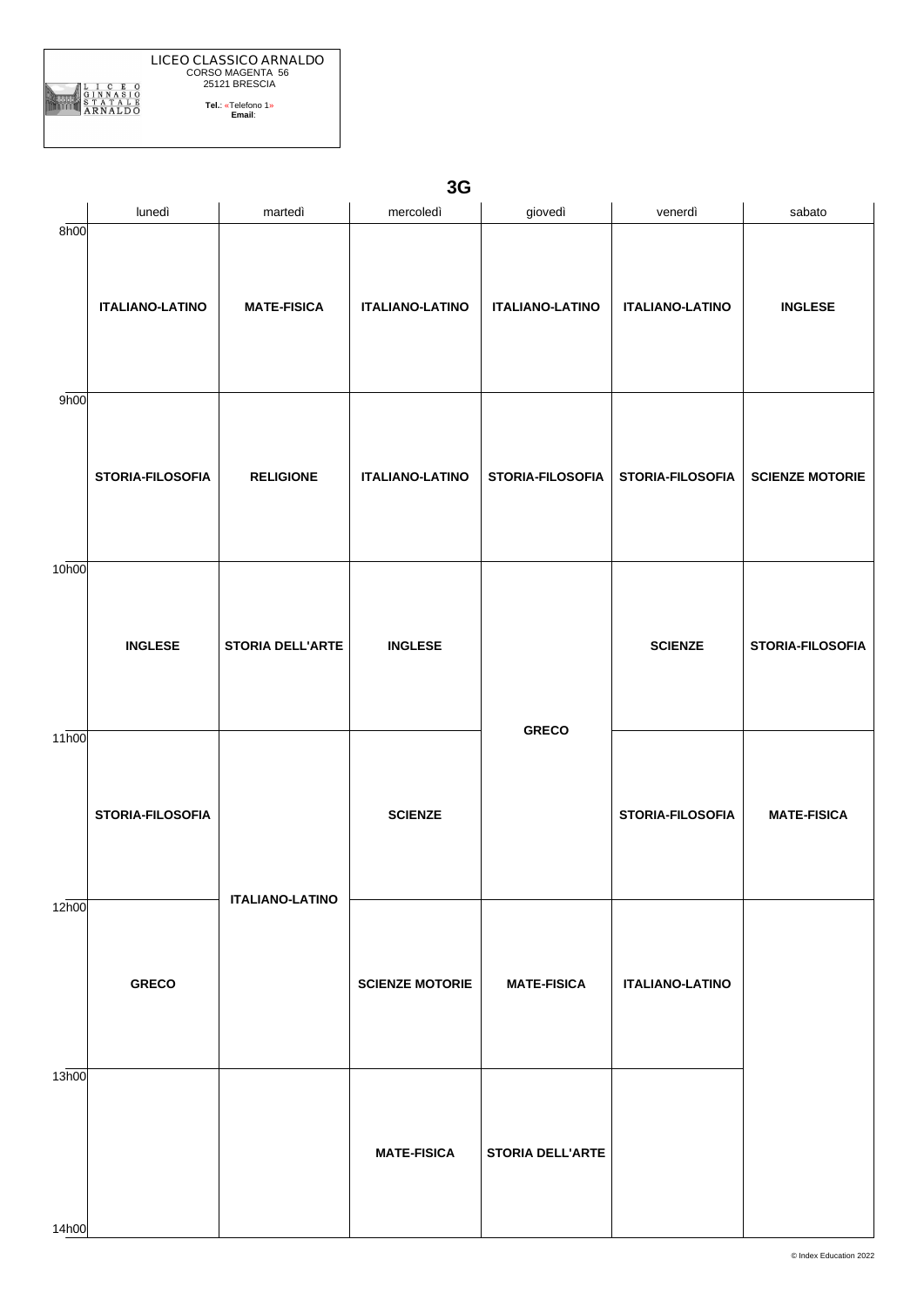**LICEO CLASSICO ARNALDO** CORSO MAGENTA 56 25121 BRESCIA ARNALDO **Tel.**: «Telefono 1» **Email**:

**4A**

|                   | lunedì                  | martedì                | mercoledì               | giovedì                 | venerdì             | sabato              |
|-------------------|-------------------------|------------------------|-------------------------|-------------------------|---------------------|---------------------|
| 8h00              | <b>SCIENZE MOTORIE</b>  | <b>ITALIANO</b>        | STORIA-FILOSOFIA        | <b>ITALIANO</b>         | <b>MATE-FISICA</b>  | <b>ITALIANO</b>     |
| 9h00              | <b>STORIA DELL'ARTE</b> |                        | <b>STORIA-FILOSOFIA</b> | <b>STORIA-FILOSOFIA</b> | <b>LATINO-GRECO</b> | <b>MATE-FISICA</b>  |
| 10 <sub>h00</sub> | <b>SCIENZE</b>          | <b>LATINO-GRECO</b>    | <b>STORIA DELL'ARTE</b> | <b>STORIA-FILOSOFIA</b> | <b>LATINO-GRECO</b> |                     |
| 11 <sub>h00</sub> | STORIA-FILOSOFIA        | <b>LATINO-GRECO</b>    | <b>MATE-FISICA</b>      | <b>INGLESE</b>          | STORIA-FILOSOFIA    | <b>LATINO-GRECO</b> |
| 12h00             | <b>LATINO-GRECO</b>     | <b>INGLESE</b>         | <b>RELIGIONE</b>        | <b>SCIENZE</b>          | <b>INGLESE</b>      |                     |
| 13h00<br>14h00    |                         | <b>SCIENZE MOTORIE</b> |                         | <b>MATE-FISICA</b>      |                     |                     |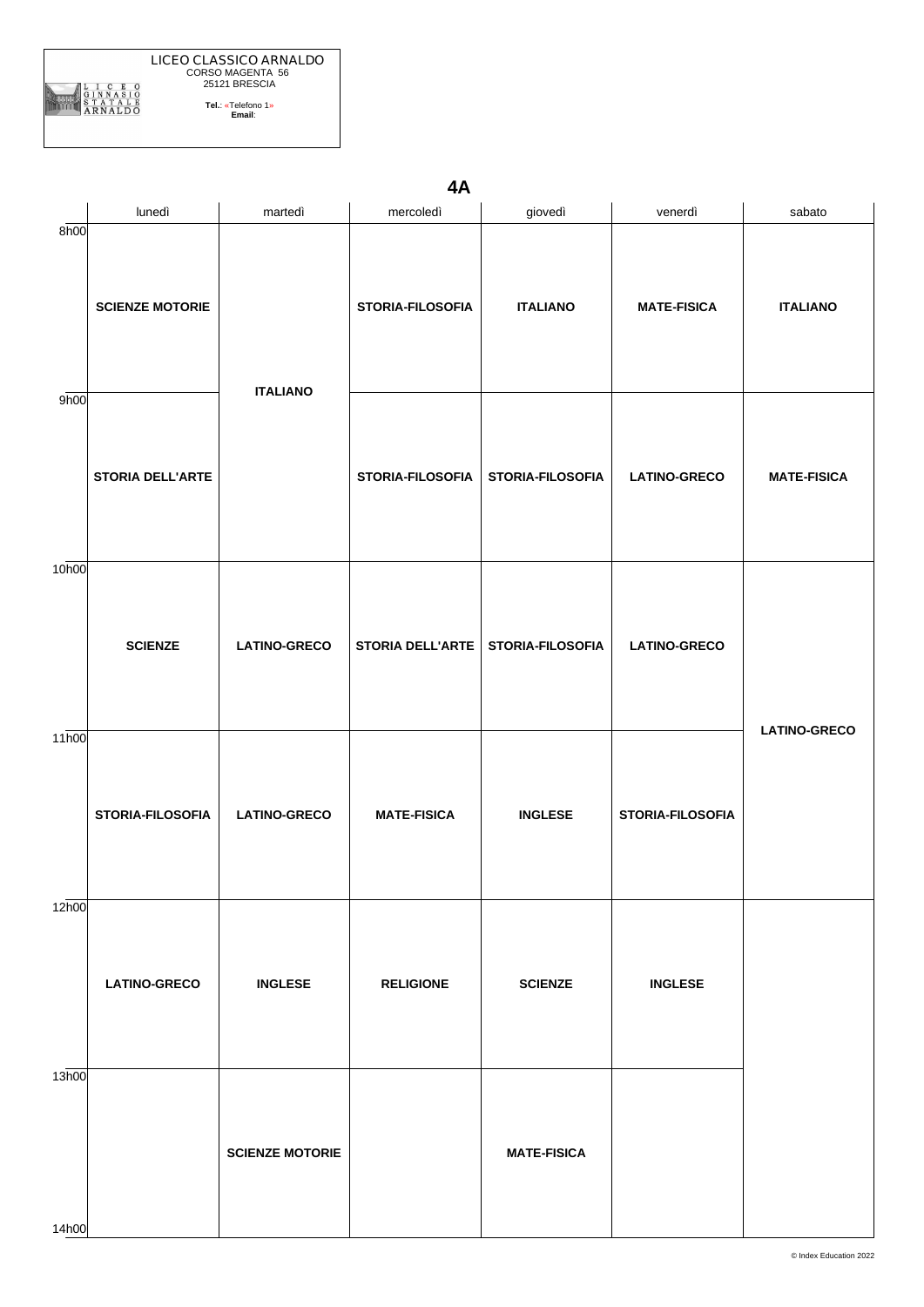| 4B |  |  |
|----|--|--|
|    |  |  |

|                   | lunedì                             | martedì                | mercoledì                           | giovedì            | venerdì                | sabato                 |
|-------------------|------------------------------------|------------------------|-------------------------------------|--------------------|------------------------|------------------------|
| 8h00              | <b>ITALIANO-LATINO</b>             | STORIA-FILOSOFIA       | STORIA DELL'ARTE   STORIA-FILOSOFIA |                    | <b>MATE-FISICA</b>     | <b>SCIENZE MOTORIE</b> |
| 9h00              | <b>ITALIANO-LATINO</b>             | <b>INGLESE</b>         | <b>INGLESE</b>                      | <b>RELIGIONE</b>   | <b>ITALIANO-LATINO</b> | STORIA-FILOSOFIA       |
| 10 <sub>h00</sub> | <b>MATE-FISICA</b>                 | <b>MATE-FISICA</b>     | STORIA-FILOSOFIA                    | <b>MATE-FISICA</b> | <b>ITALIANO-LATINO</b> |                        |
| 11 <sub>h00</sub> | <b>SCIENZE</b>                     | <b>ITALIANO-LATINO</b> | <b>ITALIANO-LATINO</b>              | STORIA-FILOSOFIA   | <b>INGLESE</b>         | <b>GRECO</b>           |
| 12h00             | STORIA DELL'ARTE   SCIENZE MOTORIE |                        |                                     | <b>GRECO</b>       | STORIA-FILOSOFIA       |                        |
| 13h00<br>14h00    |                                    | <b>ITALIANO-LATINO</b> |                                     | <b>SCIENZE</b>     |                        |                        |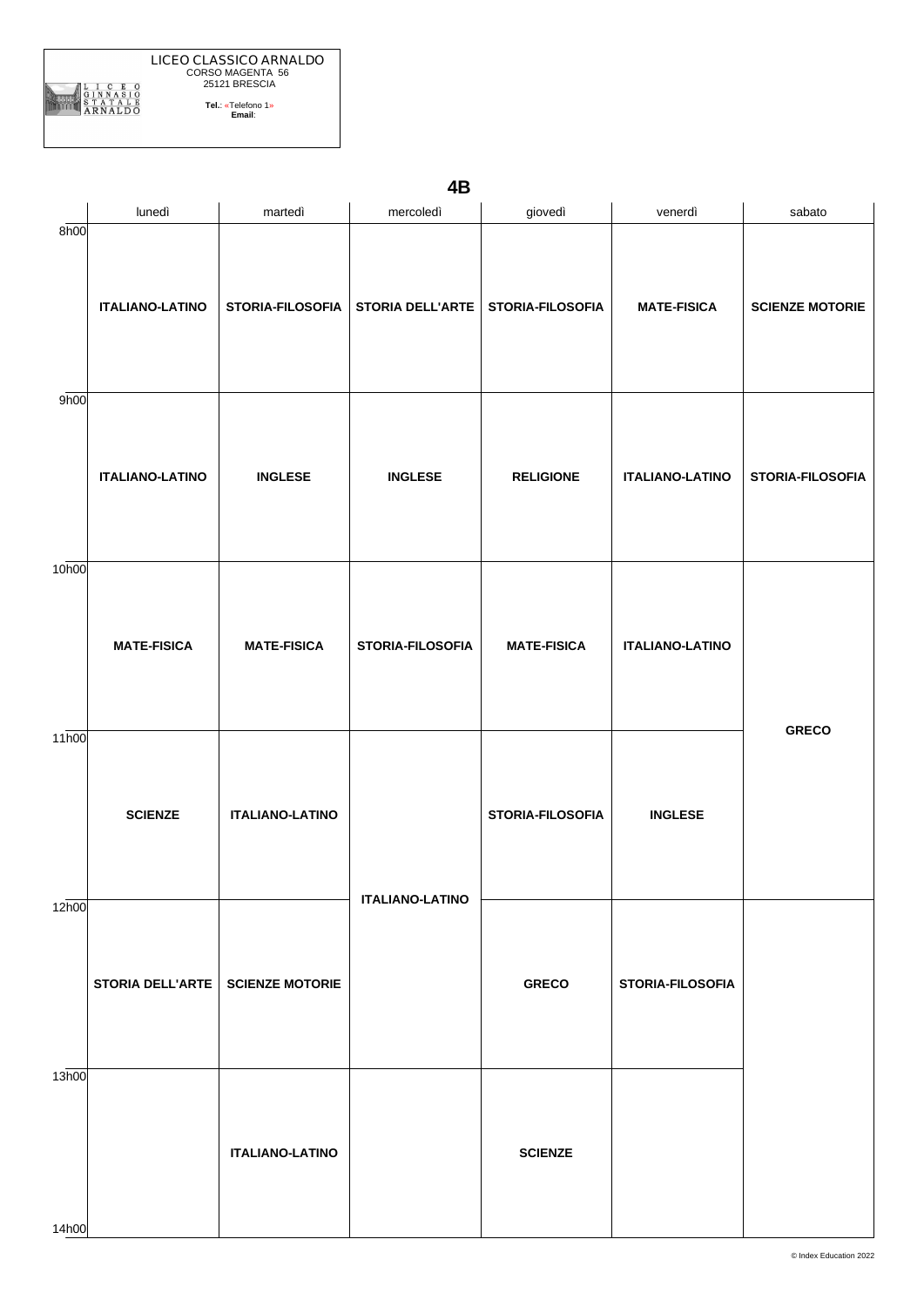**LICEO CLASSICO ARNALDO** CORSO MAGENTA 56 25121 BRESCIA ARNALDO **Tel.**: «Telefono 1» **Email**:

**4C**

|                   | lunedì                  | martedì                               | mercoledì              | giovedì                 | venerdì                | sabato           |
|-------------------|-------------------------|---------------------------------------|------------------------|-------------------------|------------------------|------------------|
| 8h00              | <b>STORIA DELL'ARTE</b> | <b>RELIGIONE</b>                      | <b>LATINO</b>          | <b>INGLESE</b>          | <b>SCIENZE MOTORIE</b> | <b>ITALIANO</b>  |
| 9h00              | <b>SCIENZE</b>          | <b>INGLESE</b>                        |                        | <b>STORIA DELL'ARTE</b> | <b>LATINO</b>          | STORIA-FILOSOFIA |
| 10 <sub>h00</sub> | <b>LATINO</b>           | <b>MATE-FISICA</b><br><b>ITALIANO</b> | <b>GRECO</b>           | <b>MATE-FISICA</b>      | STORIA-FILOSOFIA       | STORIA-FILOSOFIA |
| 11 <sub>h00</sub> | <b>STORIA-FILOSOFIA</b> |                                       |                        | <b>ITALIANO</b>         | STORIA-FILOSOFIA       | <b>INGLESE</b>   |
| 12h00             | <b>STORIA-FILOSOFIA</b> |                                       | <b>SCIENZE MOTORIE</b> | <b>SCIENZE</b>          | <b>MATE-FISICA</b>     |                  |
| 13h00<br>14h00    | <b>GRECO</b>            |                                       | <b>MATE-FISICA</b>     |                         |                        |                  |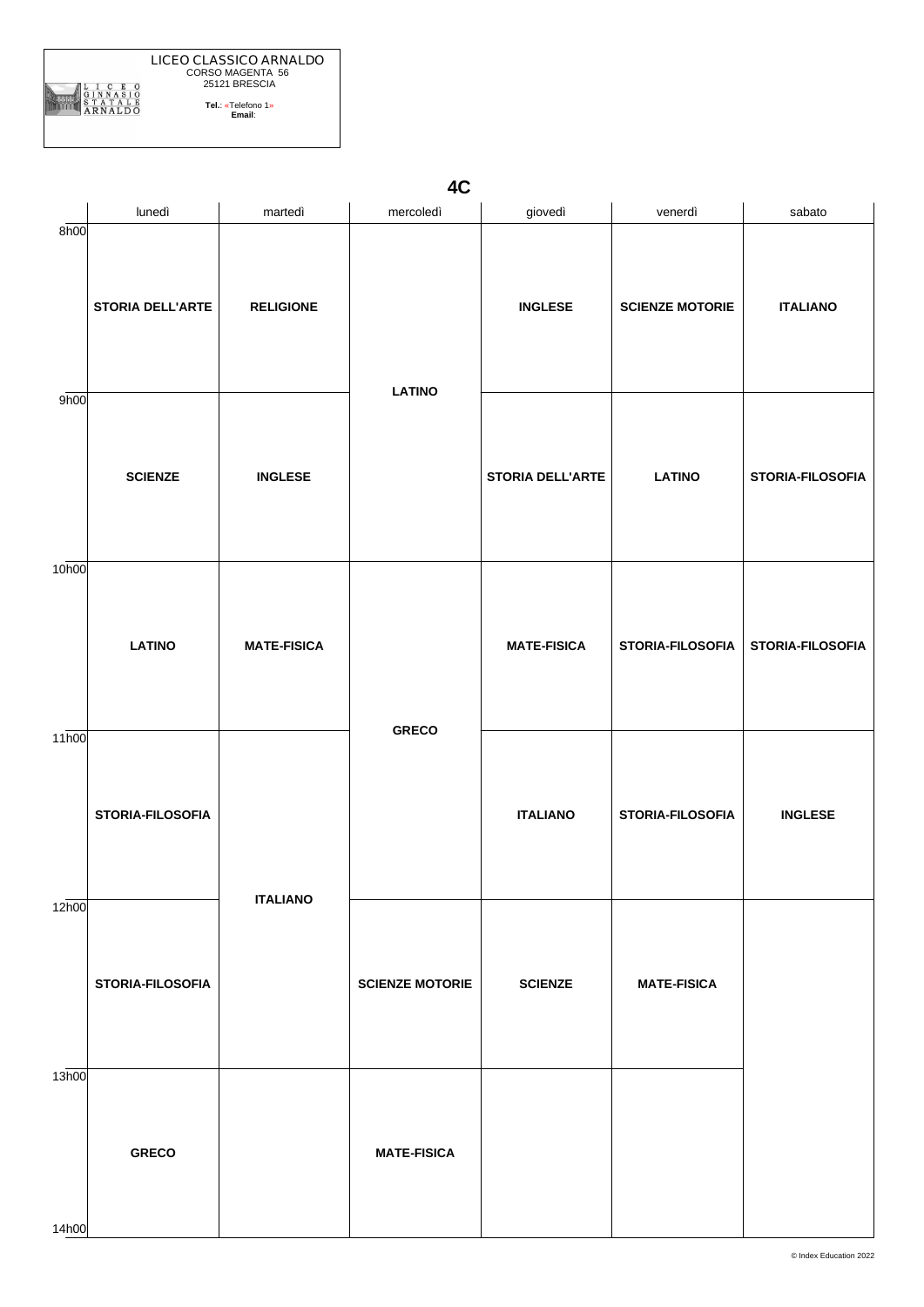**4D**

|                   | lunedì             | martedì                 | mercoledì          | giovedì                 | venerdì                 | sabato           |
|-------------------|--------------------|-------------------------|--------------------|-------------------------|-------------------------|------------------|
| 8h00              | <b>LATINO</b>      | <b>MATE-FISICA</b>      | <b>MATE-FISICA</b> | <b>LATINO</b>           | STORIA-FILOSOFIA        | <b>SCIENZE</b>   |
| 9h00              | <b>MATE-FISICA</b> | <b>SCIENZE</b>          | <b>INGLESE</b>     | <b>LATINO</b>           |                         | STORIA-FILOSOFIA |
| 10 <sub>h00</sub> | <b>INGLESE</b>     | <b>SCIENZE MOTORIE</b>  | <b>RELIGIONE</b>   | <b>MATE-FISICA</b>      | <b>GRECO</b>            | <b>ITALIANO</b>  |
| 11 <sub>h00</sub> | <b>GRECO</b>       | <b>STORIA DELL'ARTE</b> |                    | <b>STORIA-FILOSOFIA</b> | <b>INGLESE</b>          | STORIA-FILOSOFIA |
| 12h00             | <b>ITALIANO</b>    | STORIA-FILOSOFIA        | <b>ITALIANO</b>    | <b>SCIENZE MOTORIE</b>  | <b>STORIA DELL'ARTE</b> |                  |
| 13h00<br>14h00    |                    | STORIA-FILOSOFIA        |                    |                         | <b>LATINO</b>           |                  |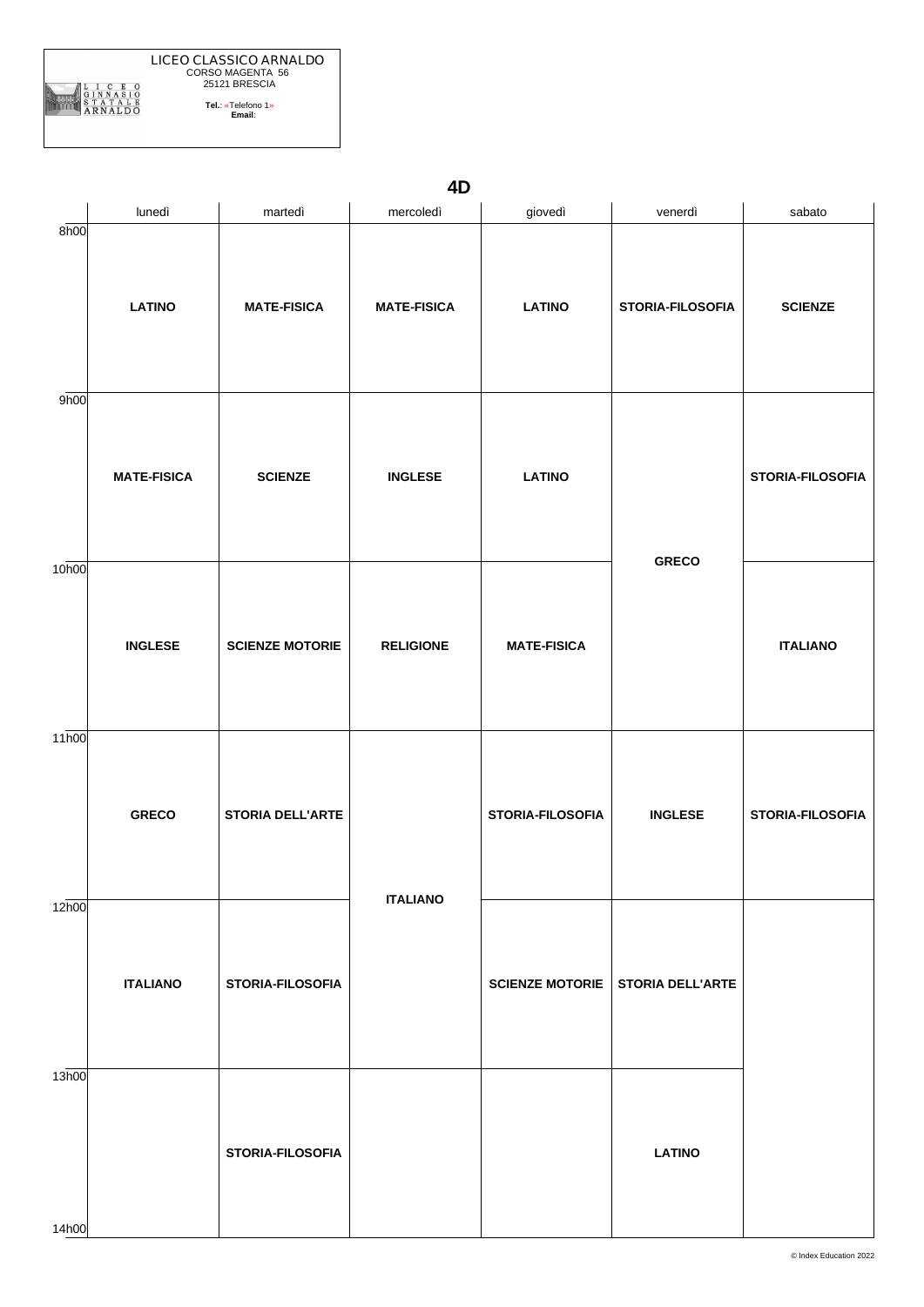|                         | <b>LICEO CLASSICO ARNALDO</b><br>CORSO MAGENTA 56 |
|-------------------------|---------------------------------------------------|
|                         | 25121 BRESCIA                                     |
| <b>NNASIO</b><br>RNALDO | Tel: «Telefono 1»<br>Email:                       |

**4E**

|                   | lunedì           | martedì             | mercoledì               | giovedì             | venerdì                 | sabato              |
|-------------------|------------------|---------------------|-------------------------|---------------------|-------------------------|---------------------|
| 8h00              |                  | <b>SCIENZE</b>      | <b>ITALIANO</b>         | <b>MATE-FISICA</b>  | <b>STORIA DELL'ARTE</b> | <b>MATE-FISICA</b>  |
| 9h00              | <b>ITALIANO</b>  |                     | <b>STORIA DELL'ARTE</b> | STORIA-FILOSOFIA    | <b>MATE-FISICA</b>      | <b>LATINO-GRECO</b> |
| 10h00             | STORIA-FILOSOFIA | <b>LATINO-GRECO</b> | <b>SCIENZE MOTORIE</b>  | <b>ITALIANO</b>     | <b>SCIENZE MOTORIE</b>  | <b>INGLESE</b>      |
| 11 <sub>h00</sub> | <b>INGLESE</b>   | STORIA-FILOSOFIA    | <b>LATINO-GRECO</b>     | STORIA-FILOSOFIA    | STORIA-FILOSOFIA        | <b>LATINO-GRECO</b> |
| 12h00             | <b>RELIGIONE</b> | STORIA-FILOSOFIA    | <b>MATE-FISICA</b>      | <b>LATINO-GRECO</b> | <b>LATINO-GRECO</b>     |                     |
| 13h00<br>14h00    |                  |                     |                         | <b>SCIENZE</b>      | <b>INGLESE</b>          |                     |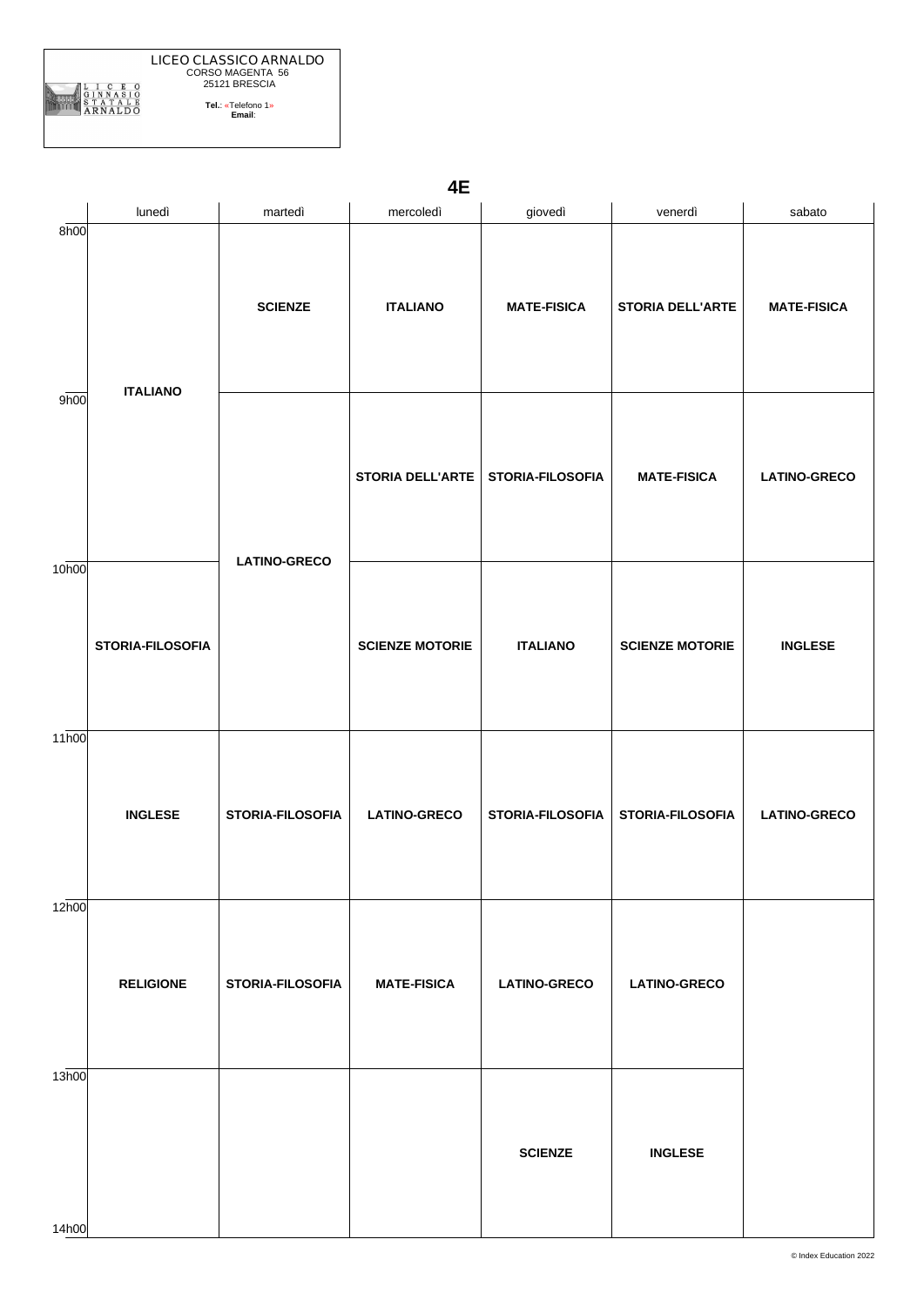|                   | lunedì                 | martedì                 | mercoledì               | giovedì             | venerdì                 | sabato          |
|-------------------|------------------------|-------------------------|-------------------------|---------------------|-------------------------|-----------------|
| 8h00              | <b>RELIGIONE</b>       | <b>INGLESE</b>          | <b>ITALIANO</b>         | STORIA-FILOSOFIA    | <b>INGLESE</b>          | <b>INGLESE</b>  |
| 9h00              | <b>SCIENZE MOTORIE</b> | <b>MATE-FISICA</b>      | STORIA-FILOSOFIA        | <b>ITALIANO</b>     | <b>MATE-FISICA</b>      |                 |
| 10 <sub>h00</sub> | <b>MATE-FISICA</b>     |                         | <b>MATE-FISICA</b>      | <b>LATINO-GRECO</b> | <b>LATINO-GRECO</b>     | <b>ITALIANO</b> |
| 11 <sub>h00</sub> | <b>LATINO-GRECO</b>    | <b>LATINO-GRECO</b>     | <b>SCIENZE MOTORIE</b>  | <b>SCIENZE</b>      | <b>STORIA DELL'ARTE</b> | <b>SCIENZE</b>  |
| 12h00             | <b>LATINO-GRECO</b>    | <b>STORIA DELL'ARTE</b> | <b>STORIA-FILOSOFIA</b> | STORIA-FILOSOFIA    | STORIA-FILOSOFIA        |                 |
| 13h00<br>14h00    |                        | STORIA-FILOSOFIA        | <b>LATINO-GRECO</b>     |                     |                         |                 |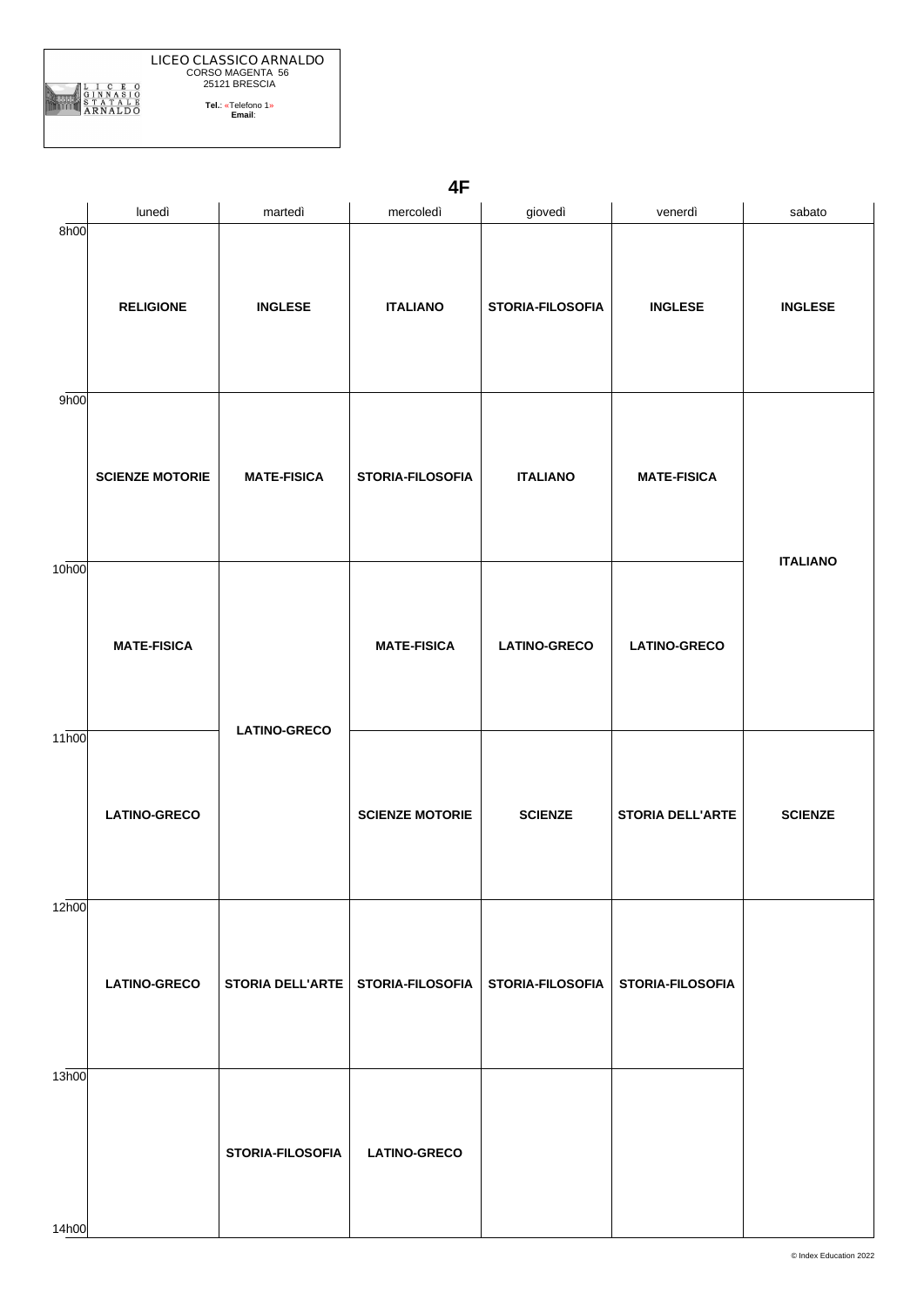|        | <b>LICEO CLASSICO ARNALDO</b><br>CORSO MAGENTA 56<br>25121 BRESCIA |
|--------|--------------------------------------------------------------------|
| RNALDO | Tel: «Telefono 1»<br>Email:                                        |

**5A**

|                | lunedì                 | martedì            | mercoledì        | giovedì            | venerdì                 | sabato          |
|----------------|------------------------|--------------------|------------------|--------------------|-------------------------|-----------------|
| 8h00           | <b>ITALIANO</b>        | <b>LATINO</b>      | <b>GRECO</b>     | <b>MATE-FISICA</b> | <b>ITALIANO</b>         | <b>GRECO</b>    |
| 9h00           | STORIA-FILOSOFIA       |                    |                  | <b>LATINO</b>      | <b>LATINO</b>           | <b>INGLESE</b>  |
| 10h00          | STORIA-FILOSOFIA       | <b>SCIENZE</b>     | STORIA-FILOSOFIA | <b>SCIENZE</b>     | <b>MATE-FISICA</b>      | <b>ITALIANO</b> |
| 11h00          | <b>MATE-FISICA</b>     | <b>MATE-FISICA</b> | STORIA DELL'ARTE | STORIA-FILOSOFIA   | <b>STORIA DELL'ARTE</b> |                 |
| 12h00          | <b>SCIENZE MOTORIE</b> | STORIA-FILOSOFIA   | <b>INGLESE</b>   | <b>INGLESE</b>     | STORIA-FILOSOFIA        |                 |
| 13h00<br>14h00 |                        |                    | <b>RELIGIONE</b> |                    | <b>SCIENZE MOTORIE</b>  |                 |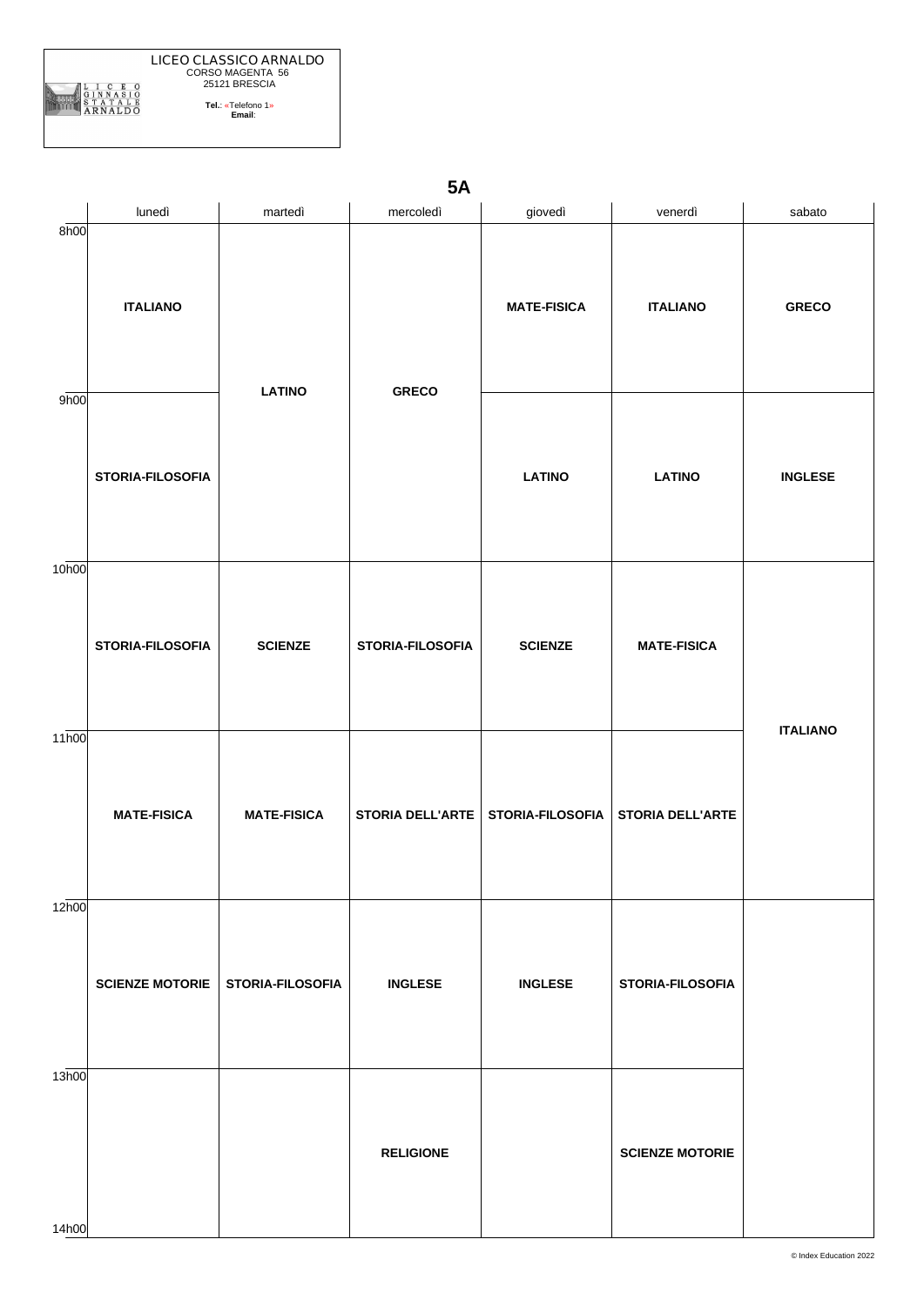| ۰. |  |
|----|--|
|    |  |

|                   | lunedì              | martedì                 | mercoledì           | giovedì                 | venerdì             | sabato           |
|-------------------|---------------------|-------------------------|---------------------|-------------------------|---------------------|------------------|
| 8h00              | <b>MATE-FISICA</b>  | <b>SCIENZE MOTORIE</b>  | STORIA-FILOSOFIA    | <b>LATINO-GRECO</b>     | <b>LATINO-GRECO</b> | STORIA-FILOSOFIA |
| 9h00              | <b>LATINO-GRECO</b> | <b>STORIA DELL'ARTE</b> | STORIA-FILOSOFIA    | <b>LATINO-GRECO</b>     | <b>MATE-FISICA</b>  | <b>INGLESE</b>   |
| 10 <sub>h00</sub> | <b>SCIENZE</b>      | <b>ITALIANO</b>         | <b>RELIGIONE</b>    | STORIA-FILOSOFIA        | <b>INGLESE</b>      | <b>SCIENZE</b>   |
| 11h00             | <b>INGLESE</b>      | STORIA-FILOSOFIA        | <b>MATE-FISICA</b>  | STORIA-FILOSOFIA        | <b>MATE-FISICA</b>  |                  |
| 12h00             | <b>ITALIANO</b>     | <b>LATINO-GRECO</b>     | <b>LATINO-GRECO</b> | <b>STORIA DELL'ARTE</b> | <b>ITALIANO</b>     |                  |
| 13h00<br>14h00    |                     |                         |                     | <b>SCIENZE MOTORIE</b>  |                     |                  |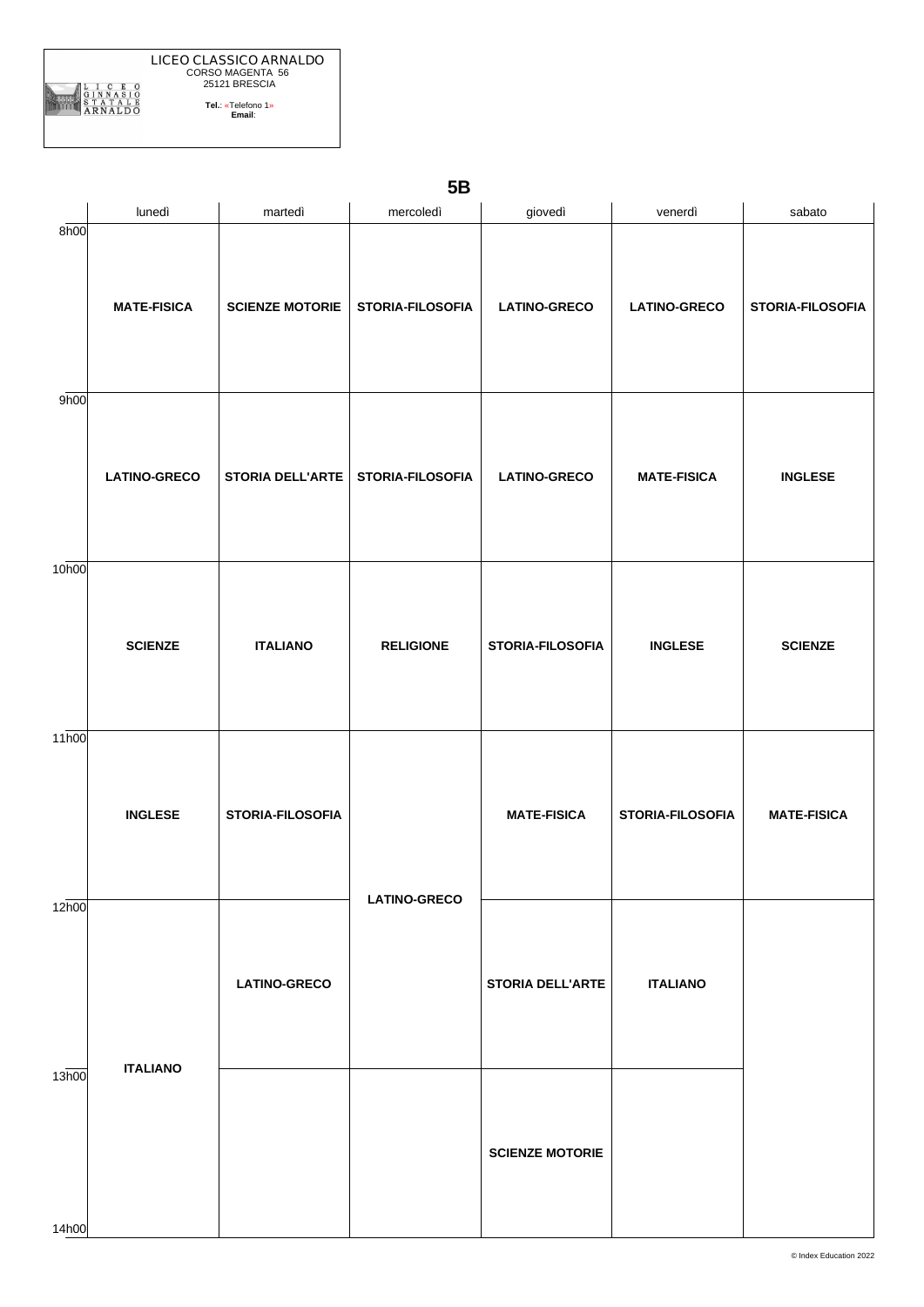|                   | lunedì                  | martedì            | mercoledì                           | giovedì            | venerdì                 | sabato           |
|-------------------|-------------------------|--------------------|-------------------------------------|--------------------|-------------------------|------------------|
| 8h00              | <b>LATINO</b>           | <b>MATE-FISICA</b> | STORIA DELL'ARTE   STORIA-FILOSOFIA |                    | <b>MATE-FISICA</b>      | <b>SCIENZE</b>   |
| 9h00              | STORIA-FILOSOFIA        | <b>ITALIANO</b>    | <b>INGLESE</b>                      | STORIA-FILOSOFIA   | <b>SCIENZE MOTORIE</b>  | <b>ITALIANO</b>  |
| 10h00             | <b>STORIA DELL'ARTE</b> |                    | <b>SCIENZE MOTORIE</b>              |                    | <b>INGLESE</b>          | <b>INGLESE</b>   |
| 11 <sub>h00</sub> | <b>ITALIANO</b>         | <b>SCIENZE</b>     |                                     | <b>GRECO</b>       | <b>LATINO</b>           | STORIA-FILOSOFIA |
| 12h00             | <b>MATE-FISICA</b>      | STORIA-FILOSOFIA   | <b>LATINO</b>                       | <b>MATE-FISICA</b> | <b>STORIA-FILOSOFIA</b> |                  |
| 13h00<br>14h00    |                         | <b>GRECO</b>       |                                     |                    | <b>RELIGIONE</b>        |                  |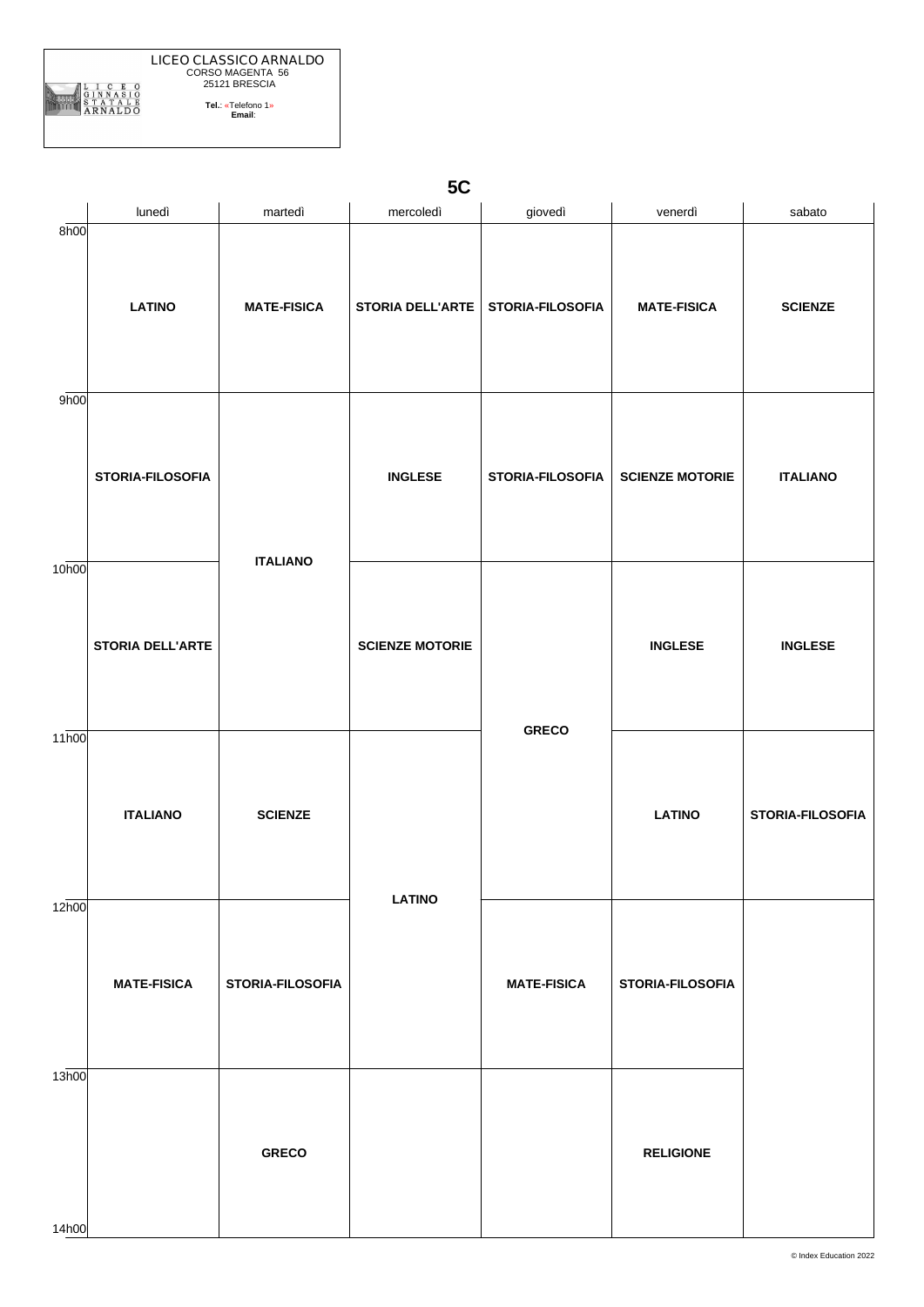**LICEO CLASSICO ARNALDO** CORSO MAGENTA 56 25121 BRESCIA ARNALDO **Tel.**: «Telefono 1» **Email**:

**5D**

|                   | lunedì                  | martedì                 | mercoledì               | giovedì                | venerdì                 | sabato              |
|-------------------|-------------------------|-------------------------|-------------------------|------------------------|-------------------------|---------------------|
| 8h00              | <b>STORIA DELL'ARTE</b> | <b>SCIENZE</b>          | <b>ITALIANO</b>         |                        | <b>LATINO-GRECO</b>     | <b>LATINO-GRECO</b> |
| 9h00              | <b>MATE-FISICA</b>      | STORIA-FILOSOFIA        |                         | <b>LATINO-GRECO</b>    | <b>MATE-FISICA</b>      | <b>MATE-FISICA</b>  |
| 10 <sub>h00</sub> | <b>LATINO-GRECO</b>     | <b>MATE-FISICA</b>      | <b>LATINO-GRECO</b>     | <b>INGLESE</b>         | <b>STORIA DELL'ARTE</b> | <b>ITALIANO</b>     |
| 11 <sub>h00</sub> | <b>SCIENZE MOTORIE</b>  | <b>INGLESE</b>          | <b>STORIA-FILOSOFIA</b> | <b>SCIENZE MOTORIE</b> | <b>ITALIANO</b>         | STORIA-FILOSOFIA    |
| 12h00             | <b>LATINO-GRECO</b>     | <b>STORIA-FILOSOFIA</b> | <b>STORIA-FILOSOFIA</b> | <b>SCIENZE</b>         | <b>INGLESE</b>          |                     |
| 13h00<br>14h00    |                         |                         |                         | <b>RELIGIONE</b>       | STORIA-FILOSOFIA        |                     |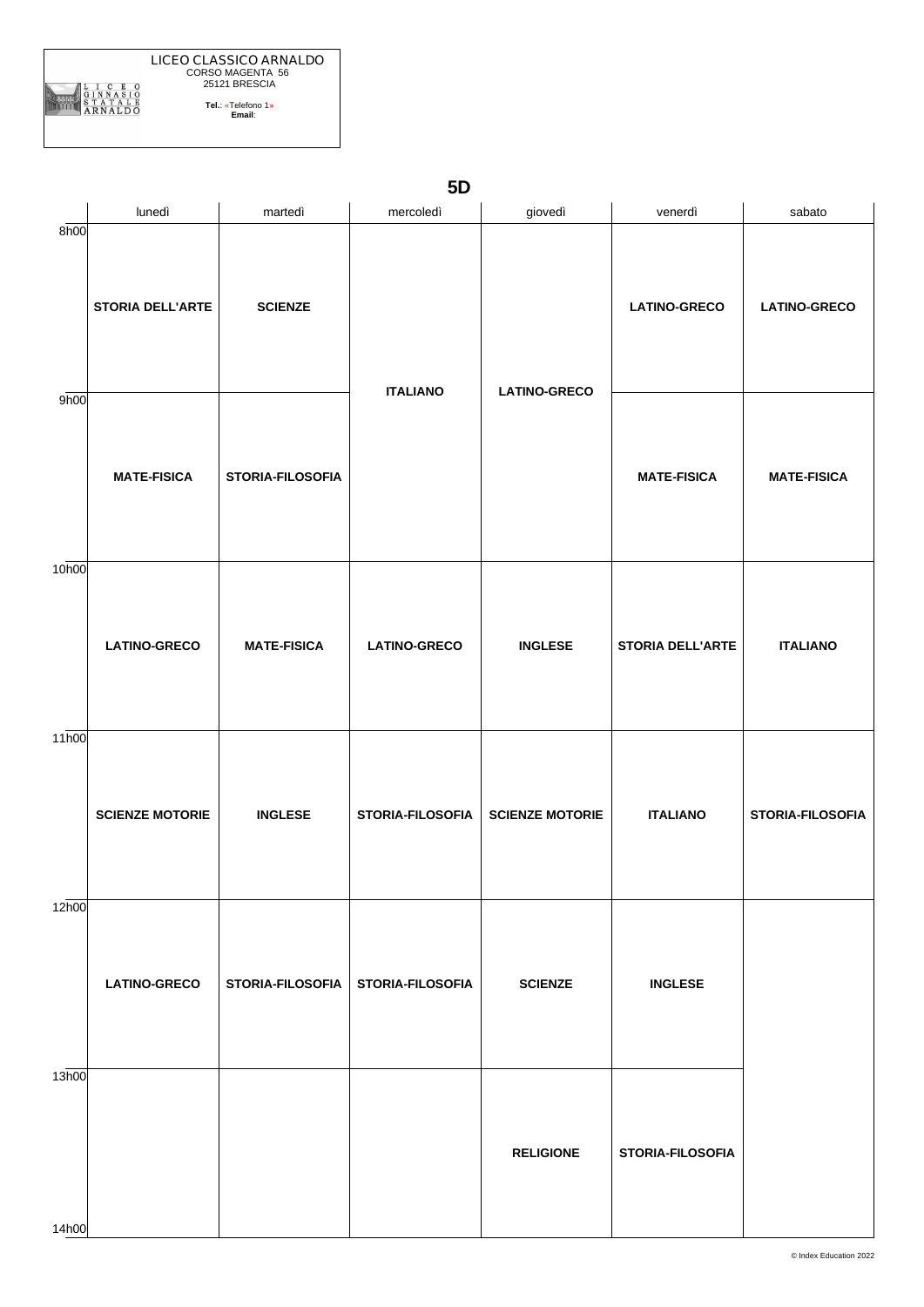|                   | lunedì                  | martedì             | mercoledì              | giovedì                 | venerdì             | sabato              |
|-------------------|-------------------------|---------------------|------------------------|-------------------------|---------------------|---------------------|
| 8h00              | <b>STORIA DELL'ARTE</b> | <b>LATINO-GRECO</b> | <b>RELIGIONE</b>       | <b>LATINO-GRECO</b>     | <b>MATE-FISICA</b>  | <b>LATINO-GRECO</b> |
| 9h00              | <b>SCIENZE</b>          | <b>LATINO-GRECO</b> | <b>SCIENZE MOTORIE</b> | <b>ITALIANO</b>         | <b>SCIENZE</b>      |                     |
| 10 <sub>h00</sub> | <b>SCIENZE MOTORIE</b>  | STORIA-FILOSOFIA    | STORIA-FILOSOFIA       | <b>STORIA-FILOSOFIA</b> |                     | <b>ITALIANO</b>     |
| 11 <sub>h00</sub> | STORIA-FILOSOFIA        | <b>INGLESE</b>      | <b>MATE-FISICA</b>     | <b>STORIA DELL'ARTE</b> | <b>LATINO-GRECO</b> | <b>INGLESE</b>      |
| 12h00             | <b>INGLESE</b>          | <b>ITALIANO</b>     | STORIA-FILOSOFIA       | <b>MATE-FISICA</b>      | STORIA-FILOSOFIA    |                     |
| 13h00<br>14h00    |                         | <b>MATE-FISICA</b>  | <b>LATINO-GRECO</b>    |                         |                     |                     |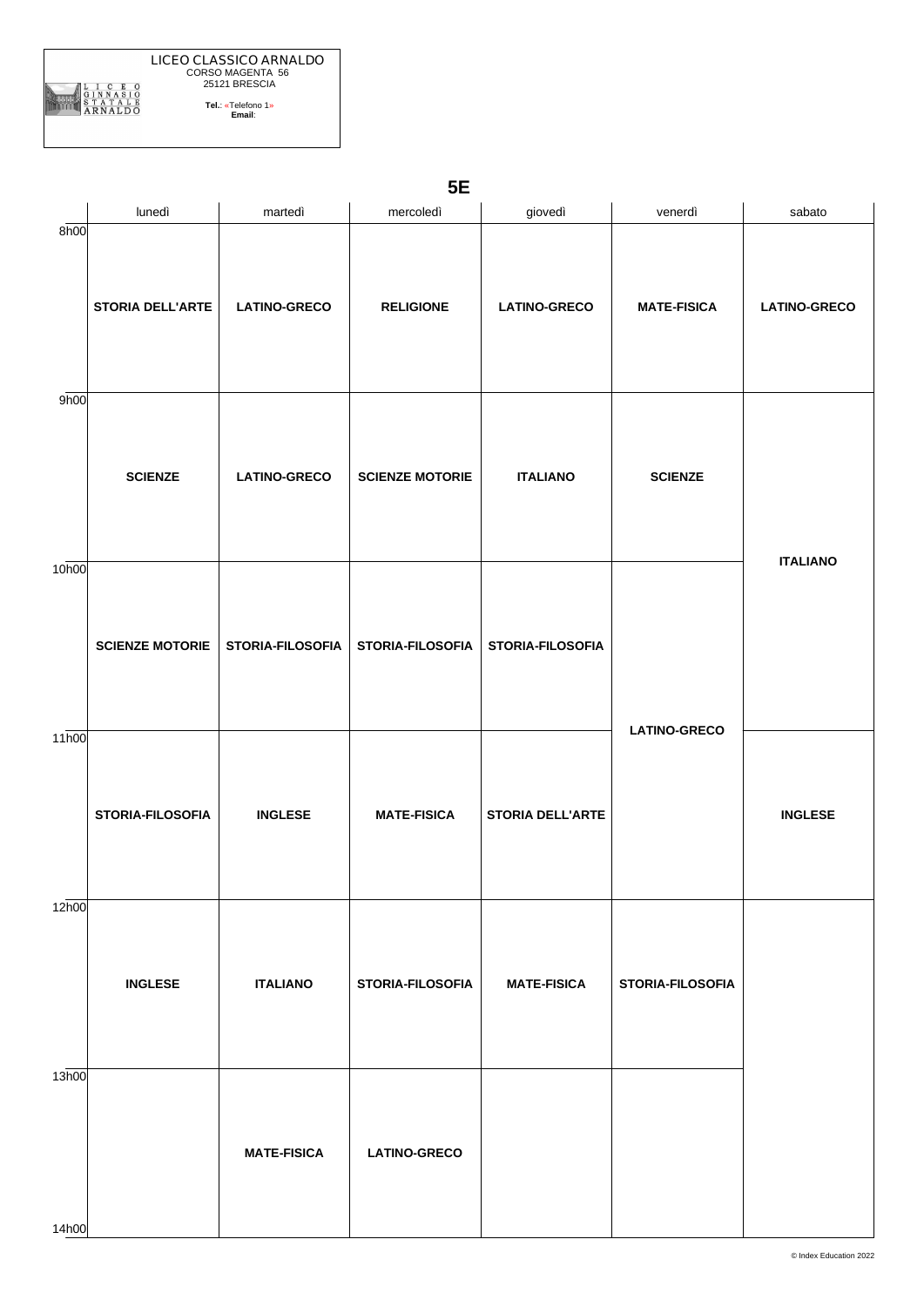

**5F**

|                    | lunedì                  | martedì             | mercoledì              | giovedì                             | venerdì             | sabato             |
|--------------------|-------------------------|---------------------|------------------------|-------------------------------------|---------------------|--------------------|
| 8h00               | <b>SCIENZE</b>          | <b>LATINO-GRECO</b> | <b>SCIENZE MOTORIE</b> | <b>ITALIANO</b>                     | <b>LATINO-GRECO</b> | <b>INGLESE</b>     |
| 9h00               | <b>STORIA DELL'ARTE</b> |                     | <b>MATE-FISICA</b>     | STORIA DELL'ARTE   STORIA-FILOSOFIA |                     | STORIA-FILOSOFIA   |
| 10h00              | <b>RELIGIONE</b>        | <b>INGLESE</b>      | <b>INGLESE</b>         | STORIA-FILOSOFIA                    | <b>SCIENZE</b>      | STORIA-FILOSOFIA   |
| $11\overline{h00}$ | <b>SCIENZE MOTORIE</b>  | STORIA-FILOSOFIA    | <b>LATINO-GRECO</b>    | <b>MATE-FISICA</b>                  | <b>ITALIANO</b>     | <b>MATE-FISICA</b> |
| 12h00              |                         | <b>MATE-FISICA</b>  | <b>LATINO-GRECO</b>    | <b>LATINO-GRECO</b>                 | <b>LATINO-GRECO</b> |                    |
| 13h00<br>14h00     | <b>ITALIANO</b>         |                     |                        | <b>STORIA-FILOSOFIA</b>             |                     |                    |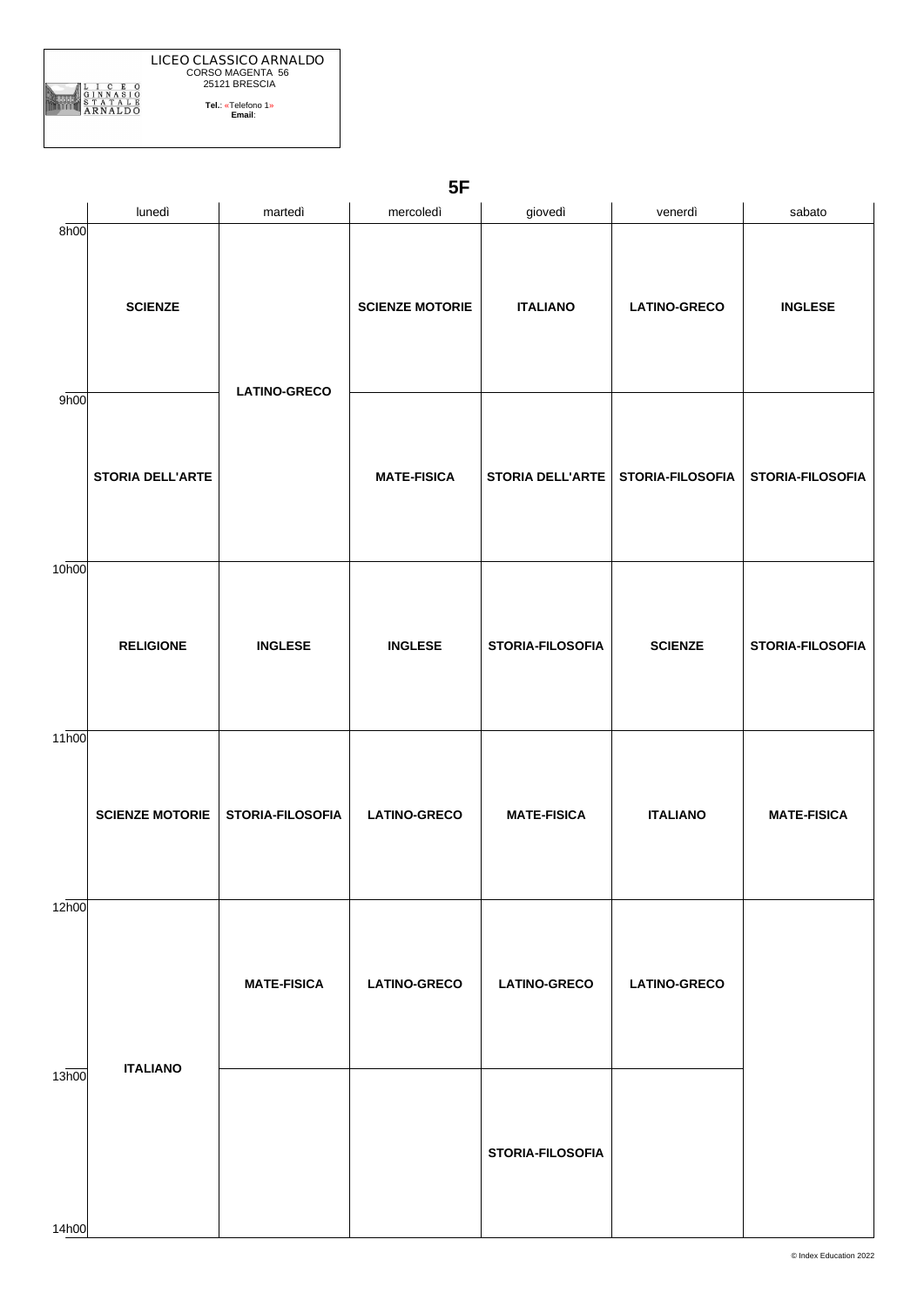

|                    | lunedì | martedì | mercoledì | giovedì | venerdì | sabato |
|--------------------|--------|---------|-----------|---------|---------|--------|
| $8\overline{h}00$  |        |         |           |         |         |        |
|                    |        |         |           |         |         |        |
|                    |        |         |           |         |         |        |
|                    |        |         |           |         |         |        |
|                    |        |         |           |         |         |        |
|                    |        |         |           |         |         |        |
|                    |        |         |           |         |         |        |
| 9h00               |        |         |           |         |         |        |
|                    |        |         |           |         |         |        |
|                    |        |         |           |         |         |        |
|                    |        |         |           |         |         |        |
|                    |        |         |           |         |         |        |
|                    |        |         |           |         |         |        |
|                    |        |         |           |         |         |        |
|                    |        |         |           |         |         |        |
| 10 <sub>h00</sub>  |        |         |           |         |         |        |
|                    |        |         |           |         |         |        |
|                    |        |         |           |         |         |        |
|                    |        |         |           |         |         |        |
|                    |        |         |           |         |         |        |
|                    |        |         |           |         |         |        |
|                    |        |         |           |         |         |        |
|                    |        |         |           |         |         |        |
| $11\overline{h00}$ |        |         |           |         |         |        |
|                    |        |         |           |         |         |        |
|                    |        |         |           |         |         |        |
|                    |        |         |           |         |         |        |
|                    |        |         |           |         |         |        |
|                    |        |         |           |         |         |        |
|                    |        |         |           |         |         |        |
| 12 <sub>h00</sub>  |        |         |           |         |         |        |
|                    |        |         |           |         |         |        |
|                    |        |         |           |         |         |        |
|                    |        |         |           |         |         |        |
|                    |        |         |           |         |         |        |
|                    |        |         |           |         |         |        |
|                    |        |         |           |         |         |        |
|                    |        |         |           |         |         |        |
| 13 <sub>h00</sub>  |        |         |           |         |         |        |
|                    |        |         |           |         |         |        |
|                    |        |         |           |         |         |        |
|                    |        |         |           |         |         |        |
|                    |        |         |           |         |         |        |
|                    |        |         |           |         |         |        |
|                    |        |         |           |         |         |        |
| 14h00              |        |         |           |         |         |        |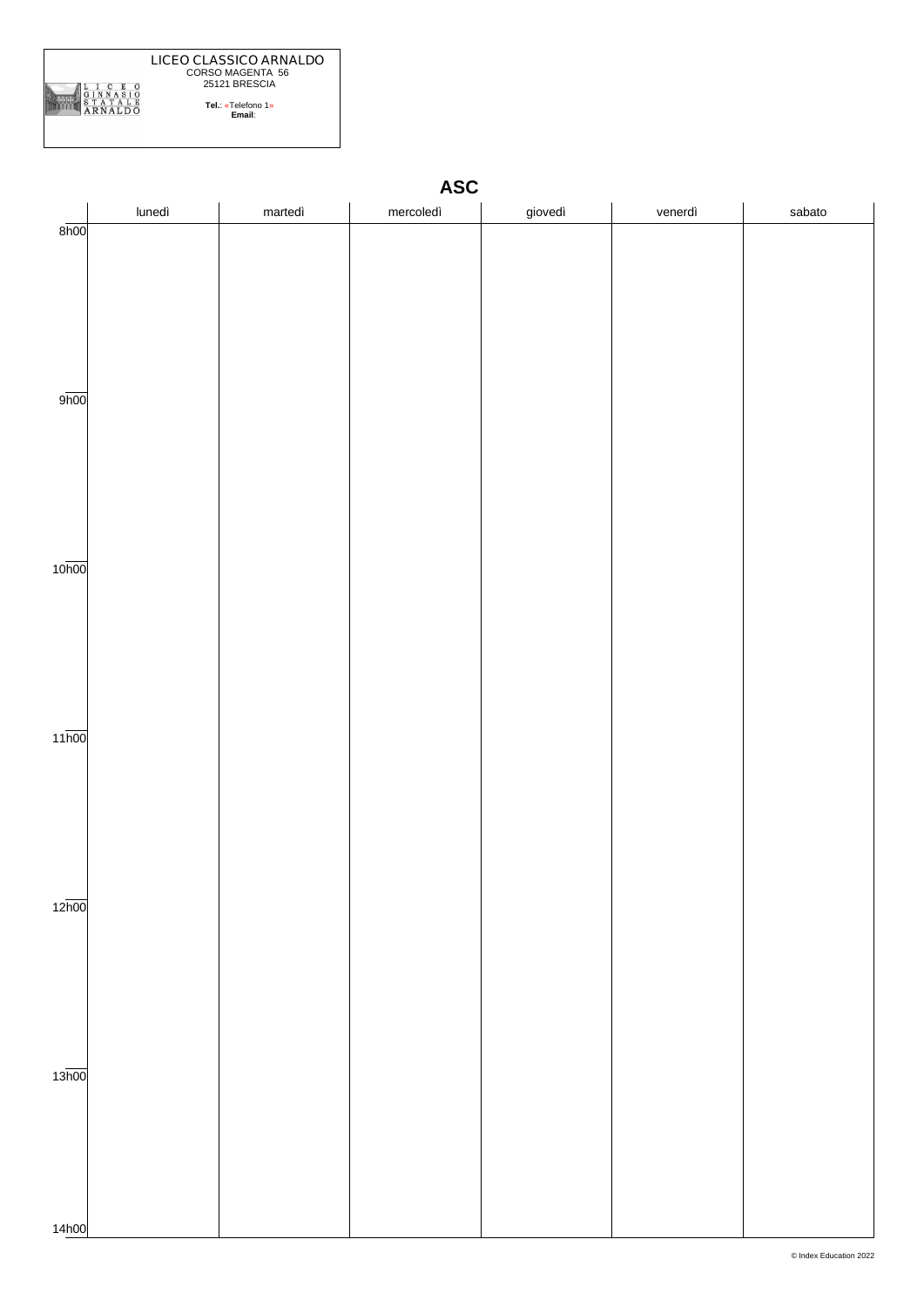

|                    | lunedì | martedì | mercoledì | giovedì | venerdì | sabato |
|--------------------|--------|---------|-----------|---------|---------|--------|
| 8h00               |        |         |           |         |         |        |
|                    |        |         |           |         |         |        |
|                    |        |         |           |         |         |        |
|                    |        |         |           |         |         |        |
|                    |        |         |           |         |         |        |
|                    |        |         |           |         |         |        |
|                    |        |         |           |         |         |        |
| 9 <sub>h00</sub>   |        |         |           |         |         |        |
|                    |        |         |           |         |         |        |
|                    |        |         |           |         |         |        |
|                    |        |         |           |         |         |        |
|                    |        |         |           |         |         |        |
|                    |        |         |           |         |         |        |
|                    |        |         |           |         |         |        |
| 10 <sub>h00</sub>  |        |         |           |         |         |        |
|                    |        |         |           |         |         |        |
|                    |        |         |           |         |         |        |
|                    |        |         |           |         |         |        |
|                    |        |         |           |         |         |        |
|                    |        |         |           |         |         |        |
|                    |        |         |           |         |         |        |
| $11\overline{h00}$ |        |         |           |         |         |        |
|                    |        |         |           |         |         |        |
|                    |        |         |           |         |         |        |
|                    |        |         |           |         |         |        |
|                    |        |         |           |         |         |        |
|                    |        |         |           |         |         |        |
|                    |        |         |           |         |         |        |
| $12\overline{h00}$ |        |         |           |         |         |        |
|                    |        |         |           |         |         |        |
|                    |        |         |           |         |         |        |
|                    |        |         |           |         |         |        |
|                    |        |         |           |         |         |        |
|                    |        |         |           |         |         |        |
|                    |        |         |           |         |         |        |
| 13 <sub>h00</sub>  |        |         |           |         |         |        |
|                    |        |         |           |         |         |        |
|                    |        |         |           |         |         |        |
|                    |        |         |           |         |         |        |
|                    |        |         |           |         |         |        |
|                    |        |         |           |         |         |        |
| 14h00              |        |         |           |         |         |        |

#### **ASL**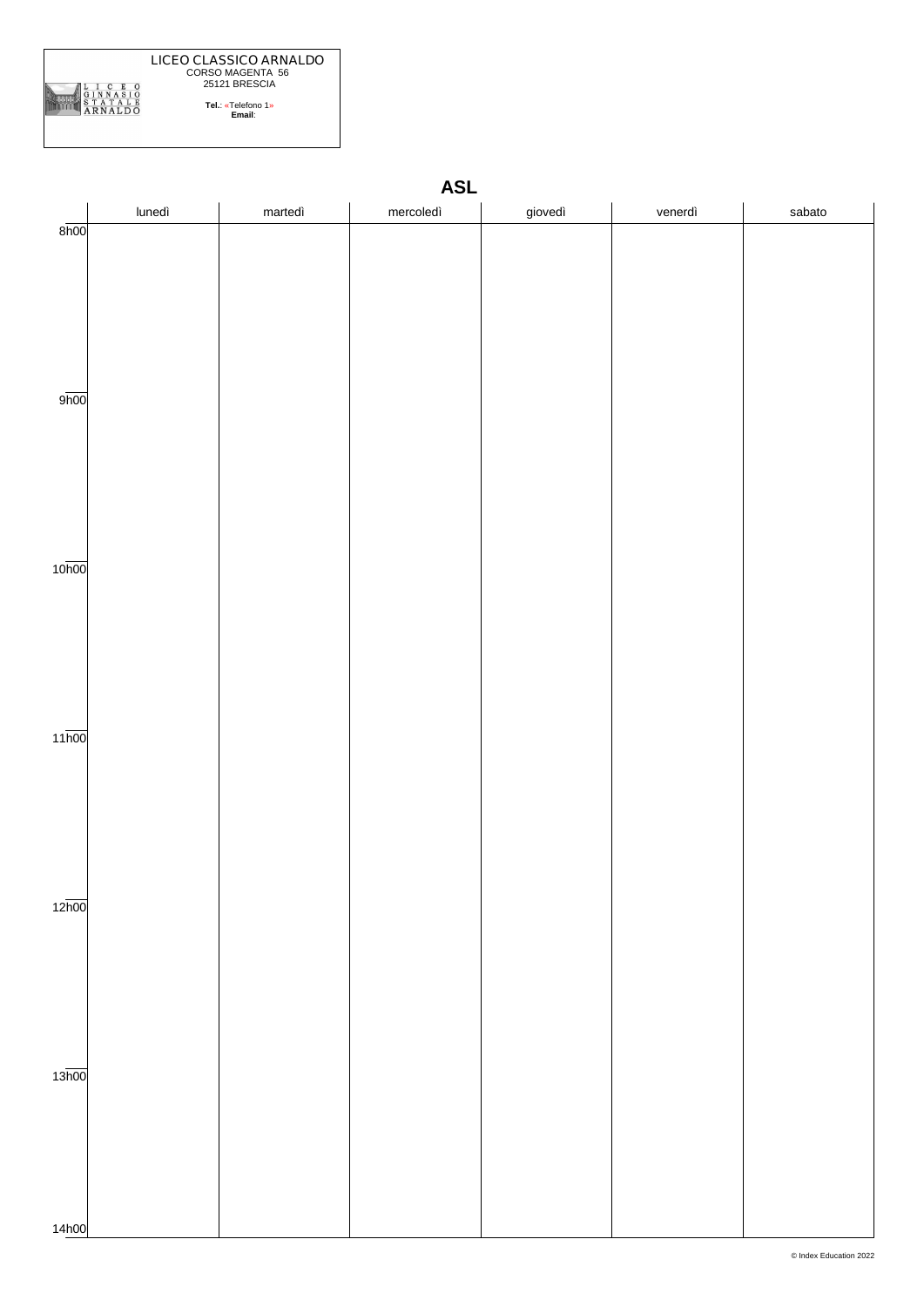

|                    | D      |         |           |         |         |        |  |  |  |
|--------------------|--------|---------|-----------|---------|---------|--------|--|--|--|
|                    | lunedì | martedì | mercoledì | giovedì | venerdì | sabato |  |  |  |
| 8h00               |        |         |           |         |         |        |  |  |  |
|                    |        |         |           |         |         |        |  |  |  |
|                    |        |         |           |         |         |        |  |  |  |
|                    |        |         |           |         |         |        |  |  |  |
|                    |        |         |           |         |         |        |  |  |  |
|                    |        |         |           |         |         |        |  |  |  |
|                    |        |         |           |         |         |        |  |  |  |
| 9h00               |        |         |           |         |         |        |  |  |  |
|                    |        |         |           |         |         |        |  |  |  |
|                    |        |         |           |         |         |        |  |  |  |
|                    |        |         |           |         |         |        |  |  |  |
|                    |        |         |           |         |         |        |  |  |  |
|                    |        |         |           |         |         |        |  |  |  |
|                    |        |         |           |         |         |        |  |  |  |
| 10 <sub>h00</sub>  |        |         |           |         |         |        |  |  |  |
|                    |        |         |           |         |         |        |  |  |  |
|                    |        |         |           |         |         |        |  |  |  |
|                    |        |         |           |         |         |        |  |  |  |
|                    |        |         |           |         |         |        |  |  |  |
|                    |        |         |           |         |         |        |  |  |  |
|                    |        |         |           |         |         |        |  |  |  |
| $11\overline{h00}$ |        |         |           |         |         |        |  |  |  |
|                    |        |         |           |         |         |        |  |  |  |
|                    |        |         |           |         |         |        |  |  |  |
|                    |        |         |           |         |         |        |  |  |  |
|                    |        |         |           |         |         |        |  |  |  |
|                    |        |         |           |         |         |        |  |  |  |
|                    |        |         |           |         |         |        |  |  |  |
| 12 <sub>h00</sub>  |        |         |           |         |         |        |  |  |  |
|                    |        |         |           |         |         |        |  |  |  |
|                    |        |         |           |         |         |        |  |  |  |
|                    |        |         |           |         |         |        |  |  |  |
|                    |        |         |           |         |         |        |  |  |  |
|                    |        |         |           |         |         |        |  |  |  |
|                    |        |         |           |         |         |        |  |  |  |
| 13 <sub>h00</sub>  |        |         |           |         |         |        |  |  |  |
|                    |        |         |           |         |         |        |  |  |  |
|                    |        |         |           |         |         |        |  |  |  |
|                    |        |         |           |         |         |        |  |  |  |
|                    |        |         |           |         |         |        |  |  |  |
|                    |        |         |           |         |         |        |  |  |  |
|                    |        |         |           |         |         |        |  |  |  |
| 14h00              |        |         |           |         |         |        |  |  |  |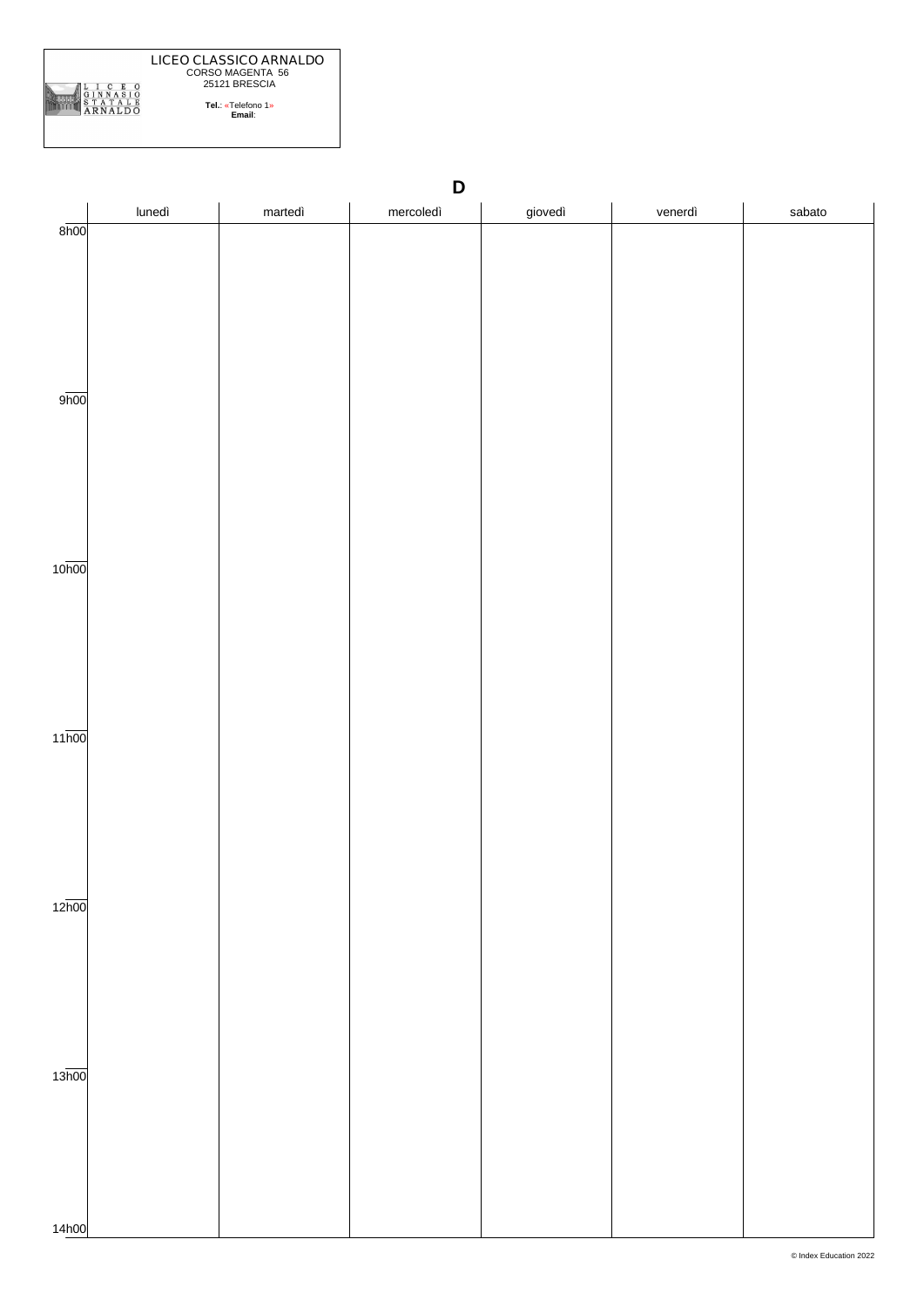

|                    | D/R    |         |           |         |         |        |  |  |
|--------------------|--------|---------|-----------|---------|---------|--------|--|--|
|                    | lunedì | martedì | mercoledì | giovedì | venerdì | sabato |  |  |
| 8h00               |        |         |           |         |         |        |  |  |
|                    |        |         |           |         |         |        |  |  |
|                    |        |         |           |         |         |        |  |  |
|                    |        |         |           |         |         |        |  |  |
|                    |        |         |           |         |         |        |  |  |
|                    |        |         |           |         |         |        |  |  |
|                    |        |         |           |         |         |        |  |  |
| 9 <sub>h00</sub>   |        |         |           |         |         |        |  |  |
|                    |        |         |           |         |         |        |  |  |
|                    |        |         |           |         |         |        |  |  |
|                    |        |         |           |         |         |        |  |  |
|                    |        |         |           |         |         |        |  |  |
|                    |        |         |           |         |         |        |  |  |
|                    |        |         |           |         |         |        |  |  |
|                    |        |         |           |         |         |        |  |  |
| 10 <sub>h00</sub>  |        |         |           |         |         |        |  |  |
|                    |        |         |           |         |         |        |  |  |
|                    |        |         |           |         |         |        |  |  |
|                    |        |         |           |         |         |        |  |  |
|                    |        |         |           |         |         |        |  |  |
|                    |        |         |           |         |         |        |  |  |
|                    |        |         |           |         |         |        |  |  |
| $11\overline{h00}$ |        |         |           |         |         |        |  |  |
|                    |        |         |           |         |         |        |  |  |
|                    |        |         |           |         |         |        |  |  |
|                    |        |         |           |         |         |        |  |  |
|                    |        |         |           |         |         |        |  |  |
|                    |        |         |           |         |         |        |  |  |
|                    |        |         |           |         |         |        |  |  |
| 12 <sub>h00</sub>  |        |         |           |         |         |        |  |  |
|                    |        |         |           |         |         |        |  |  |
|                    |        |         |           |         |         |        |  |  |
|                    |        |         |           |         |         |        |  |  |
|                    |        |         |           |         |         |        |  |  |
|                    |        |         |           |         |         |        |  |  |
|                    |        |         |           |         |         |        |  |  |
|                    |        |         |           |         |         |        |  |  |
| 13 <sub>h00</sub>  |        |         |           |         |         |        |  |  |
|                    |        |         |           |         |         |        |  |  |
|                    |        |         |           |         |         |        |  |  |
|                    |        |         |           |         |         |        |  |  |
|                    |        |         |           |         |         |        |  |  |
|                    |        |         |           |         |         |        |  |  |
|                    |        |         |           |         |         |        |  |  |
| 14h00              |        |         |           |         |         |        |  |  |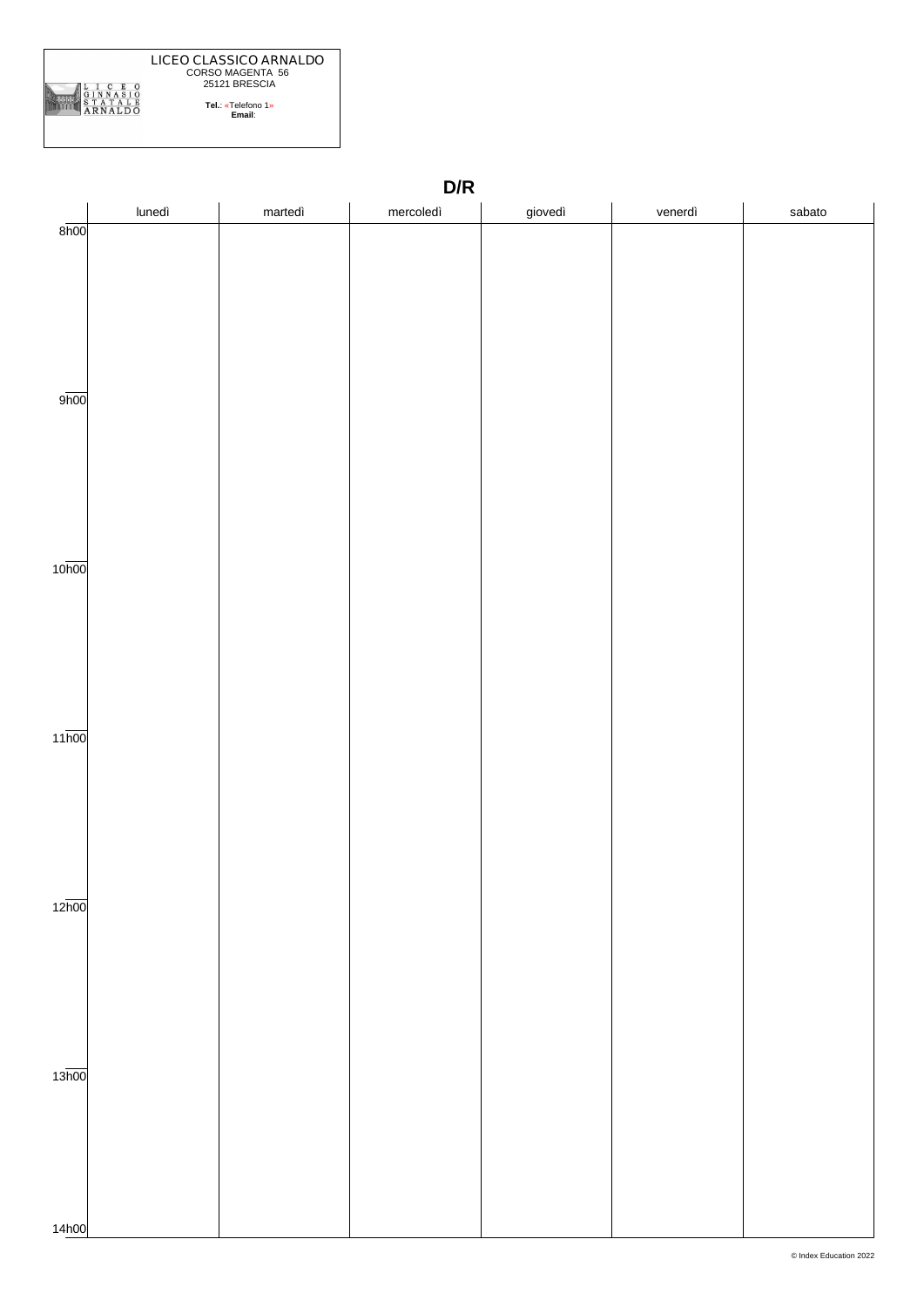

|                    |        |         | $DIG$     |         |         |        |
|--------------------|--------|---------|-----------|---------|---------|--------|
|                    | lunedì | martedì | mercoledì | giovedì | venerdì | sabato |
| 8h00               |        |         |           |         |         |        |
|                    |        |         |           |         |         |        |
|                    |        |         |           |         |         |        |
|                    |        |         |           |         |         |        |
|                    |        |         |           |         |         |        |
|                    |        |         |           |         |         |        |
|                    |        |         |           |         |         |        |
| 9h00               |        |         |           |         |         |        |
|                    |        |         |           |         |         |        |
|                    |        |         |           |         |         |        |
|                    |        |         |           |         |         |        |
|                    |        |         |           |         |         |        |
|                    |        |         |           |         |         |        |
|                    |        |         |           |         |         |        |
|                    |        |         |           |         |         |        |
| 10 <sub>h00</sub>  |        |         |           |         |         |        |
|                    |        |         |           |         |         |        |
|                    |        |         |           |         |         |        |
|                    |        |         |           |         |         |        |
|                    |        |         |           |         |         |        |
|                    |        |         |           |         |         |        |
|                    |        |         |           |         |         |        |
| $11\overline{h00}$ |        |         |           |         |         |        |
|                    |        |         |           |         |         |        |
|                    |        |         |           |         |         |        |
|                    |        |         |           |         |         |        |
|                    |        |         |           |         |         |        |
|                    |        |         |           |         |         |        |
|                    |        |         |           |         |         |        |
|                    |        |         |           |         |         |        |
| $12\overline{h00}$ |        |         |           |         |         |        |
|                    |        |         |           |         |         |        |
|                    |        |         |           |         |         |        |
|                    |        |         |           |         |         |        |
|                    |        |         |           |         |         |        |
|                    |        |         |           |         |         |        |
|                    |        |         |           |         |         |        |
|                    |        |         |           |         |         |        |
| 13 <sub>h00</sub>  |        |         |           |         |         |        |
|                    |        |         |           |         |         |        |
|                    |        |         |           |         |         |        |
|                    |        |         |           |         |         |        |
|                    |        |         |           |         |         |        |
|                    |        |         |           |         |         |        |
| 14h00              |        |         |           |         |         |        |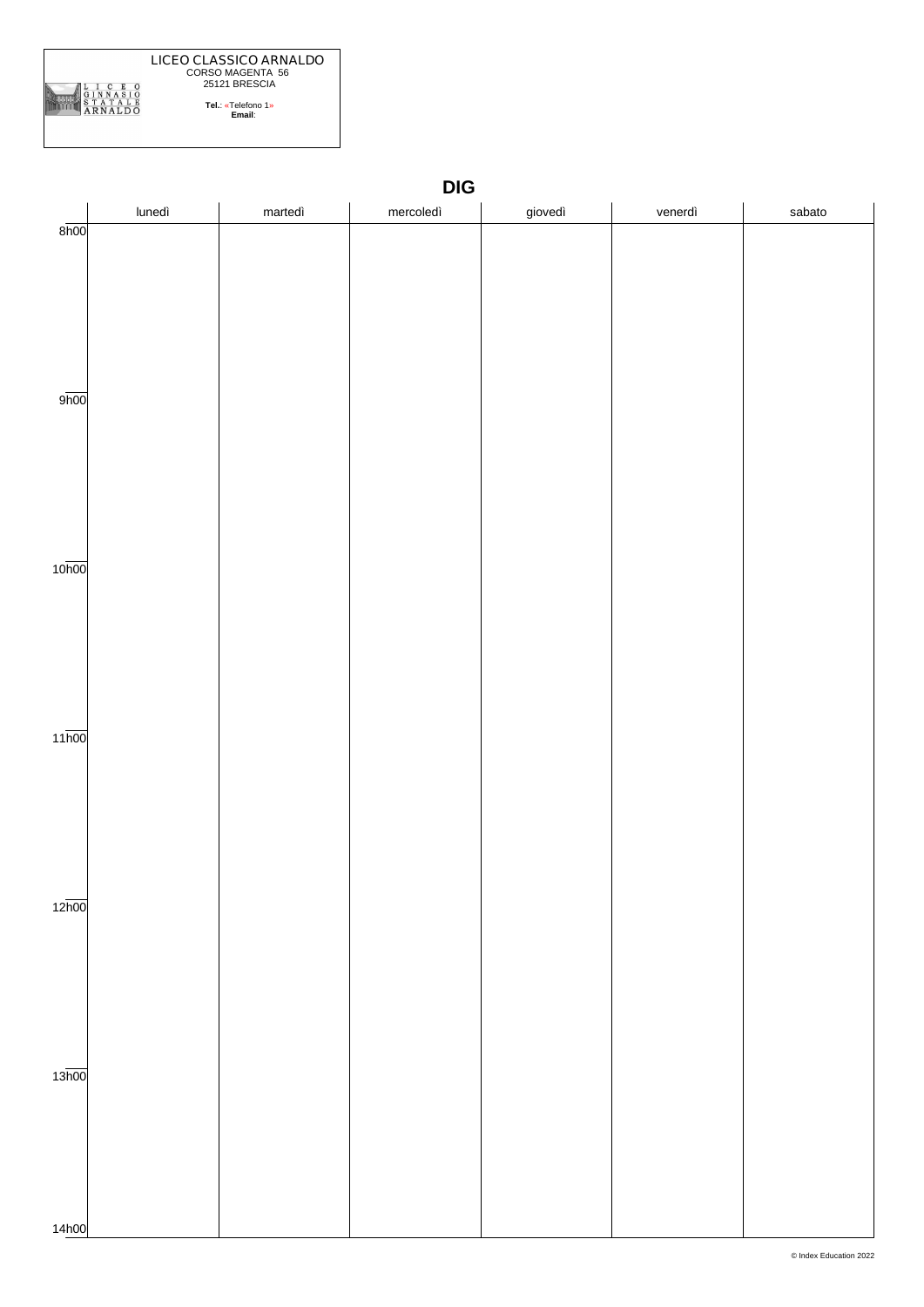

|                    | lunedì | martedì | mercoledì | giovedì | venerdì | sabato |
|--------------------|--------|---------|-----------|---------|---------|--------|
| 8h00               |        |         |           |         |         |        |
|                    |        |         |           |         |         |        |
|                    |        |         |           |         |         |        |
|                    |        |         |           |         |         |        |
|                    |        |         |           |         |         |        |
|                    |        |         |           |         |         |        |
|                    |        |         |           |         |         |        |
|                    |        |         |           |         |         |        |
|                    |        |         |           |         |         |        |
| 9h00               |        |         |           |         |         |        |
|                    |        |         |           |         |         |        |
|                    |        |         |           |         |         |        |
|                    |        |         |           |         |         |        |
|                    |        |         |           |         |         |        |
|                    |        |         |           |         |         |        |
|                    |        |         |           |         |         |        |
|                    |        |         |           |         |         |        |
|                    |        |         |           |         |         |        |
|                    |        |         |           |         |         |        |
| 10 <sub>h00</sub>  |        |         |           |         |         |        |
|                    |        |         |           |         |         |        |
|                    |        |         |           |         |         |        |
|                    |        |         |           |         |         |        |
|                    |        |         |           |         |         |        |
|                    |        |         |           |         |         |        |
|                    |        |         |           |         |         |        |
|                    |        |         |           |         |         |        |
|                    |        |         |           |         |         |        |
| $11\overline{h00}$ |        |         |           |         |         |        |
|                    |        |         |           |         |         |        |
|                    |        |         |           |         |         |        |
|                    |        |         |           |         |         |        |
|                    |        |         |           |         |         |        |
|                    |        |         |           |         |         |        |
|                    |        |         |           |         |         |        |
|                    |        |         |           |         |         |        |
|                    |        |         |           |         |         |        |
|                    |        |         |           |         |         |        |
| 12 <sub>h00</sub>  |        |         |           |         |         |        |
|                    |        |         |           |         |         |        |
|                    |        |         |           |         |         |        |
|                    |        |         |           |         |         |        |
|                    |        |         |           |         |         |        |
|                    |        |         |           |         |         |        |
|                    |        |         |           |         |         |        |
|                    |        |         |           |         |         |        |
|                    |        |         |           |         |         |        |
|                    |        |         |           |         |         |        |
| 13 <sub>h00</sub>  |        |         |           |         |         |        |
|                    |        |         |           |         |         |        |
|                    |        |         |           |         |         |        |
|                    |        |         |           |         |         |        |
|                    |        |         |           |         |         |        |
|                    |        |         |           |         |         |        |
|                    |        |         |           |         |         |        |
|                    |        |         |           |         |         |        |
| 14h00              |        |         |           |         |         |        |

**disposizione**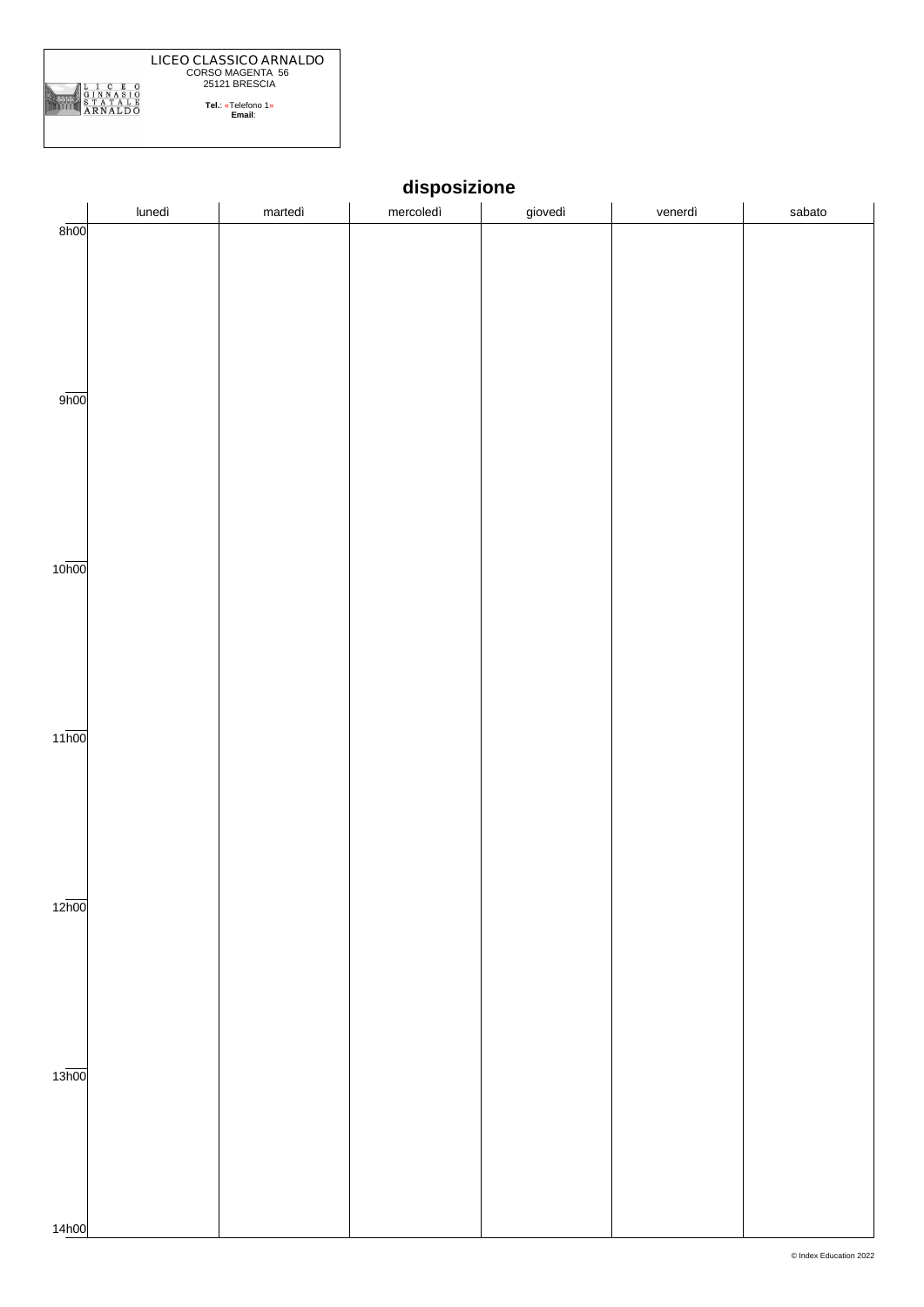

|                    | lunedì | martedì | mercoledì | giovedì | venerdì | sabato |
|--------------------|--------|---------|-----------|---------|---------|--------|
| 8h00               |        |         |           |         |         |        |
|                    |        |         |           |         |         |        |
|                    |        |         |           |         |         |        |
|                    |        |         |           |         |         |        |
|                    |        |         |           |         |         |        |
|                    |        |         |           |         |         |        |
|                    |        |         |           |         |         |        |
| 9 <sub>h00</sub>   |        |         |           |         |         |        |
|                    |        |         |           |         |         |        |
|                    |        |         |           |         |         |        |
|                    |        |         |           |         |         |        |
|                    |        |         |           |         |         |        |
|                    |        |         |           |         |         |        |
|                    |        |         |           |         |         |        |
|                    |        |         |           |         |         |        |
| 10 <sub>h00</sub>  |        |         |           |         |         |        |
|                    |        |         |           |         |         |        |
|                    |        |         |           |         |         |        |
|                    |        |         |           |         |         |        |
|                    |        |         |           |         |         |        |
|                    |        |         |           |         |         |        |
|                    |        |         |           |         |         |        |
| $11\overline{h00}$ |        |         |           |         |         |        |
|                    |        |         |           |         |         |        |
|                    |        |         |           |         |         |        |
|                    |        |         |           |         |         |        |
|                    |        |         |           |         |         |        |
|                    |        |         |           |         |         |        |
|                    |        |         |           |         |         |        |
|                    |        |         |           |         |         |        |
| 12 <sub>h00</sub>  |        |         |           |         |         |        |
|                    |        |         |           |         |         |        |
|                    |        |         |           |         |         |        |
|                    |        |         |           |         |         |        |
|                    |        |         |           |         |         |        |
|                    |        |         |           |         |         |        |
|                    |        |         |           |         |         |        |
| 13 <sub>h00</sub>  |        |         |           |         |         |        |
|                    |        |         |           |         |         |        |
|                    |        |         |           |         |         |        |
|                    |        |         |           |         |         |        |
|                    |        |         |           |         |         |        |
|                    |        |         |           |         |         |        |
|                    |        |         |           |         |         |        |
| 14h00              |        |         |           |         |         |        |

**PCTO**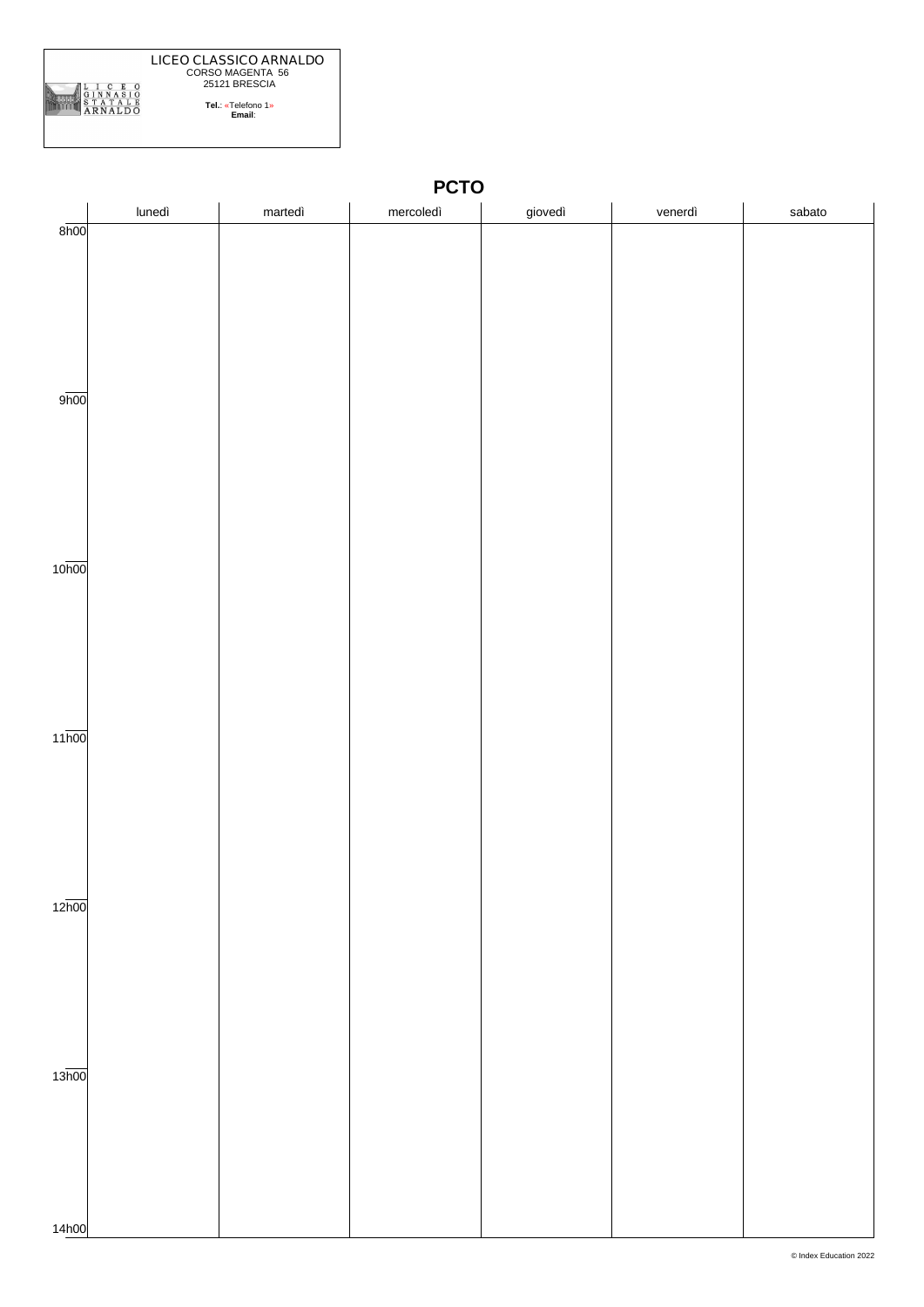

|                    | lunedì | martedì | mercoledì | giovedì | venerdì | sabato |  |
|--------------------|--------|---------|-----------|---------|---------|--------|--|
| $8\overline{h}00$  |        |         |           |         |         |        |  |
|                    |        |         |           |         |         |        |  |
|                    |        |         |           |         |         |        |  |
|                    |        |         |           |         |         |        |  |
|                    |        |         |           |         |         |        |  |
|                    |        |         |           |         |         |        |  |
|                    |        |         |           |         |         |        |  |
| 9 <sub>h00</sub>   |        |         |           |         |         |        |  |
|                    |        |         |           |         |         |        |  |
|                    |        |         |           |         |         |        |  |
|                    |        |         |           |         |         |        |  |
|                    |        |         |           |         |         |        |  |
|                    |        |         |           |         |         |        |  |
|                    |        |         |           |         |         |        |  |
|                    |        |         |           |         |         |        |  |
| 10 <sub>h00</sub>  |        |         |           |         |         |        |  |
|                    |        |         |           |         |         |        |  |
|                    |        |         |           |         |         |        |  |
|                    |        |         |           |         |         |        |  |
|                    |        |         |           |         |         |        |  |
|                    |        |         |           |         |         |        |  |
|                    |        |         |           |         |         |        |  |
|                    |        |         |           |         |         |        |  |
| $11\overline{h00}$ |        |         |           |         |         |        |  |
|                    |        |         |           |         |         |        |  |
|                    |        |         |           |         |         |        |  |
|                    |        |         |           |         |         |        |  |
|                    |        |         |           |         |         |        |  |
|                    |        |         |           |         |         |        |  |
|                    |        |         |           |         |         |        |  |
| 12 <sub>h00</sub>  |        |         |           |         |         |        |  |
|                    |        |         |           |         |         |        |  |
|                    |        |         |           |         |         |        |  |
|                    |        |         |           |         |         |        |  |
|                    |        |         |           |         |         |        |  |
|                    |        |         |           |         |         |        |  |
|                    |        |         |           |         |         |        |  |
|                    |        |         |           |         |         |        |  |
| 13 <sub>h00</sub>  |        |         |           |         |         |        |  |
|                    |        |         |           |         |         |        |  |
|                    |        |         |           |         |         |        |  |
|                    |        |         |           |         |         |        |  |
|                    |        |         |           |         |         |        |  |
|                    |        |         |           |         |         |        |  |
|                    |        |         |           |         |         |        |  |
| 14h00              |        |         |           |         |         |        |  |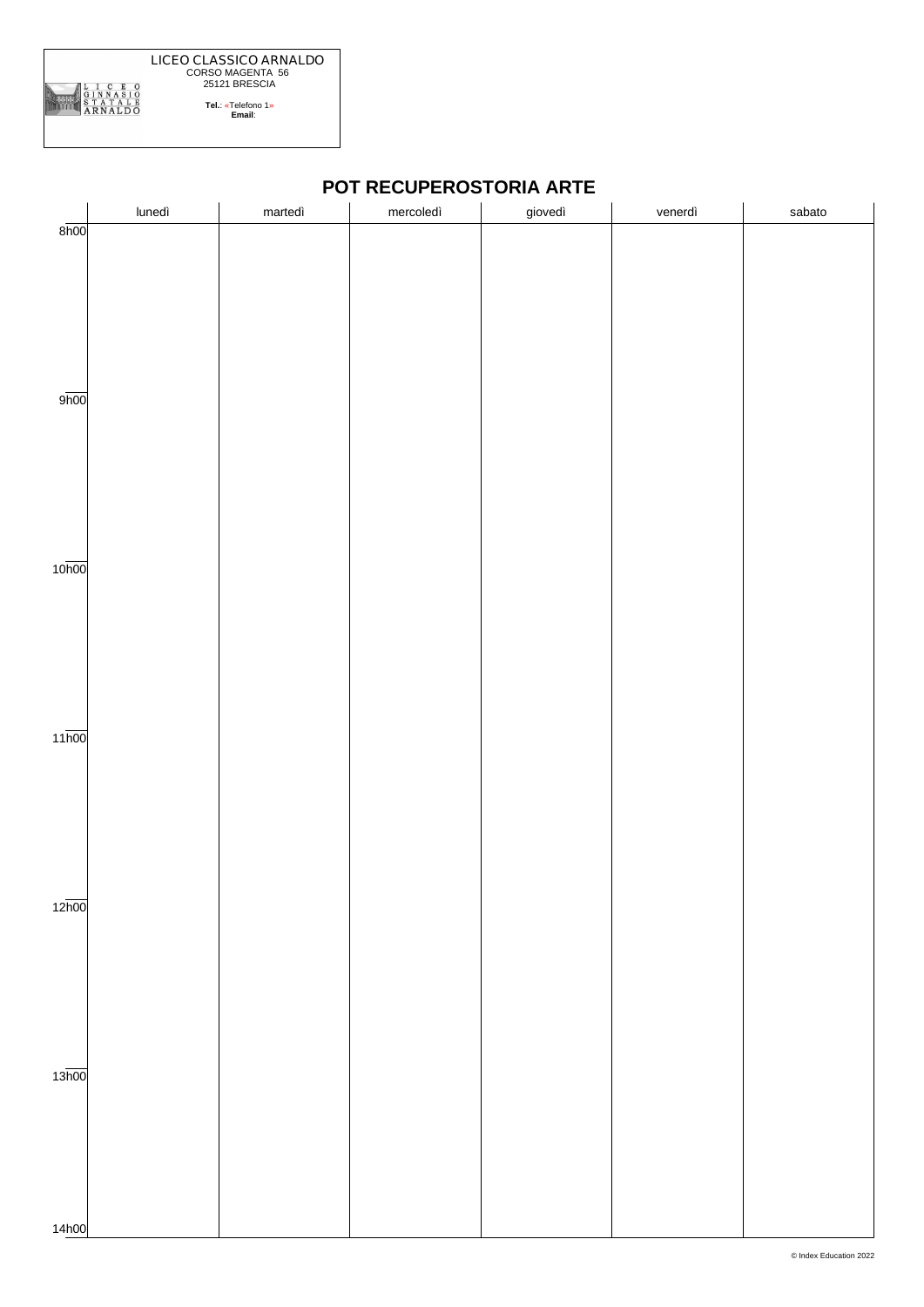

### **POT/REC GRECO**

|                    | lunedì | martedì | mercoledì | giovedì | venerdì | sabato |
|--------------------|--------|---------|-----------|---------|---------|--------|
| 8h00               |        |         |           |         |         |        |
|                    |        |         |           |         |         |        |
|                    |        |         |           |         |         |        |
|                    |        |         |           |         |         |        |
|                    |        |         |           |         |         |        |
|                    |        |         |           |         |         |        |
|                    |        |         |           |         |         |        |
|                    |        |         |           |         |         |        |
| 9 <sub>h00</sub>   |        |         |           |         |         |        |
|                    |        |         |           |         |         |        |
|                    |        |         |           |         |         |        |
|                    |        |         |           |         |         |        |
|                    |        |         |           |         |         |        |
|                    |        |         |           |         |         |        |
|                    |        |         |           |         |         |        |
|                    |        |         |           |         |         |        |
| 10 <sub>h00</sub>  |        |         |           |         |         |        |
|                    |        |         |           |         |         |        |
|                    |        |         |           |         |         |        |
|                    |        |         |           |         |         |        |
|                    |        |         |           |         |         |        |
|                    |        |         |           |         |         |        |
|                    |        |         |           |         |         |        |
|                    |        |         |           |         |         |        |
| $11\overline{h00}$ |        |         |           |         |         |        |
|                    |        |         |           |         |         |        |
|                    |        |         |           |         |         |        |
|                    |        |         |           |         |         |        |
|                    |        |         |           |         |         |        |
|                    |        |         |           |         |         |        |
|                    |        |         |           |         |         |        |
|                    |        |         |           |         |         |        |
| 12 <sub>h00</sub>  |        |         |           |         |         |        |
|                    |        |         |           |         |         |        |
|                    |        |         |           |         |         |        |
|                    |        |         |           |         |         |        |
|                    |        |         |           |         |         |        |
|                    |        |         |           |         |         |        |
|                    |        |         |           |         |         |        |
|                    |        |         |           |         |         |        |
| 13 <sub>h00</sub>  |        |         |           |         |         |        |
|                    |        |         |           |         |         |        |
|                    |        |         |           |         |         |        |
|                    |        |         |           |         |         |        |
|                    |        |         |           |         |         |        |
|                    |        |         |           |         |         |        |
|                    |        |         |           |         |         |        |
|                    |        |         |           |         |         |        |
| 14h00              |        |         |           |         |         |        |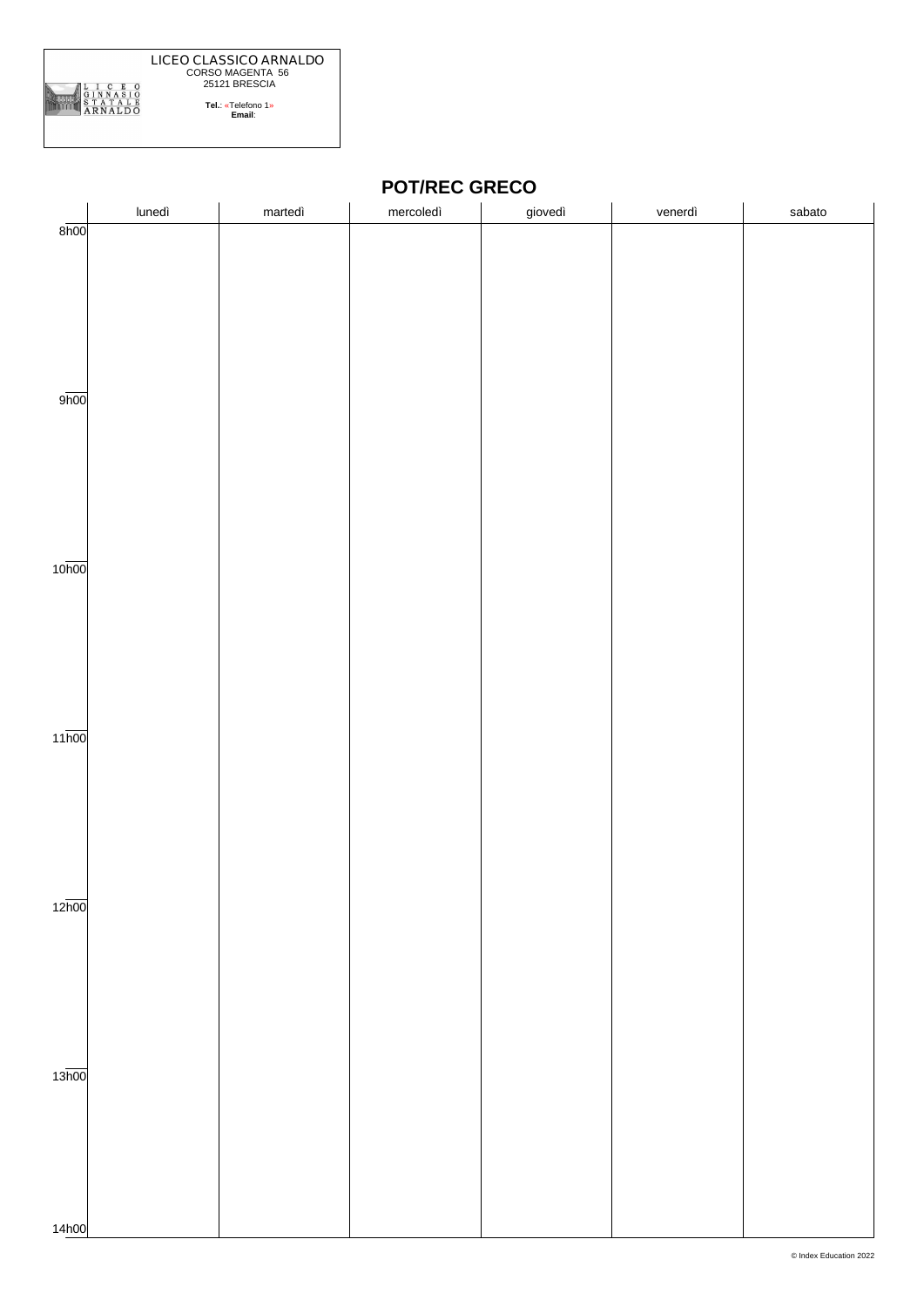

#### **POT/REC INGLESE**

|                    | lunedì | martedì | mercoledì | giovedì | venerdì | sabato |
|--------------------|--------|---------|-----------|---------|---------|--------|
| 8h00               |        |         |           |         |         |        |
|                    |        |         |           |         |         |        |
|                    |        |         |           |         |         |        |
|                    |        |         |           |         |         |        |
|                    |        |         |           |         |         |        |
|                    |        |         |           |         |         |        |
|                    |        |         |           |         |         |        |
|                    |        |         |           |         |         |        |
| 9h00               |        |         |           |         |         |        |
|                    |        |         |           |         |         |        |
|                    |        |         |           |         |         |        |
|                    |        |         |           |         |         |        |
|                    |        |         |           |         |         |        |
|                    |        |         |           |         |         |        |
|                    |        |         |           |         |         |        |
|                    |        |         |           |         |         |        |
| 10 <sub>h00</sub>  |        |         |           |         |         |        |
|                    |        |         |           |         |         |        |
|                    |        |         |           |         |         |        |
|                    |        |         |           |         |         |        |
|                    |        |         |           |         |         |        |
|                    |        |         |           |         |         |        |
|                    |        |         |           |         |         |        |
|                    |        |         |           |         |         |        |
| $11\overline{h00}$ |        |         |           |         |         |        |
|                    |        |         |           |         |         |        |
|                    |        |         |           |         |         |        |
|                    |        |         |           |         |         |        |
|                    |        |         |           |         |         |        |
|                    |        |         |           |         |         |        |
|                    |        |         |           |         |         |        |
| 12 <sub>h00</sub>  |        |         |           |         |         |        |
|                    |        |         |           |         |         |        |
|                    |        |         |           |         |         |        |
|                    |        |         |           |         |         |        |
|                    |        |         |           |         |         |        |
|                    |        |         |           |         |         |        |
|                    |        |         |           |         |         |        |
|                    |        |         |           |         |         |        |
| 13 <sub>h00</sub>  |        |         |           |         |         |        |
|                    |        |         |           |         |         |        |
|                    |        |         |           |         |         |        |
|                    |        |         |           |         |         |        |
|                    |        |         |           |         |         |        |
|                    |        |         |           |         |         |        |
|                    |        |         |           |         |         |        |
| 14h00              |        |         |           |         |         |        |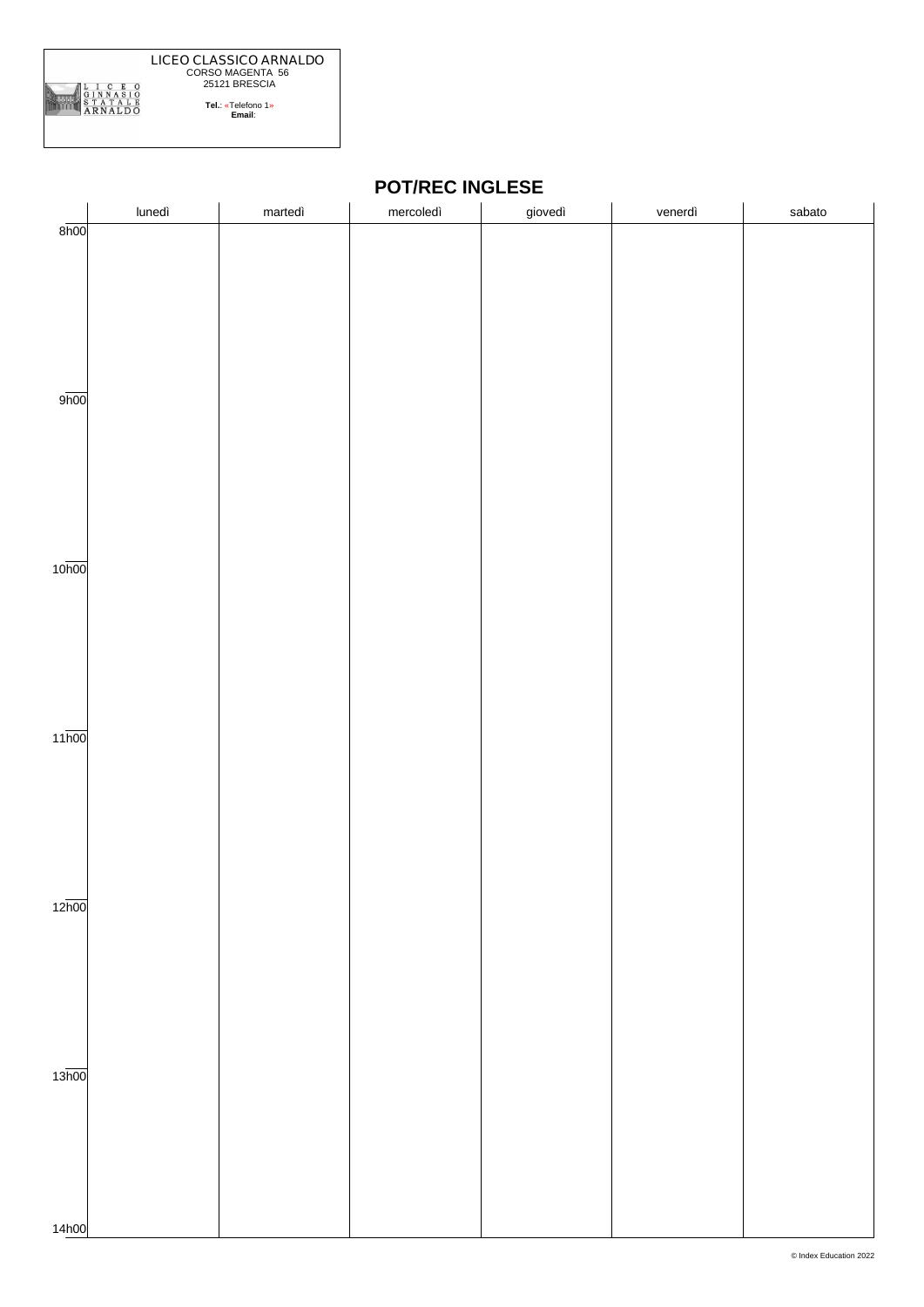

# **POT/REC LATINO**

|                    | lunedì | martedì | mercoledì | giovedì | venerdì | sabato |
|--------------------|--------|---------|-----------|---------|---------|--------|
| 8h00               |        |         |           |         |         |        |
|                    |        |         |           |         |         |        |
|                    |        |         |           |         |         |        |
|                    |        |         |           |         |         |        |
|                    |        |         |           |         |         |        |
|                    |        |         |           |         |         |        |
|                    |        |         |           |         |         |        |
|                    |        |         |           |         |         |        |
| 9 <sub>h00</sub>   |        |         |           |         |         |        |
|                    |        |         |           |         |         |        |
|                    |        |         |           |         |         |        |
|                    |        |         |           |         |         |        |
|                    |        |         |           |         |         |        |
|                    |        |         |           |         |         |        |
|                    |        |         |           |         |         |        |
| 10 <sub>h00</sub>  |        |         |           |         |         |        |
|                    |        |         |           |         |         |        |
|                    |        |         |           |         |         |        |
|                    |        |         |           |         |         |        |
|                    |        |         |           |         |         |        |
|                    |        |         |           |         |         |        |
|                    |        |         |           |         |         |        |
|                    |        |         |           |         |         |        |
| $11\overline{h00}$ |        |         |           |         |         |        |
|                    |        |         |           |         |         |        |
|                    |        |         |           |         |         |        |
|                    |        |         |           |         |         |        |
|                    |        |         |           |         |         |        |
|                    |        |         |           |         |         |        |
|                    |        |         |           |         |         |        |
|                    |        |         |           |         |         |        |
| 12 <sub>h00</sub>  |        |         |           |         |         |        |
|                    |        |         |           |         |         |        |
|                    |        |         |           |         |         |        |
|                    |        |         |           |         |         |        |
|                    |        |         |           |         |         |        |
|                    |        |         |           |         |         |        |
|                    |        |         |           |         |         |        |
| 13 <sub>h00</sub>  |        |         |           |         |         |        |
|                    |        |         |           |         |         |        |
|                    |        |         |           |         |         |        |
|                    |        |         |           |         |         |        |
|                    |        |         |           |         |         |        |
|                    |        |         |           |         |         |        |
|                    |        |         |           |         |         |        |
| 14h00              |        |         |           |         |         |        |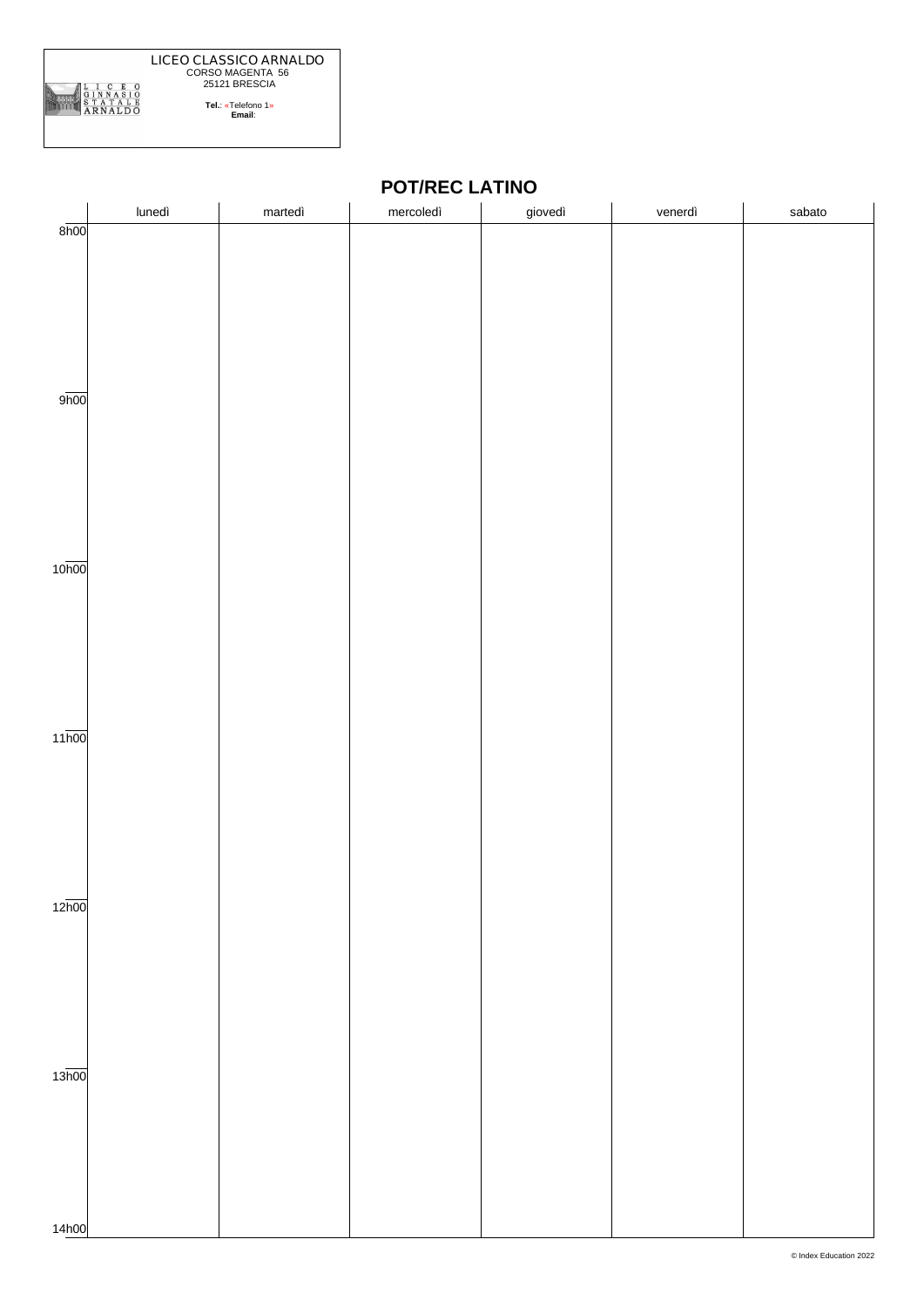

|                    | lunedì | martedì | mercoledì | giovedì | venerdì | sabato |
|--------------------|--------|---------|-----------|---------|---------|--------|
| 8h00               |        |         |           |         |         |        |
|                    |        |         |           |         |         |        |
|                    |        |         |           |         |         |        |
|                    |        |         |           |         |         |        |
|                    |        |         |           |         |         |        |
|                    |        |         |           |         |         |        |
|                    |        |         |           |         |         |        |
| 9h00               |        |         |           |         |         |        |
|                    |        |         |           |         |         |        |
|                    |        |         |           |         |         |        |
|                    |        |         |           |         |         |        |
|                    |        |         |           |         |         |        |
|                    |        |         |           |         |         |        |
|                    |        |         |           |         |         |        |
|                    |        |         |           |         |         |        |
| 10 <sub>h00</sub>  |        |         |           |         |         |        |
|                    |        |         |           |         |         |        |
|                    |        |         |           |         |         |        |
|                    |        |         |           |         |         |        |
|                    |        |         |           |         |         |        |
|                    |        |         |           |         |         |        |
|                    |        |         |           |         |         |        |
| $11\overline{h00}$ |        |         |           |         |         |        |
|                    |        |         |           |         |         |        |
|                    |        |         |           |         |         |        |
|                    |        |         |           |         |         |        |
|                    |        |         |           |         |         |        |
|                    |        |         |           |         |         |        |
|                    |        |         |           |         |         |        |
|                    |        |         |           |         |         |        |
| $12\overline{h00}$ |        |         |           |         |         |        |
|                    |        |         |           |         |         |        |
|                    |        |         |           |         |         |        |
|                    |        |         |           |         |         |        |
|                    |        |         |           |         |         |        |
|                    |        |         |           |         |         |        |
|                    |        |         |           |         |         |        |
| 13 <sub>h00</sub>  |        |         |           |         |         |        |
|                    |        |         |           |         |         |        |
|                    |        |         |           |         |         |        |
|                    |        |         |           |         |         |        |
|                    |        |         |           |         |         |        |
|                    |        |         |           |         |         |        |
|                    |        |         |           |         |         |        |
| 14h00              |        |         |           |         |         |        |

**PROG**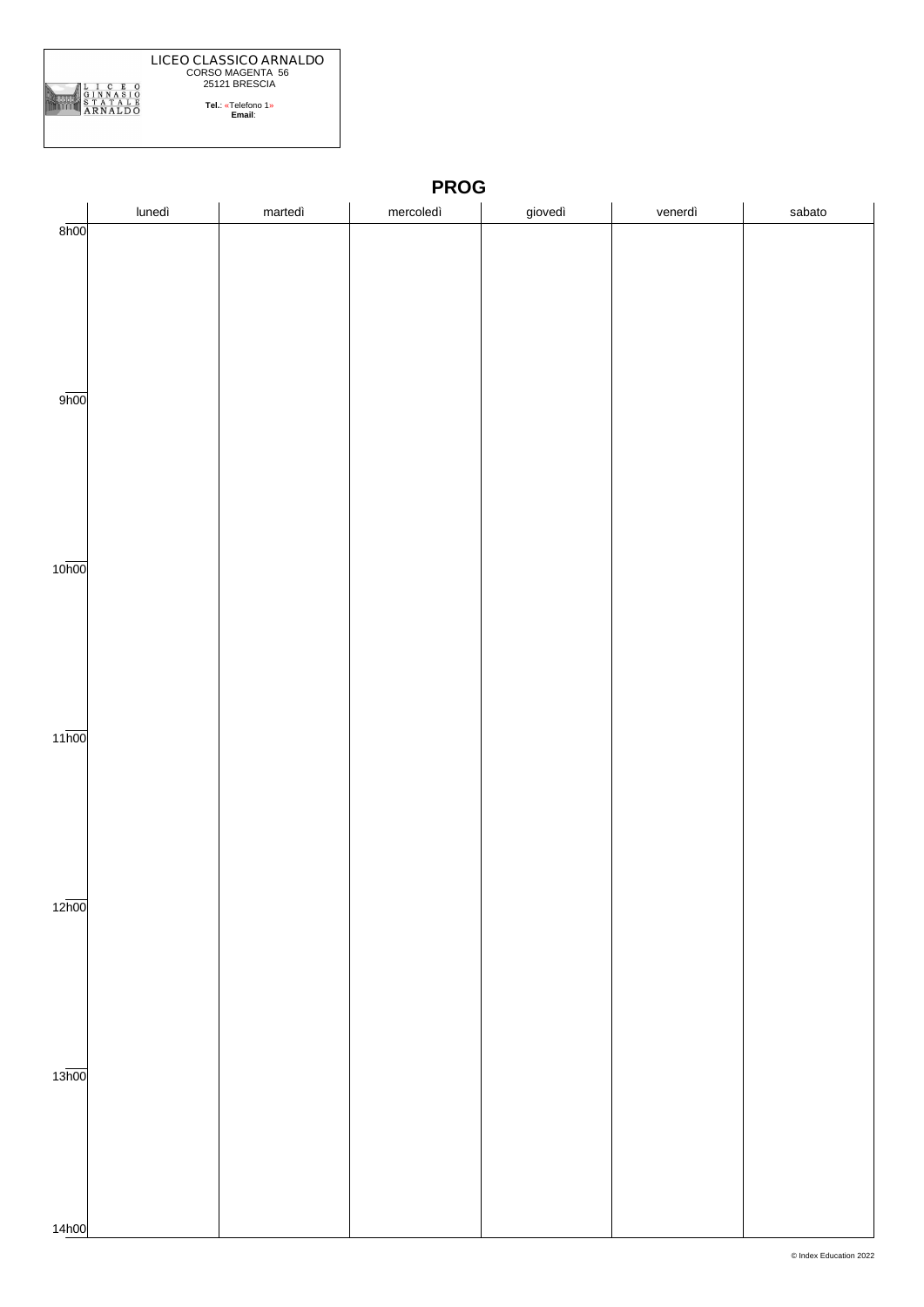

|                    | lunedì | martedì | mercoledì | giovedì | venerdì | sabato |
|--------------------|--------|---------|-----------|---------|---------|--------|
| 8h00               |        |         |           |         |         |        |
|                    |        |         |           |         |         |        |
|                    |        |         |           |         |         |        |
|                    |        |         |           |         |         |        |
|                    |        |         |           |         |         |        |
|                    |        |         |           |         |         |        |
|                    |        |         |           |         |         |        |
|                    |        |         |           |         |         |        |
|                    |        |         |           |         |         |        |
|                    |        |         |           |         |         |        |
|                    |        |         |           |         |         |        |
| 9h00               |        |         |           |         |         |        |
|                    |        |         |           |         |         |        |
|                    |        |         |           |         |         |        |
|                    |        |         |           |         |         |        |
|                    |        |         |           |         |         |        |
|                    |        |         |           |         |         |        |
|                    |        |         |           |         |         |        |
|                    |        |         |           |         |         |        |
|                    |        |         |           |         |         |        |
|                    |        |         |           |         |         |        |
|                    |        |         |           |         |         |        |
| 10 <sub>h00</sub>  |        |         |           |         |         |        |
|                    |        |         |           |         |         |        |
|                    |        |         |           |         |         |        |
|                    |        |         |           |         |         |        |
|                    |        |         |           |         |         |        |
|                    |        |         |           |         |         |        |
|                    |        |         |           |         |         |        |
|                    |        |         |           |         |         |        |
|                    |        |         |           |         |         |        |
|                    |        |         |           |         |         |        |
| $11\overline{h00}$ |        |         |           |         |         |        |
|                    |        |         |           |         |         |        |
|                    |        |         |           |         |         |        |
|                    |        |         |           |         |         |        |
|                    |        |         |           |         |         |        |
|                    |        |         |           |         |         |        |
|                    |        |         |           |         |         |        |
|                    |        |         |           |         |         |        |
|                    |        |         |           |         |         |        |
|                    |        |         |           |         |         |        |
| 12 <sub>h00</sub>  |        |         |           |         |         |        |
|                    |        |         |           |         |         |        |
|                    |        |         |           |         |         |        |
|                    |        |         |           |         |         |        |
|                    |        |         |           |         |         |        |
|                    |        |         |           |         |         |        |
|                    |        |         |           |         |         |        |
|                    |        |         |           |         |         |        |
|                    |        |         |           |         |         |        |
|                    |        |         |           |         |         |        |
|                    |        |         |           |         |         |        |
| 13 <sub>h00</sub>  |        |         |           |         |         |        |
|                    |        |         |           |         |         |        |
|                    |        |         |           |         |         |        |
|                    |        |         |           |         |         |        |
|                    |        |         |           |         |         |        |
|                    |        |         |           |         |         |        |
|                    |        |         |           |         |         |        |
|                    |        |         |           |         |         |        |
|                    |        |         |           |         |         |        |

# **REC ED FISICA**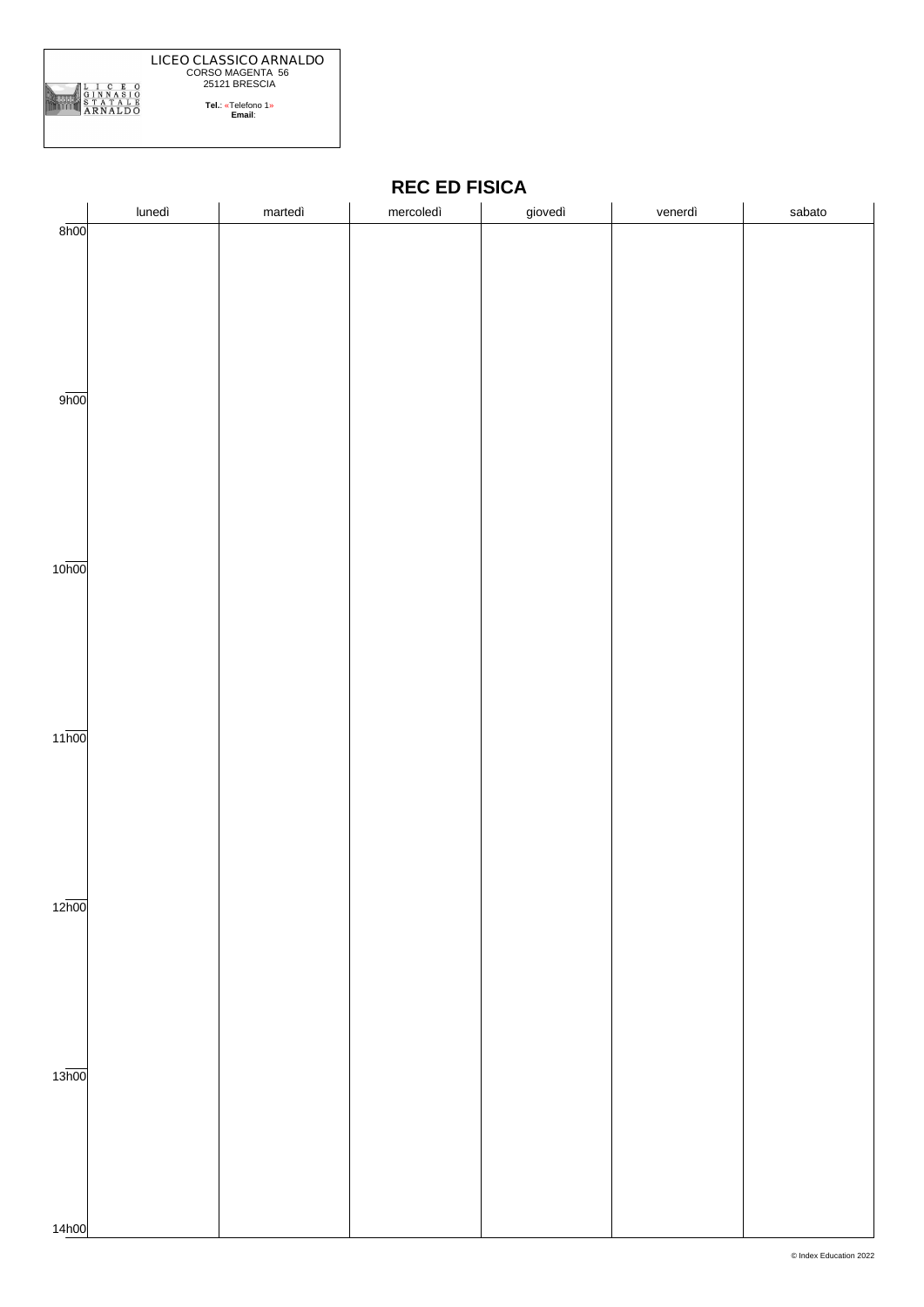

|                    | lunedì | martedì | mercoledì | giovedì | venerdì | sabato |
|--------------------|--------|---------|-----------|---------|---------|--------|
| 8h00               |        |         |           |         |         |        |
|                    |        |         |           |         |         |        |
|                    |        |         |           |         |         |        |
|                    |        |         |           |         |         |        |
|                    |        |         |           |         |         |        |
|                    |        |         |           |         |         |        |
|                    |        |         |           |         |         |        |
|                    |        |         |           |         |         |        |
|                    |        |         |           |         |         |        |
|                    |        |         |           |         |         |        |
| 9 <sub>h00</sub>   |        |         |           |         |         |        |
|                    |        |         |           |         |         |        |
|                    |        |         |           |         |         |        |
|                    |        |         |           |         |         |        |
|                    |        |         |           |         |         |        |
|                    |        |         |           |         |         |        |
|                    |        |         |           |         |         |        |
|                    |        |         |           |         |         |        |
|                    |        |         |           |         |         |        |
|                    |        |         |           |         |         |        |
|                    |        |         |           |         |         |        |
| 10 <sub>h00</sub>  |        |         |           |         |         |        |
|                    |        |         |           |         |         |        |
|                    |        |         |           |         |         |        |
|                    |        |         |           |         |         |        |
|                    |        |         |           |         |         |        |
|                    |        |         |           |         |         |        |
|                    |        |         |           |         |         |        |
|                    |        |         |           |         |         |        |
|                    |        |         |           |         |         |        |
|                    |        |         |           |         |         |        |
| $11\overline{h00}$ |        |         |           |         |         |        |
|                    |        |         |           |         |         |        |
|                    |        |         |           |         |         |        |
|                    |        |         |           |         |         |        |
|                    |        |         |           |         |         |        |
|                    |        |         |           |         |         |        |
|                    |        |         |           |         |         |        |
|                    |        |         |           |         |         |        |
|                    |        |         |           |         |         |        |
|                    |        |         |           |         |         |        |
|                    |        |         |           |         |         |        |
| 12h00              |        |         |           |         |         |        |
|                    |        |         |           |         |         |        |
|                    |        |         |           |         |         |        |
|                    |        |         |           |         |         |        |
|                    |        |         |           |         |         |        |
|                    |        |         |           |         |         |        |
|                    |        |         |           |         |         |        |
|                    |        |         |           |         |         |        |
|                    |        |         |           |         |         |        |
|                    |        |         |           |         |         |        |
| 13 <sub>h00</sub>  |        |         |           |         |         |        |
|                    |        |         |           |         |         |        |
|                    |        |         |           |         |         |        |
|                    |        |         |           |         |         |        |
|                    |        |         |           |         |         |        |
|                    |        |         |           |         |         |        |
|                    |        |         |           |         |         |        |
|                    |        |         |           |         |         |        |
|                    |        |         |           |         |         |        |
| 14h00              |        |         |           |         |         |        |

#### **REC SCIENZE**

 $\overline{a}$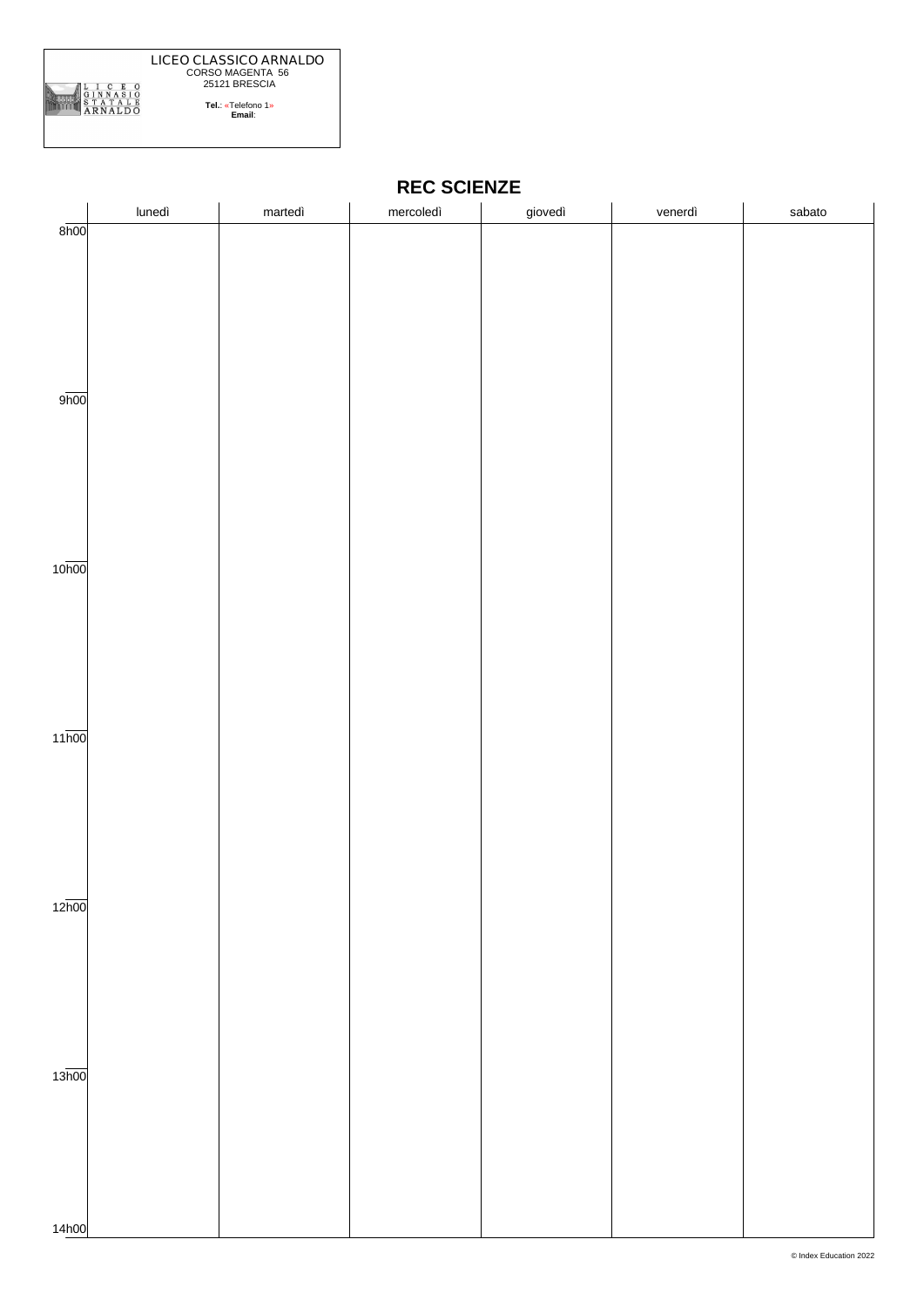

| <b>RECUPERO ARTE</b> |
|----------------------|
|----------------------|

|                    | lunedì | martedì | mercoledì | giovedì | venerdì | sabato |  |
|--------------------|--------|---------|-----------|---------|---------|--------|--|
| $8\overline{h}00$  |        |         |           |         |         |        |  |
|                    |        |         |           |         |         |        |  |
|                    |        |         |           |         |         |        |  |
|                    |        |         |           |         |         |        |  |
|                    |        |         |           |         |         |        |  |
|                    |        |         |           |         |         |        |  |
|                    |        |         |           |         |         |        |  |
| 9 <sub>h00</sub>   |        |         |           |         |         |        |  |
|                    |        |         |           |         |         |        |  |
|                    |        |         |           |         |         |        |  |
|                    |        |         |           |         |         |        |  |
|                    |        |         |           |         |         |        |  |
|                    |        |         |           |         |         |        |  |
|                    |        |         |           |         |         |        |  |
|                    |        |         |           |         |         |        |  |
| 10 <sub>h00</sub>  |        |         |           |         |         |        |  |
|                    |        |         |           |         |         |        |  |
|                    |        |         |           |         |         |        |  |
|                    |        |         |           |         |         |        |  |
|                    |        |         |           |         |         |        |  |
|                    |        |         |           |         |         |        |  |
|                    |        |         |           |         |         |        |  |
|                    |        |         |           |         |         |        |  |
| $11\overline{h00}$ |        |         |           |         |         |        |  |
|                    |        |         |           |         |         |        |  |
|                    |        |         |           |         |         |        |  |
|                    |        |         |           |         |         |        |  |
|                    |        |         |           |         |         |        |  |
|                    |        |         |           |         |         |        |  |
|                    |        |         |           |         |         |        |  |
| 12 <sub>h00</sub>  |        |         |           |         |         |        |  |
|                    |        |         |           |         |         |        |  |
|                    |        |         |           |         |         |        |  |
|                    |        |         |           |         |         |        |  |
|                    |        |         |           |         |         |        |  |
|                    |        |         |           |         |         |        |  |
|                    |        |         |           |         |         |        |  |
|                    |        |         |           |         |         |        |  |
| 13 <sub>h00</sub>  |        |         |           |         |         |        |  |
|                    |        |         |           |         |         |        |  |
|                    |        |         |           |         |         |        |  |
|                    |        |         |           |         |         |        |  |
|                    |        |         |           |         |         |        |  |
|                    |        |         |           |         |         |        |  |
|                    |        |         |           |         |         |        |  |
| 14h00              |        |         |           |         |         |        |  |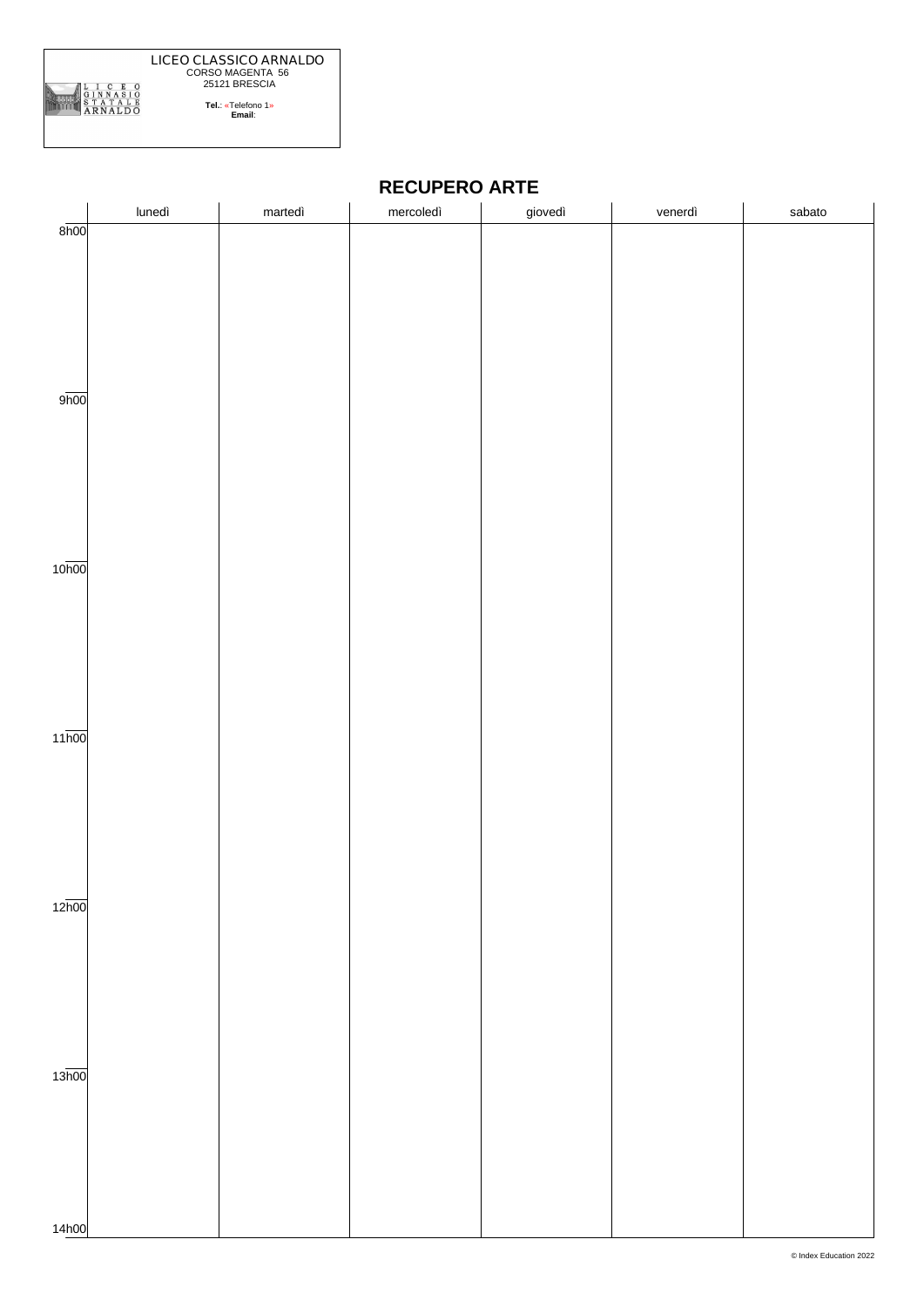

|                    | lunedì | martedì | mercoledì | giovedì | venerdì | sabato |
|--------------------|--------|---------|-----------|---------|---------|--------|
| 8h00               |        |         |           |         |         |        |
|                    |        |         |           |         |         |        |
|                    |        |         |           |         |         |        |
|                    |        |         |           |         |         |        |
|                    |        |         |           |         |         |        |
|                    |        |         |           |         |         |        |
|                    |        |         |           |         |         |        |
| 9h00               |        |         |           |         |         |        |
|                    |        |         |           |         |         |        |
|                    |        |         |           |         |         |        |
|                    |        |         |           |         |         |        |
|                    |        |         |           |         |         |        |
|                    |        |         |           |         |         |        |
|                    |        |         |           |         |         |        |
|                    |        |         |           |         |         |        |
| 10 <sub>h00</sub>  |        |         |           |         |         |        |
|                    |        |         |           |         |         |        |
|                    |        |         |           |         |         |        |
|                    |        |         |           |         |         |        |
|                    |        |         |           |         |         |        |
|                    |        |         |           |         |         |        |
|                    |        |         |           |         |         |        |
| $11\overline{h00}$ |        |         |           |         |         |        |
|                    |        |         |           |         |         |        |
|                    |        |         |           |         |         |        |
|                    |        |         |           |         |         |        |
|                    |        |         |           |         |         |        |
|                    |        |         |           |         |         |        |
|                    |        |         |           |         |         |        |
|                    |        |         |           |         |         |        |
| $12\overline{h00}$ |        |         |           |         |         |        |
|                    |        |         |           |         |         |        |
|                    |        |         |           |         |         |        |
|                    |        |         |           |         |         |        |
|                    |        |         |           |         |         |        |
|                    |        |         |           |         |         |        |
|                    |        |         |           |         |         |        |
| 13 <sub>h00</sub>  |        |         |           |         |         |        |
|                    |        |         |           |         |         |        |
|                    |        |         |           |         |         |        |
|                    |        |         |           |         |         |        |
|                    |        |         |           |         |         |        |
|                    |        |         |           |         |         |        |
|                    |        |         |           |         |         |        |
| 14h00              |        |         |           |         |         |        |